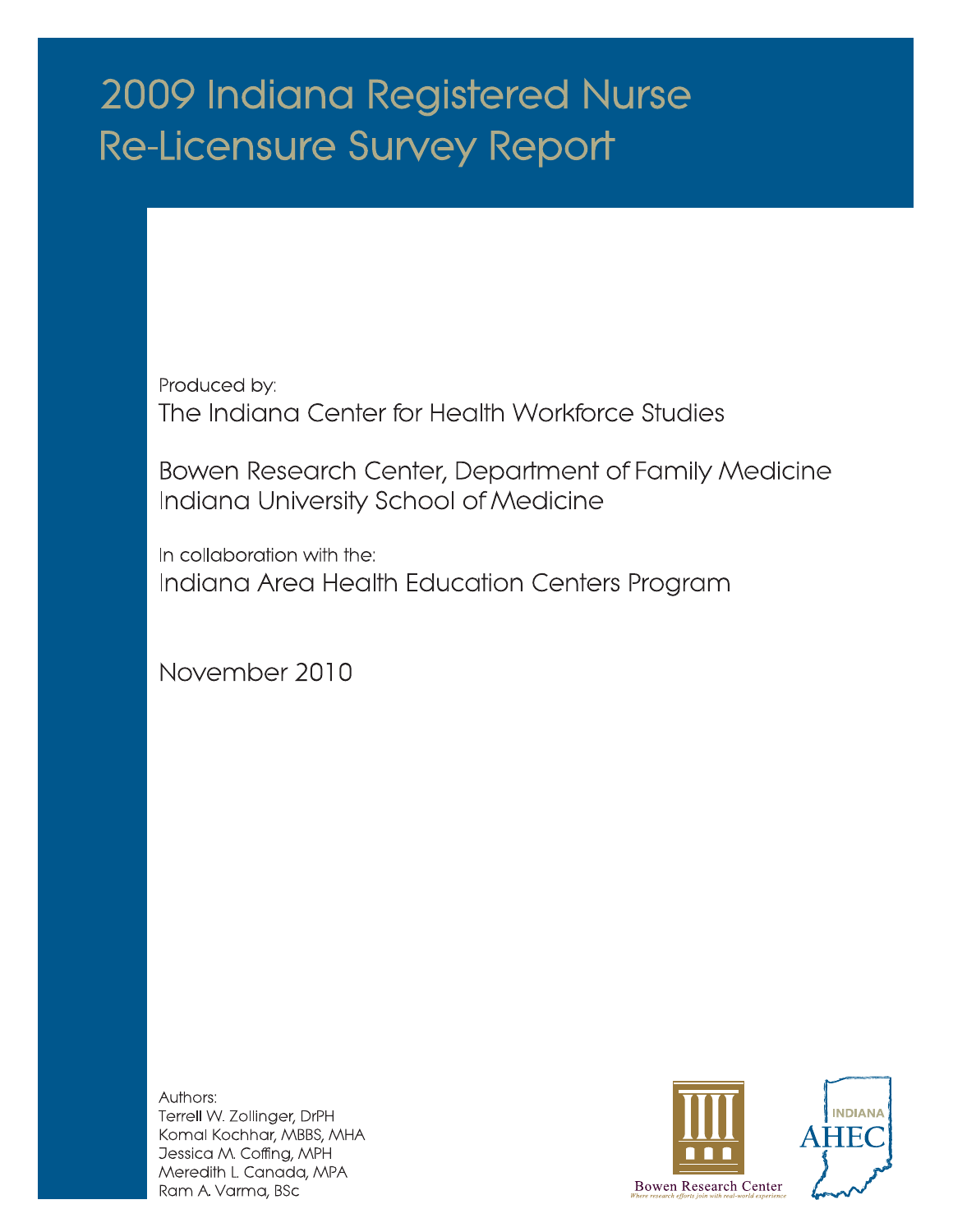## **2009 Indiana Registered Nurse Re-Licensure Survey Report**

Produced by:

## The Indiana Center for Health Workforce Studies

Bowen Research Center, Department of Family Medicine Indiana University School of Medicine

In collaboration with the Indiana Area Health Education Centers Program

November 2010

Terrell W. Zollinger, DrPH Komal Kochhar, MBBS, MHA Jessica M. Coffing, MPH Meredith L. Canada, MPA Ram A. Varma, BSc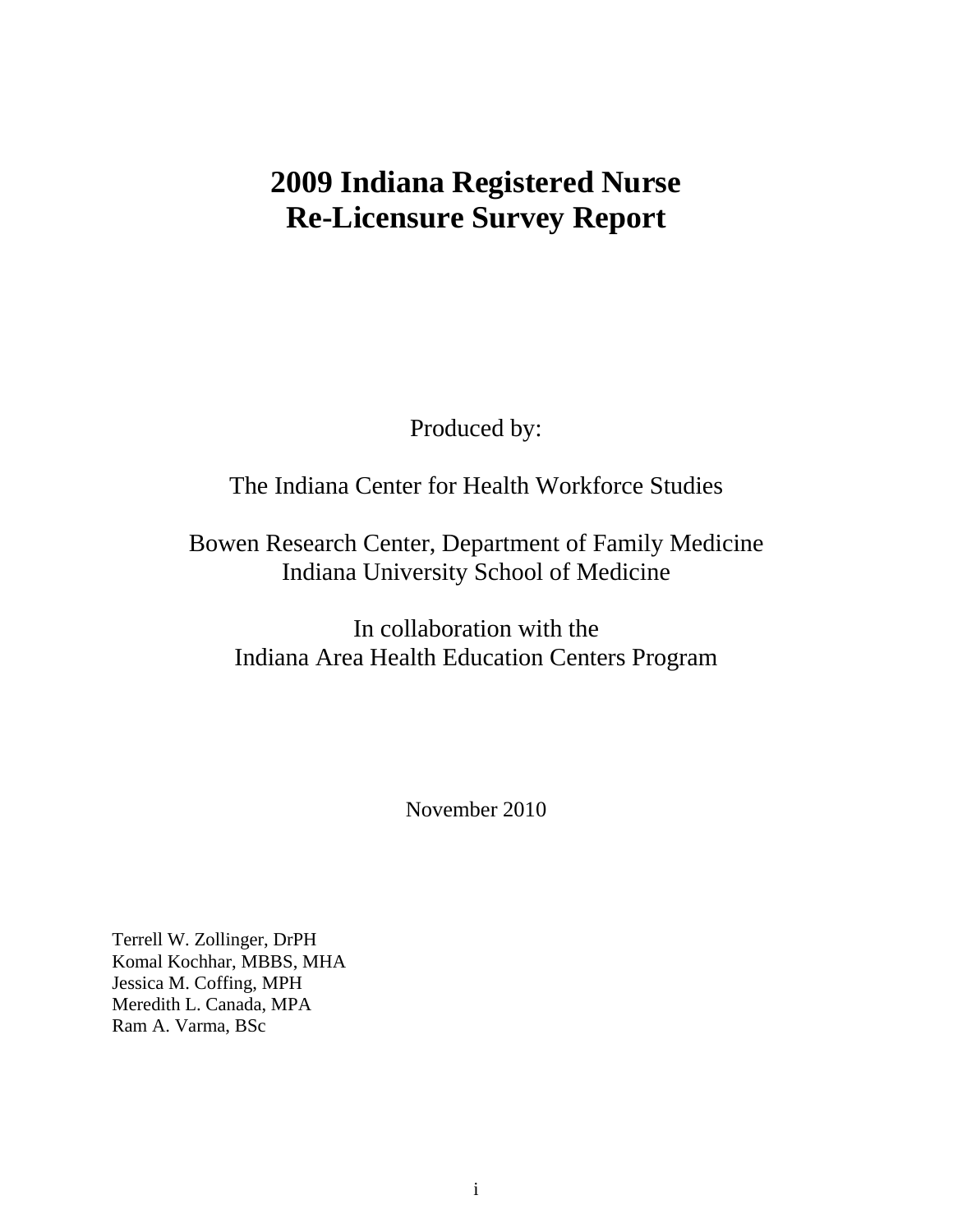## **Acknowledgements**

We would like to extend our gratitude to all dedicated individuals who provided valuable and timely assistance to us during this project. Preparing this report required the assistance, cooperation, and effort of many individuals and agency staff. The survey data and additional data elements were provided by the Indiana Professional Licensing Agency through the Indiana State Department of Health.

An advisory committee provided direction and insights to the data analysis and report generation:

Donna Boland, PhD, RN, Associate Dean-Evaluation, Indiana University School of Nursing and president of the Indiana Nursing Workforce Center Ernest K. Klein, RN, Executive Director, Indiana State Nurses Association Jennifer Bruner, JD, Staff Attorney, Indiana State Department of Health Sean Gorman, Director, Indiana State Board of Nursing, Indiana Professional Licensing Agency

The cooperation and support of the Indiana State Department of Health was instrumental in obtaining the survey data and interpreting it. The authors are grateful for the financial support received from the Indiana Area Health Education Centers Program to produce this report.

Terrell W. Zollinger, DrPH Komal Kochhar, MBBS, MHA Jessica M. Coffing, MPH Meredith L. Canada, MPA Ram A. Varma, BSc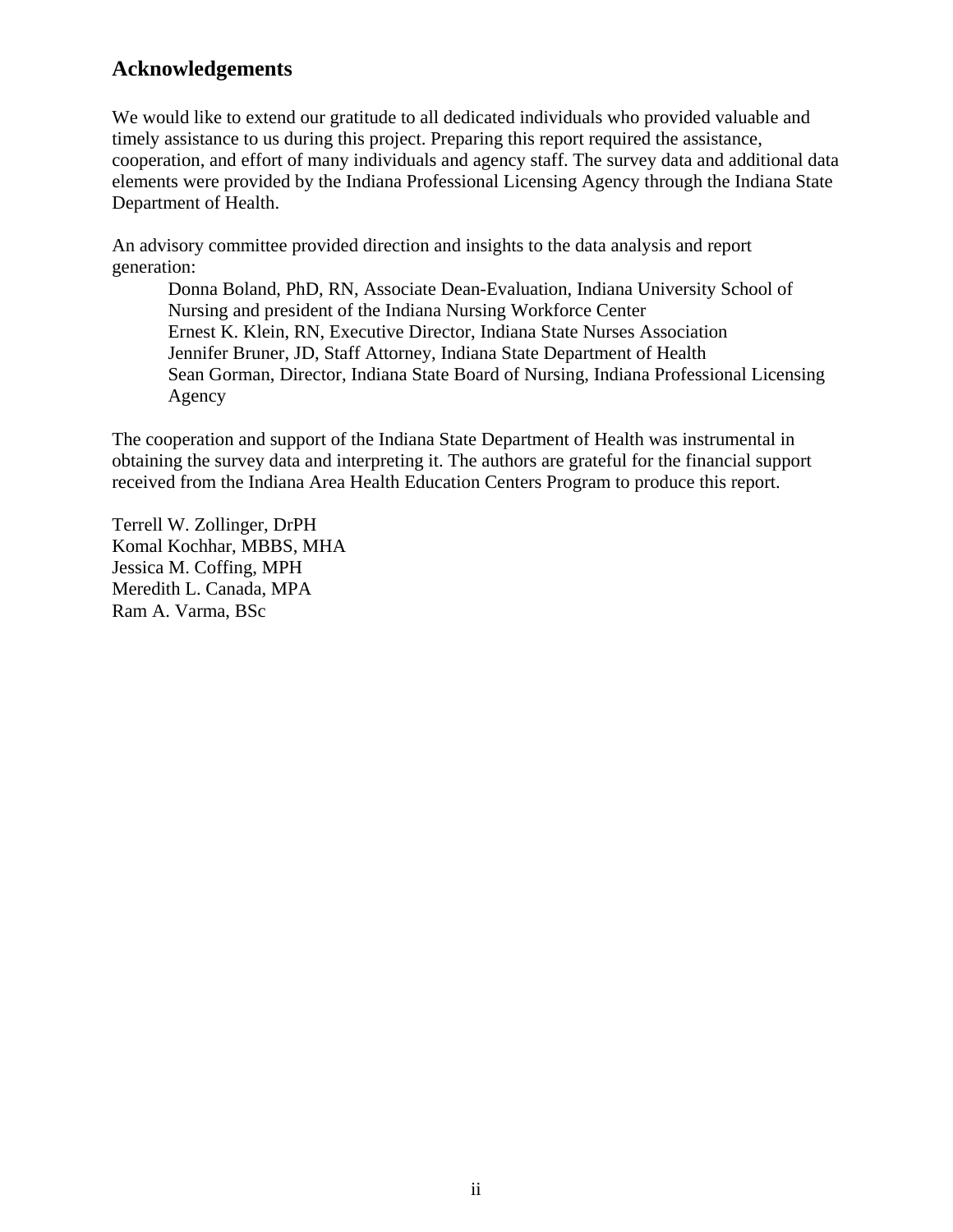## **Table of Contents**

| Acknowledgements                                                 | $\ddot{\rm n}$ |
|------------------------------------------------------------------|----------------|
| <b>Table of Contents</b>                                         | iii            |
| <b>Executive Summary</b>                                         | iv             |
| Chapter 1: Introduction                                          | $\mathbf{1}$   |
| Chapter 2: Responses to the 2009 Indiana Registered Nurse Survey | $\overline{4}$ |
| <b>Chapter 3: Nursing Faculty</b>                                | 14             |
| <b>Chapter 4: Advanced Practice Nurses</b>                       | 17             |
| Chapter 5: Location of Nurses by County in Indiana               | 20             |
| Chapter 6: Trends in the Nurse Workforce                         | 24             |
| <b>Chapter 7: Conclusions</b>                                    | 26             |
|                                                                  |                |
| Appendix                                                         | $27 - 34$      |
| Appendix 1: 2009 Indiana Registered Nurse survey                 | 27             |
| Appendix 2: Comparison Chart of Variable Availability            | 34             |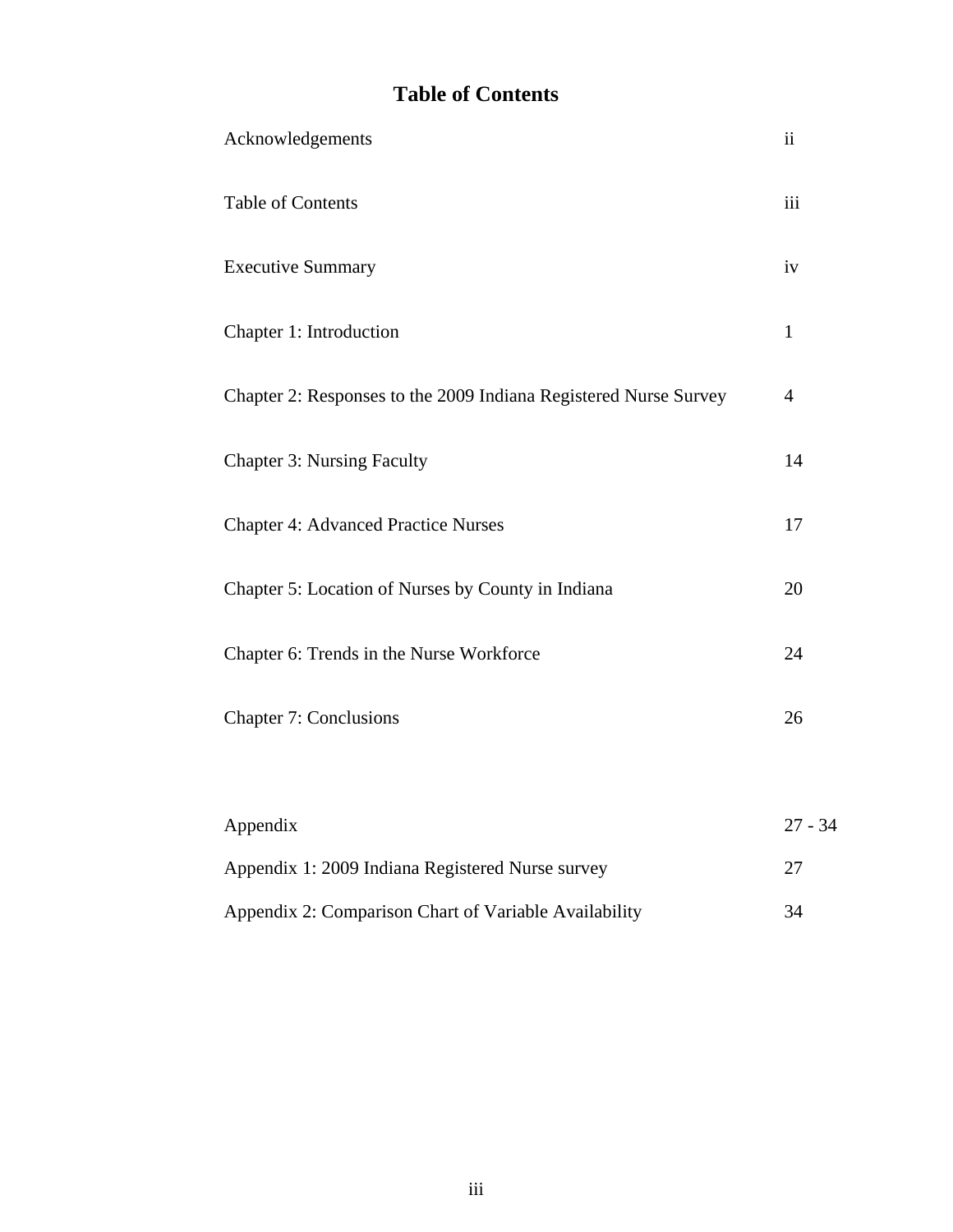## **Executive Summary**

#### *Introduction*

The registered nurse re-licensure survey is implemented through a collaboration of the Indiana State Department of Health (ISDH) and the Indiana Professional Licensing Agency (IPLA). This report summarizes the responses to the 2009 Indiana registered nurse re-licensure survey and compares them to the results of the prior registered nurse re-licensure surveys reported in the *Indiana Registered Nurse Survey Databook* and the *Indiana Registered Nurse Re-Licensure Survey Reports*.

#### *Purpose*

The purpose of this report is to provide an in-depth examination of the registered nurse (RN) resources in Indiana so that state agencies and other interested parties have current data to facilitate decision-making. It is the goal of the report to provide accurate, timely and relevant data for legislators, medical educators, nurses, community leaders, health care executives and planners in their discussion of the health care needs of the citizens of the state of Indiana.

#### *Methods*

The Indiana State Department of Health provided the Indiana University Bowen Research Center the Indiana registered nurse re-licensure survey data file. PASW (Predictive Analytics Software) statistical program version 18.0 and SAS version 9.13 were used to perform the data analyses. Only those registered nurses who renewed their licenses electronically had the opportunity to complete the online survey.

#### *Results: All Nurses*

The number of registered nurses who reported being active in the nursing profession showed an increasing trend from 48,147 (in 1997) to 80,508 (in 2009). About one-third (29.9%) of the registered nurses who responded were in the 45-54 age group. Most of the survey respondents in 2009 were female (94.9%), white (93.7%) and non-Hispanic (98.4%). The percent of respondents with a master's degree in nursing nearly doubled from 4.4% (in 1997) to 8.2% (in 2009). Over one-tenth (12.5%) of the respondents intend to pursue a master's degree or a doctorate of nursing practice sometime in the future. Almost one-half (49.3%) of the survey respondents indicated their principal position was a staff nurse, and three-fifths (60.0%) indicated their principal work setting was in a hospital. Over one-tenth (12.6%) of the respondents held two or more paid positions as a nurse. Over one-fourth (27.1%) of the respondents worked an average of 41 or more hours per week. The most frequently reported prior work experience in 2009 was "nursing assistant." Of those nurses who reported they have completed a formal education program that prepares them for advanced practice nursing, two thirds (66.4%) completed the nurse practitioner education program and two-thirds (64.2%) are also certified in advanced practice nursing specialties. Of those nurses who have completed a formal education program, over one-half (54.0%) were currently working as nurse practitioners. Of those nurses who reported they were interested in teaching in a nursing program, over twofifths (42.8%) hold a bachelor's degree. In 2009, over one-tenth (12.4%) of the respondents who were 65 or older anticipate retirement in less than 1 year. One-half (51.3%) of those respondents who are 55-64 years of age anticipate retirement in the next 4 to 9 years.

#### *Results: Nursing Faculty*

Of the survey respondents, only 2.1% identified their principal position as faculty in a nursing education program. Over two-fifths (42.6%) were 55 years or older. Most were female (97.4%), white (92.1%) and non-Hispanic (98.6%). Three fourths (72.8%) indicated they had a master's degree or higher degree in nursing in 2009.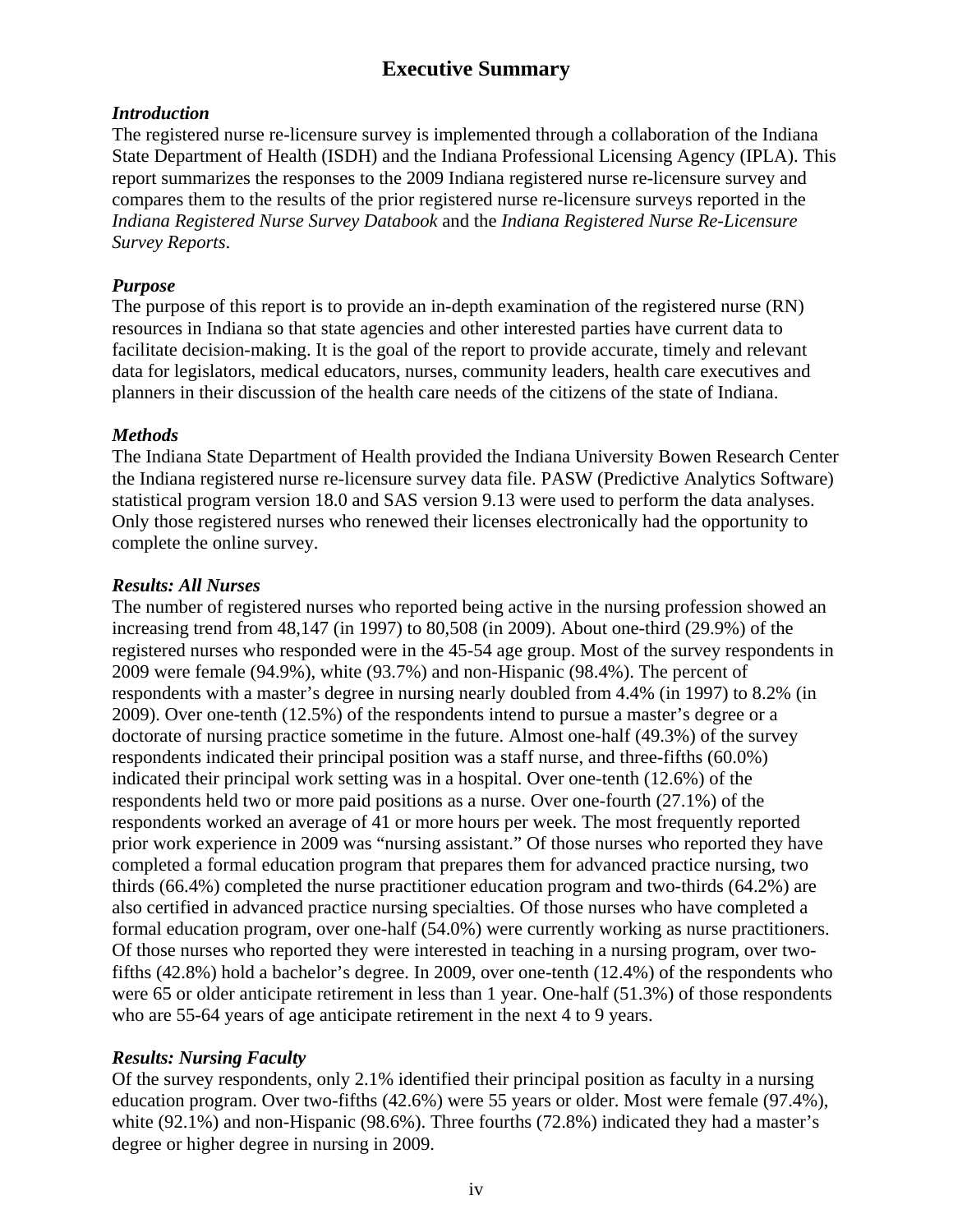#### *Results: Advanced Practice Nurses*

In 2009, around one-third of the nurse practitioners (37.2%), clinical nurse specialists (34.9%), nurse-midwives (32.4%), nurse anesthetists (28.9%), and those who work in more than one specialty (44.1%) are within the 45-54 age group. Almost all the advanced practice nurses were female (nurse practitioner, 95.3%; clinical nurse specialist, 96.4%; nurse-midwife, 100.0%; more than one position, 100.0%). However, nurse anesthetists are equally male (50.8%) and female (49.2%) nurses. Most of the advanced practice nurses were white and non-Hispanic. The most frequently reported degree was a master's degree (nurse practitioners, 91.8%; clinical nurse specialists, 77.5%; nurse-midwives, 86.5%; nurse anesthetists, 61.8%; and those who work in more than one specialty, 91.2%). Around one-half of nurse practitioners (56.9%), nursemidwives (59.5%) and nurses in more than one specialty (47.1%) work in a non-hospital patient care setting. One-half of clinical nurse specialists (45.4%) and three-fourths of nurse anesthetists (77.7%) work in a hospital patient care setting.

#### *Results: Location of Registered Nurses in Indiana*

Counties with the largest populations tended to have the most registered nurses and the highest ratios per 100,000 population.

#### *Results: Time Trends in the Registered Nurse Workforce*

The total number of registered nurses actively practicing in Indiana increased from 43,507 in 1997 to 57,990 in 2009. There has been an increasing trend in the 45-64 age group and a slight decrease in the 31-44 age group. The number of nurses with a master's degree has doubled since 1997, from 1,899 to 4,426 in 2009.

#### *Conclusions*

There has been an increase in the number of licensed registered nurses actively practicing in Indiana. The percentage of registered nurses aged 45 and older has grown since 1997. The percent of respondents with master's degrees in nursing nearly doubled since 1997. Over onehalf of the respondents' principal position was staff nurse and three-fifths of the respondents' principal work setting was in a hospital. Of those respondents who completed a formal education program that would prepare them for advanced practice nursing, over one-half were working as nurse practitioner. Of those nurses who reported they are interested in teaching in a nursing program, over two-fifths have a bachelor's degree. In 2009, one-half of those respondents who are 55-64 years of age anticipate retirement in the next 4-9 years. Of the survey respondents, very few identified their principal position as faculty in a nursing education program. Over twofifths of the nursing faculty were 55 years or older. Most were female, white and non-Hispanic. Three fourths indicated they had a master's degree or higher degree in nursing in 2009. Of the survey respondents, about one-tenth has completed a formal education program that prepared them for advanced practice nursing. Around one-third of the advanced practice nurses are within the 45-54 age group. Almost all were female; however, nurse anesthetists are equally male and female. Most of the advanced practice nurses were white and non-Hispanic. The most frequently reported degree was a master's degree. Around one-half of nurse practitioners, nurse-midwives, and nurses in more than one specialty work in a non-hospital patient care setting, while one-half of clinical nurse specialists and three-fourths of nurse anesthetists work in a hospital patient care setting. There has been an increasing trend in the 45-64 age group and a slight decrease in the 31-44 age group. The number of nurses with a master's degree has doubled from 1997 to 2009.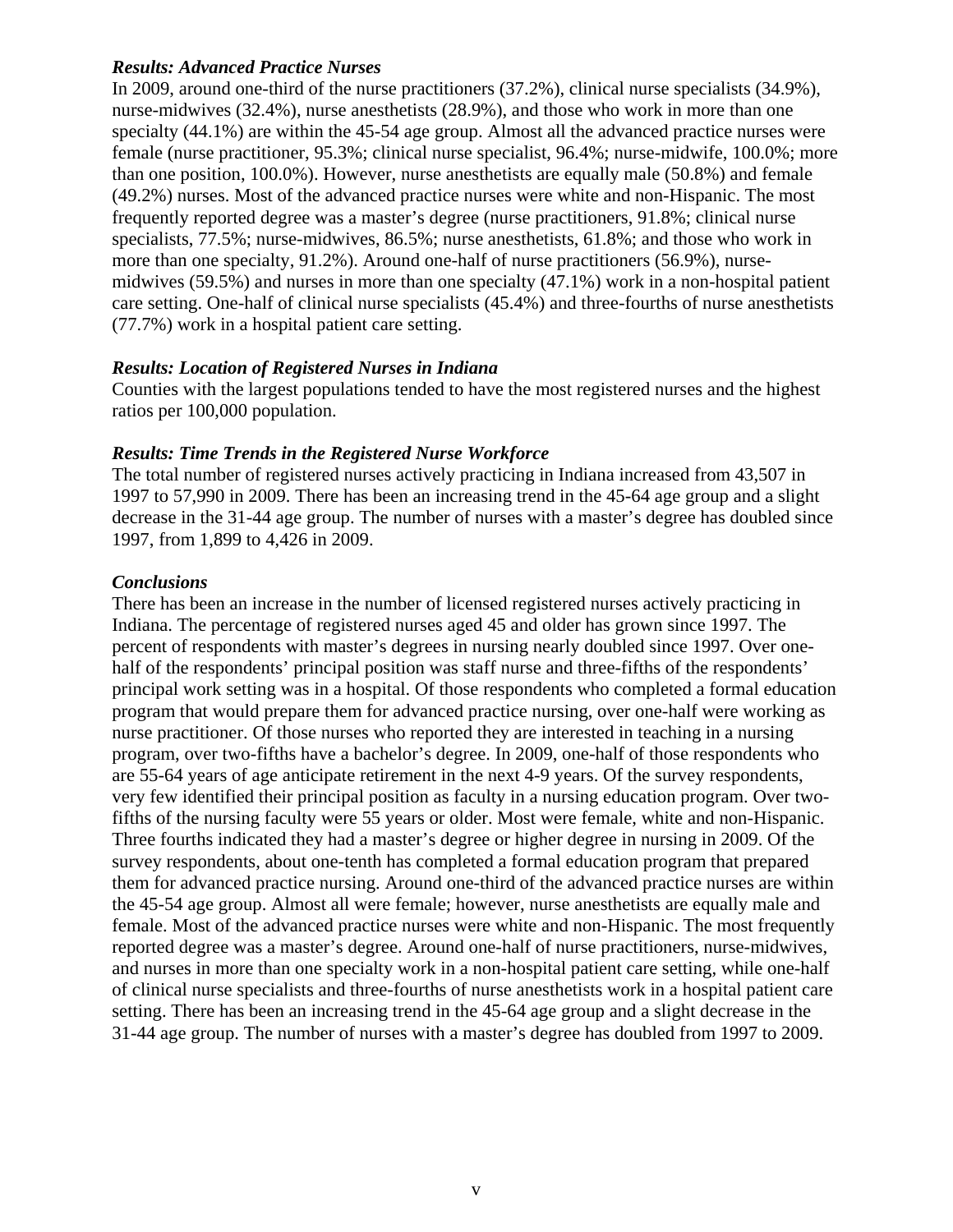## **Chapter 1: Introduction**

Having an accurate understanding of the personal and professional characteristics of registered nurses licensed in Indiana is critical to develop and manage effective programs to recruit and retain registered nurses where they are most needed in the State. The purpose of this report is to provide those data. The findings from this report may be used to identify registered nurse shortage areas, develop more recruitment and retention strategies, and plan additional locations for training nurses within the state.

The Indiana State Department of Health (ISDH) and the Indiana Professional Licensing Agency (IPLA) collaborated in implementing the Indiana registered nurse re-licensure surveys. In 1997 and 2001, licenses were renewed by mail and an accompanying paper questionnaire was included. Beginning in 2003, IPLA began electronic license renewals. Since then, all Indiana registered nurses who renewed their license electronically were asked to complete an electronic survey instrument.

The 2009 Indiana registered nurse re-licensure survey instrument included items to address current work status, principal practice location, principal position, activities performed in the principal practice location, practice setting, average hours worked, current education level, and plans for obtaining future degrees. A copy of the 2009 Indiana registered nurse re-licensure survey instrument is included in *Appendix 1*.

This report summarizes the responses to the 2009 Indiana registered nurse re-licensure survey and compares the results from the current survey to the results of the prior registered nurse surveys (1997, 2001, 2005, and 2007). Due to the low response rate of 66%, the 2003 survey results are generally not reported because of the possibility of a non-response bias.

#### **Inclusion Criteria**

This report includes only those registered nurses who renewed their licenses electronically and had the opportunity to complete the survey; those nurses who indicated spending most of their principal position time in the state of Indiana; nurses with an "active," "probation," "valid while appeal pending," or "valid while being reviewed" license status; and only those registered nurses who were actively working in a paid position.

#### **Data Analysis**

The Indiana University Department of Family Medicine's Bowen Research Center staff received the 2009 Indiana registered nurses dataset from ISDH and licensure information about registered nurses from the IPLA database. The PASW (Predictive Analytics Software, formerly SPSS) statistical program version 18.0 and SAS version 9.13 were used to analyze those data.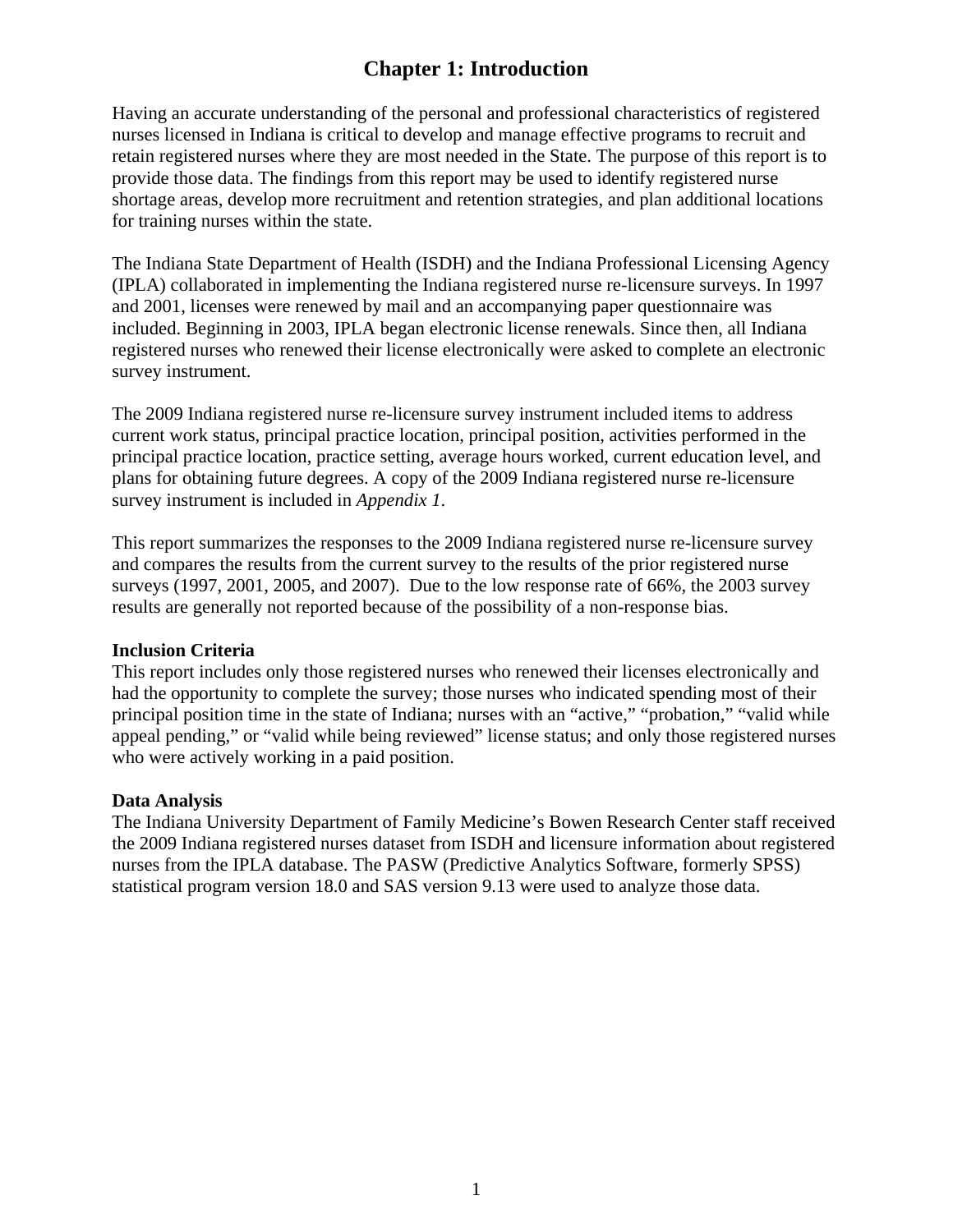#### **Response Rates**

|                                     | Table 1.1 Reliewal Ivietilou allu Sulvey Response Rates |       |         |       |        |       |         |       |        |       |                                                                                            |       |
|-------------------------------------|---------------------------------------------------------|-------|---------|-------|--------|-------|---------|-------|--------|-------|--------------------------------------------------------------------------------------------|-------|
|                                     |                                                         | 1997* | $2001*$ |       | 2003   |       | 2005 ** |       | 2007** |       | 2009                                                                                       |       |
| <b>Registered Nurses</b>            |                                                         |       |         |       |        |       |         |       |        |       | lNumber Percent Number Percent Number Percent Number Percent Number Percent Number Percent |       |
| Renewed electronically &            | 62.230                                                  | 89.0  | 68.258  | 93.6  | 47.495 | 66.3  | 56,670  | 79.8  | 66.451 | 81.2  | 81.976                                                                                     | 92.3  |
| responded to at least one question  |                                                         |       |         |       |        |       |         |       |        |       |                                                                                            |       |
| Did not respond to any questions on |                                                         |       |         |       |        |       |         |       |        |       |                                                                                            |       |
| the survey                          | 7.663                                                   | 11.0  | 4.670   | 6.4   | 24.090 | 33.7  | 14.312  | 20.2  | 15.335 | 18.8  | 6.876                                                                                      | 7.7   |
| Total                               | 69.893                                                  | 100.0 | 72.928  | 100.0 | 71.585 | 100.0 | 70.982  | 100.0 | 81.786 | 100.0 | 88.852                                                                                     | 100.0 |

**Table 1.1 Renewal Method and Survey Response Rates**

*\*Indiana Registered Nurse Survey Databook 1997 (& 2001), Indiana Health Care Professional Development Commission.* 

*\*\* 2005(& 2007) Indiana Registered Nurse Survey Report, Indiana Center for Health Workforce Studies, Indiana Area Health Education Centers Program.* 

Table 1.1 shows the total number of registered nurses who renewed their license. The number of total renewals increased from 69,893 in 1997 to 88,852 in 2009. Of those registered nurses who renewed their license in 2009, 92.3% renewed their license electronically and responded to at least one question on the survey.

#### **Active Registered Nurses**

| Table 1.2 Registered Nurses Who Are Active* |  |
|---------------------------------------------|--|
|---------------------------------------------|--|

|                                             | 1997** |      | 2001 ** |      | 2003   |      | 2005 *** |      | 2007 ***                                                                                  |      | 2009   |      |
|---------------------------------------------|--------|------|---------|------|--------|------|----------|------|-------------------------------------------------------------------------------------------|------|--------|------|
| <b>Registered Nurses</b>                    |        |      |         |      |        |      |          |      | Number Percent Number Percent Number Percent Number Percent Number Percent Number Percent |      |        |      |
| Total Respondents Active (% of Respondents) | 48.147 | 77.4 | 54.132  | 79.3 | 39.829 | 83.9 | 48.435   | 85.5 | 57.040                                                                                    | 85.8 | 80.508 | 98.2 |
| Respondents Active in Indiana (% of Active) | 38.721 | 80.4 | 45.615  | 84.3 | 35.963 | 90.3 | 43.161   | 90.1 | 48.950                                                                                    | 85.8 | 53.525 | 66.5 |

*\*These numbers represent survey respondents only.* 

*\*\*Indiana Registered Nurse Survey Databook 1997 (& 2001), Indiana Health Care Professional Development Commission.* 

*\*\*\* 2005(& 2007) Indiana Registered Nurse Survey Report, Indiana Center for Health Workforce Studies, Indiana Area Health Education Centers Program.* 

Table 1.2 presents the number of active registered nurses. The *total* number of registered nurses who reported being active has almost doubled from 48,147 (in 1997) to 80,508 (in 2009). Likewise, the number of registered nurses who reported being active *in Indiana* showed an increasing trend from 38,721 (in 1997) to 53,525 (in 2009). Only those nurses who responded to the surveys are reported in this table.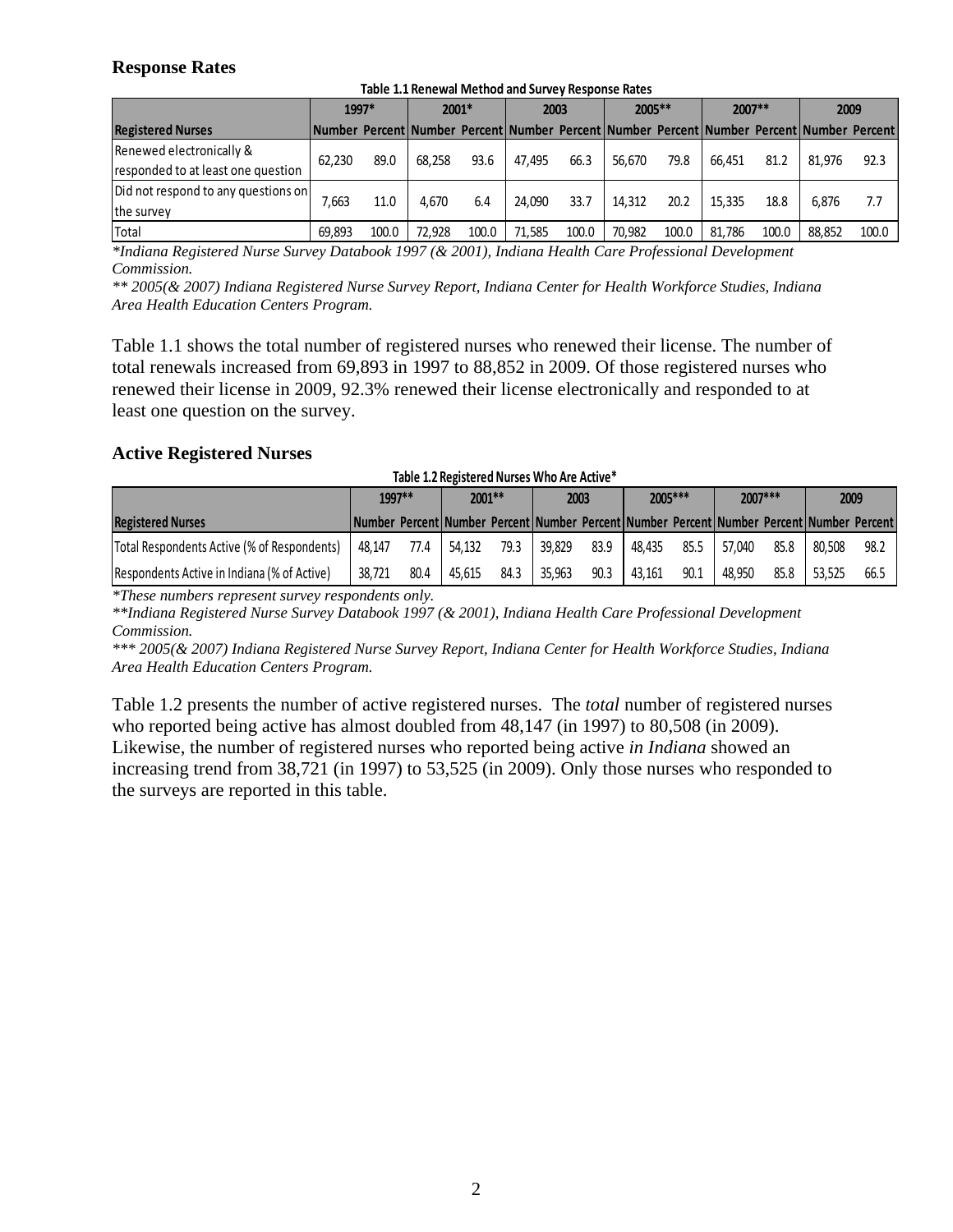#### **Current Work Status**

|                                                                      | 2005 ** |       | $2007**$ |       |                                              | 2009  |
|----------------------------------------------------------------------|---------|-------|----------|-------|----------------------------------------------|-------|
| <b>Work Status</b>                                                   |         |       |          |       | Number Percent Number Percent Number Percent |       |
| Actively working in a paid position related to nursing               | 43,164  | 93.3  | 47,169   | 87.0  | 50,682                                       | 95.3  |
| Actively working in paid position in health care, but not in nursing | 1,337   | 2.9   | 1,442    | 2.7   | 1,121                                        | 2.1   |
| Actively working, but not in nursing or in health care               | 526     | 1.1   | 719      | 1.3   | 101                                          | 0.2   |
| Working in nursing, but ONLY on a non-paid basis                     | 452     | 1.0   | 571      | 1.1   | 358                                          | 0.7   |
| Unemployed and seeking work as a nurse in Indiana                    | 220     | 0.5   | 616      | 1.1   | 452                                          | 0.9   |
| Temporarily inactive as a nurse                                      | 409     | 0.9   | 2,309    | 4.3   | 300                                          | 0.6   |
| Retired from nursing or permanently inactive as a nurse              | 174     | 0.4   | 1,378    | 2.5   | 148                                          | 0.3   |
| <b>Total Valid Responses</b>                                         | 46.282  | 100.0 | 54,204   | 100.0 | 53,162                                       | 100.0 |
| No response on work status                                           | 147     |       | 150      |       | 363                                          |       |
| Total Living or Working in Indiana                                   | 46.429  |       | 54,354   |       | 53,525                                       |       |

**Table 1.3 Current Work Status of Indiana Registered Nurses\***

*\*These numbers represent survey respondents only.* 

*\*\* 2005(& 2007) Indiana Registered Nurse Survey Report, Indiana Center for Health Workforce Studies, Indiana Area Health Education Centers Program.* 

Table 1.3 presents the current work status of registered nurses who were working in Indiana. Only those respondents who were "actively working in a paid position related to nursing" were included in this report.

#### **Limitations of the Survey**

The survey instrument used in 2009 is shown in *Appendix 1*. Several changes were implemented in the 2009 survey instrument in response to discussions with members of the advisory board. Some questions have been added and others re-worded to obtain more precise information. As a result, the 2009 data may not be fully comparable to data from previous years. Only those nurses who participated in the re-licensure survey were included in the data analysis. In 2009 there was a 92.3% response rate; therefore there is only a small possibility of non-response bias.

#### **Organization of this Report**

*Chapter 2* provides tables summarizing responses of the survey respondents. *Chapter* 3 presents the demographic and professional characteristics of nursing program faculty. *Chapter* 4 provides the demographics and professional characteristics of advanced practice nurses. *Chapter 5* presents maps of Indiana showing the number of registered nurses and the ratio of registered nurses to population in each county. *Chapter 6* summarizes time trends in the registered nurses workforce and shows projections into the future. Finally, *Chapter 7* summarizes results of the data analysis.

#### **Appendices**

The Indiana registered nurse re-licensure survey instrument used in 2009 is provided in *Appendix 1*. A comparison chart showing survey items collected from 1997 through 2009 is shown in *Appendix 2.*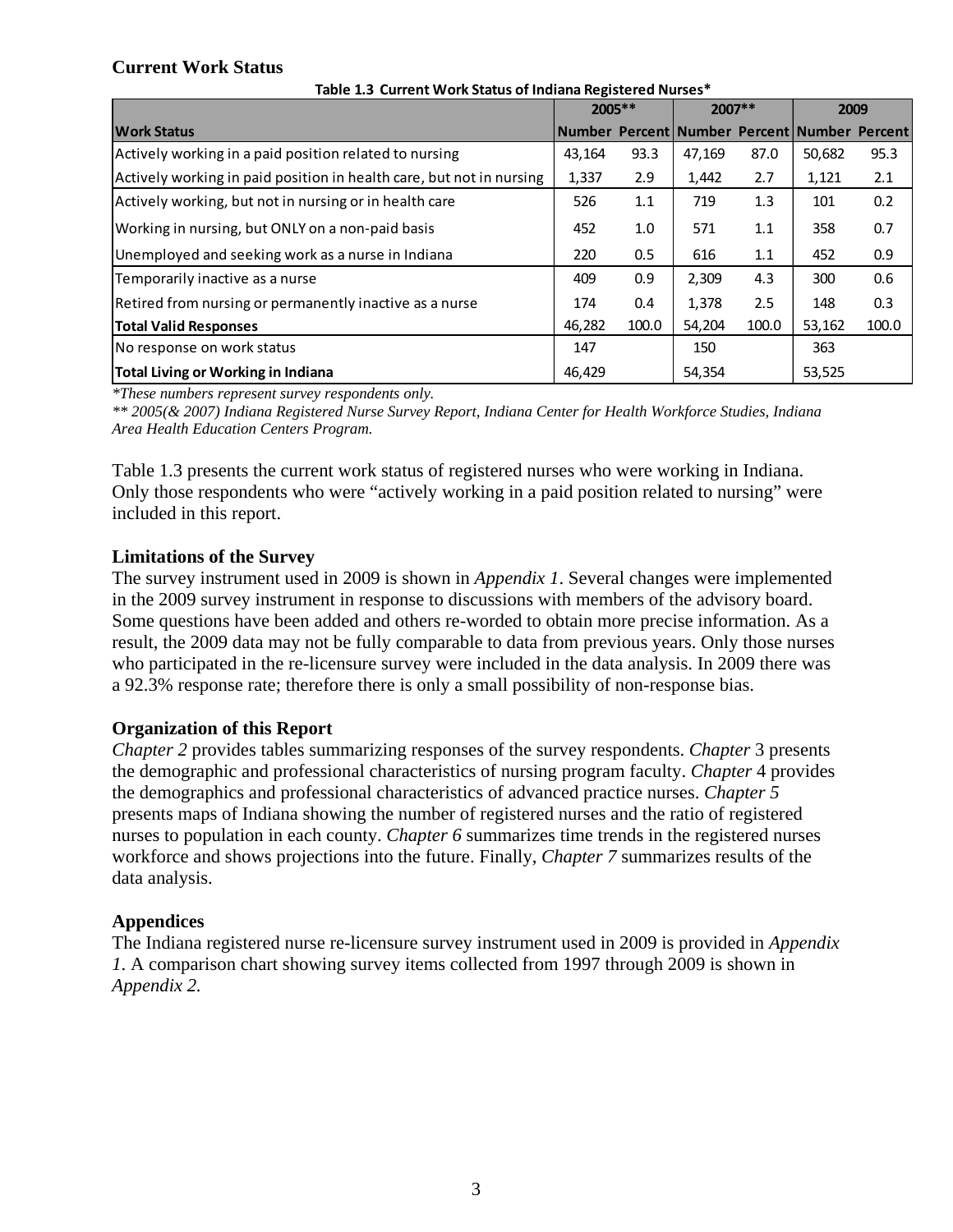## **Chapter 2: Responses to the 2009 Indiana Registered Nurse Survey**

This chapter summarizes responses to items on the 2009 Indiana registered nurse re-licensure survey. Responses from the 1997, 2001, 2005, and 2007 surveys are also summarized for those items that matched the 2009 survey instrument.

|                   |               | 2005 **        |               | $2007**$       | 2009          |                |  |
|-------------------|---------------|----------------|---------------|----------------|---------------|----------------|--|
| <b>Age Groups</b> | <b>Number</b> | <b>Percent</b> | <b>Number</b> | <b>Percent</b> | <b>Number</b> | <b>Percent</b> |  |
| 24 or younger     | 1,241         | 2.9            | 1,437         | 3.0            | 1,549         | 3.1            |  |
| 25-34             | 8,541         | 20.0           | 9,391         | 19.3           | 9,603         | 19.0           |  |
| 35-44             | 11,761        | 27.5           | 12,847        | 26.5           | 12,295        | 24.3           |  |
| 45-54             | 14,312        | 33.5           | 15,636        | 32.2           | 15,113        | 29.9           |  |
| 55-64             | 6,150         | 14.4           | 8,050         | 16.6           | 9,951         | 19.7           |  |
| 65 or older       | 766           | 1.8            | 1,182         | 2.4            | 2,048         | 4.1            |  |
| Total             | 42,771        | 100.0          | 48,543        | 100.0          | 50,559        | 100.0          |  |
| <b>Missing</b>    | 390           |                | 407           |                | 123           |                |  |

#### **Table 2.1 Age of Active Registered Nurses\***

*\*These numbers represent survey respondents only.* 

*\*\* 2005(& 2007) Indiana Registered Nurse Survey Report, Indiana Center for Health Workforce Studies, Indiana Area Health Education Centers Program.* 

Table 2.1 shows the age distribution of nursing survey respondents active in Indiana. About onethird (29.9%) of the registered nurses who responded were in the 45-54 age group. One-fourth of the respondents were 55 or older in 2009 (23.8%).

#### **Gender**

**Age** 

#### **Gender Number Percent Number Percent Number Percent Number Percent Number Percent** Female 36,572 96.3 43,192 95.7 40,619 94.9 n/a n/a 46,946 94.9 Male 1,403 3.7 1,951 4.3 2,182 5.1 n/a n/a 2,534 5.1 Total 37,975 100.0 45,143 100.0 42,801 100.0 n/a n/a 49,480 100.0 Missing 746 1,202 360 1,202 1,202 1,202 1,202 1,202 1,202 1,202 1,202 1,202 1,202 **2009 Table 2.2Gender of Active Registered Nurses\* 1997\*\* 2001\*\* 2005\*\*\* 2007\*\*\***

*\*These numbers represent survey respondents only.* 

*\*\*Indiana Registered Nurse Survey Databook 1997 (& 2001), Indiana Health Care Professional Development Commission.* 

*\*\*\* 2005(& 2007) Indiana Registered Nurse Survey Report, Indiana Center for Health Workforce Studies, Indiana Area Health Education Centers Program.* 

Table 2.2 presents the gender distribution for the nursing survey respondents active in Indiana. Gender was not asked in the 2007 Indiana registered nurse survey. Most of the survey respondents in 2009 (94.9%) were female.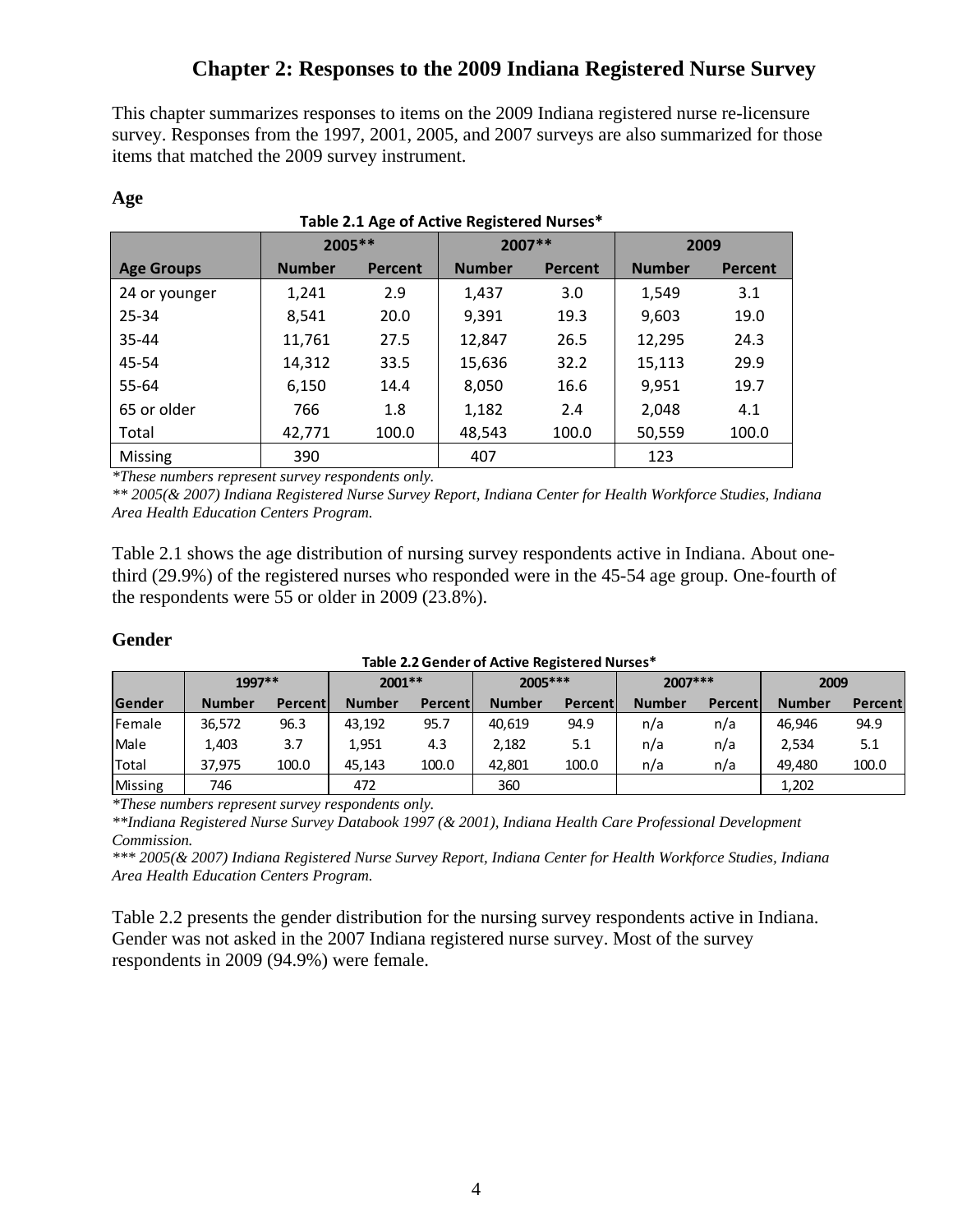#### **Race**

| TUDIC EIJ HUGC OF AGUVG HORIJIGTOU HUIJGJ |               |                |               |         |               |         |               |         |               |         |
|-------------------------------------------|---------------|----------------|---------------|---------|---------------|---------|---------------|---------|---------------|---------|
|                                           | 1997**        |                | 2001 **       |         | 2005 ***      |         | 2007 ***      |         | 2009          |         |
| Race                                      | <b>Number</b> | <b>Percent</b> | <b>Number</b> | Percent | <b>Number</b> | Percent | <b>Number</b> | Percent | <b>Number</b> | Percent |
| White                                     | 36,653        | 95.4           | 42,650        | 94.8    | 40,373        | 94.2    | n/a           | n/a     | 46,060        | 93.7    |
| Black/African American                    | 1,011         | 2.6            | 1,344         | 3.0     | 1,233         | 2.9     | n/a           | n/a     | 1,632         | 3.3     |
| Asian/Pacific Islander                    | 378           | 1.0            | 453           | 1.0     | 492           | 1.1     | n/a           | n/a     | 681           | 1.4     |
| American Indian / Native Alaskan          | 68            | 0.2            | 73            | 0.2     | 93            | 0.2     | n/a           | n/a     | 146           | 0.3     |
| Multi-racial                              | n/a           | n/a            | 155           | 0.3     | 210           | 0.5     | n/a           | n/a     | n/a           | n/a     |
| Other                                     | 326           | 0.8            | 319           | 0.7     | 476           | 1.1     | n/a           | n/a     | 628           | 1.3     |
| Total                                     | 38,436        | 100.0          | 44,994        | 100.0   | 42,877        | 100.0   | n/a           | n/a     | 49,147        | 100.0   |
| Missing                                   | 285           |                | 621           |         | 284           |         |               |         | 1,535         |         |

**Table 2.3 Race of Active Registered Nurses\***

*\*These numbers represent survey respondents only.* 

*\*\*Indiana Registered Nurse Survey Databook 1997 (& 2001), Indiana Health Care Professional Development Commission.* 

*\*\*\* 2005(& 2007) Indiana Registered Nurse Survey Report, Indiana Center for Health Workforce Studies, Indiana Area Health Education Centers Program.* 

Table 2.3 displays the racial distribution of the nursing survey respondents active in Indiana. Race was not asked in the 2007 Indiana registered nurse survey. In 2009, a majority of the respondents were white (93.7%).

#### **Ethnicity**

|                        | Table 2.4 Ethnicity of Active Registered Nurses* |         |               |         |               |          |               |          |               |         |  |
|------------------------|--------------------------------------------------|---------|---------------|---------|---------------|----------|---------------|----------|---------------|---------|--|
|                        | 1997 **                                          |         | 2001 **       |         |               | 2005 *** |               | 2007 *** | 2009          |         |  |
| <b>Hispanic Origin</b> | <b>Number</b>                                    | Percent | <b>Number</b> | Percent | <b>Number</b> | Percent  | <b>Number</b> | Percent  | <b>Number</b> | Percent |  |
| <b>IYes</b>            | 418                                              | 1.1     | 555           | 1.3     | 658           | 1.5      | n/a           | n/a      | 739           | 1.6     |  |
| <b>INo</b>             | 35.956                                           | 98.9    | 40.723        | 98.7    | 42.014        | 98.5     | n/a           | n/a      | 44.127        | 98.4    |  |
| Total                  | 36.374                                           | 100.0   | 41.278        | 100.0   | 42.672        | 100.0    | n/a           | n/a      | 44.866        | 100.0   |  |
| Missing                | 2,347                                            |         | 4,337         |         | 489           |          |               |          | 5,816         |         |  |

*\*These numbers represent survey respondents only.* 

*\*\*Indiana Registered Nurse Survey Databook 1997 (& 2001), Indiana Health Care Professional Development Commission.* 

*\*\*\* 2005(& 2007) Indiana Registered Nurse Survey Report, Indiana Center for Health Workforce Studies, Indiana Area Health Education Centers Program.* 

Table 2.4 presents the ethnicity of the nursing survey respondents active in Indiana. Ethnicity was not asked in the 2007 Indiana registered nurse survey. In 2009, a majority of the respondents were non-Hispanic (98.4%).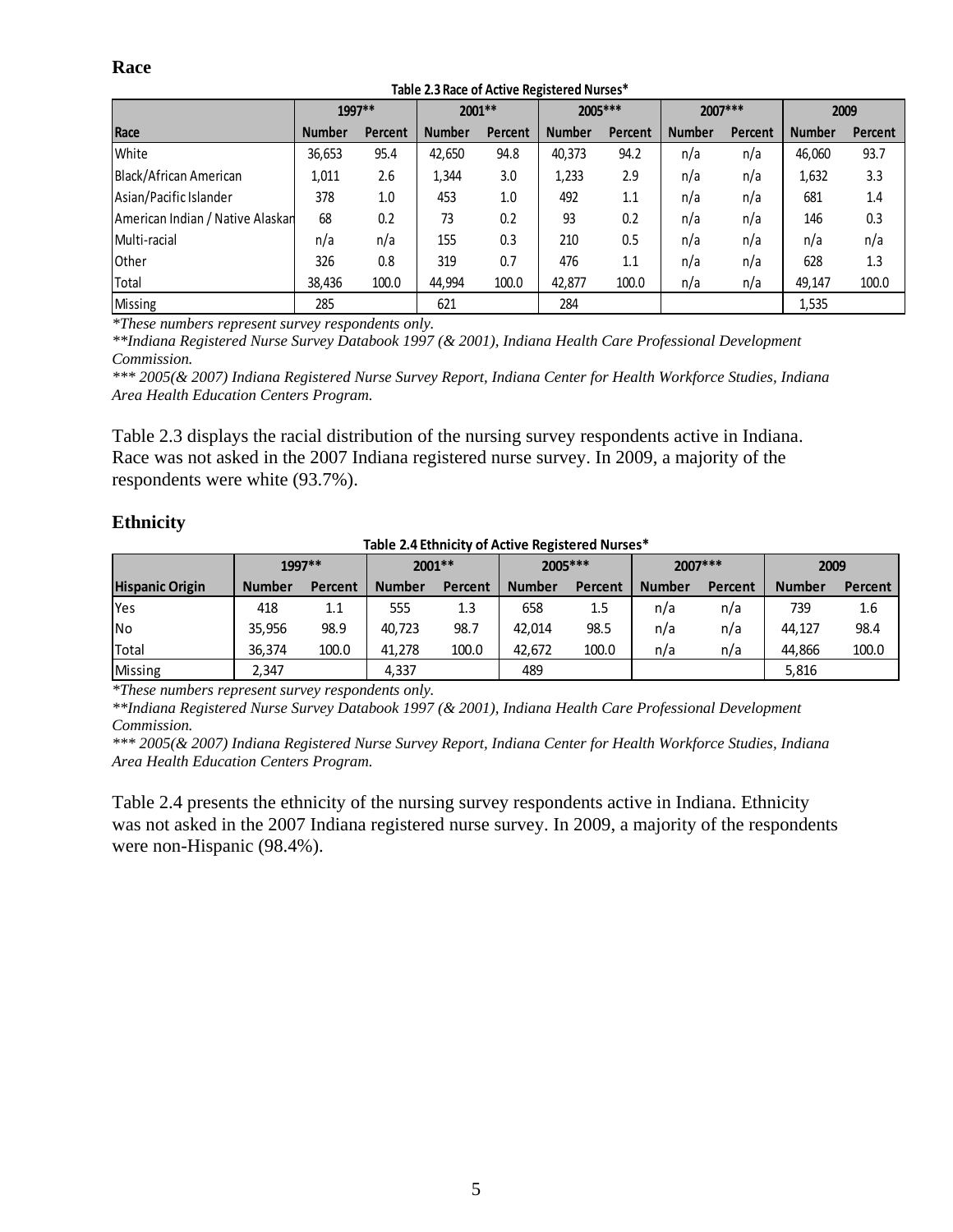#### **Highest Degree in Nursing**

| ີ<br>ີ                               | ີ             |                   |               |          |               |          |               |                |               |                |
|--------------------------------------|---------------|-------------------|---------------|----------|---------------|----------|---------------|----------------|---------------|----------------|
| Table 2.5 Highest Degree in Nursing* |               |                   |               |          |               |          |               |                |               |                |
|                                      |               | 1997**<br>2001 ** |               | 2005 *** |               | 2007 *** |               | 2009           |               |                |
| <b>Highest Degree in Nursing</b>     | <b>Number</b> | Percentl          | <b>Number</b> | Percent  | <b>Number</b> | Percent  | <b>Number</b> | <b>Percent</b> | <b>Number</b> | <b>Percent</b> |
| Diploma                              | 8.121         | 21.0              | 6,663         | 14.7     | 4,602         | 10.7     | 4,255         | 9.4            | 4.222         | 8.4            |
| Associate                            | 17,077        | 44.2              | 19,879        | 43.9     | 19,190        | 44.6     | 20,501        | 45.1           | 22,579        | 45.1           |
| Bachelor's                           | 11,667        | 30.2              | 15,745        | 34.8     | 15,809        | 36.7     | 16,990        | 37.3           | 18,964        | 37.9           |
| Master's                             | 1,690         | 4.4               | 2,828         | 6.2      | 3,162         | 7.3      | 3,505         | 7.7            | 4.085         | 8.2            |
| Doctorate                            | 94            | 0.2               | 172           | 0.4      | 263           | 0.6      | 248           | 0.5            | 196           | 0.4            |
| Total                                | 38.649        | 100.0             | 45,287        | 100.0    | 43.026        | 100.0    | 45.499        | 100.0          | 50,046        | 100.0          |
| <b>Missing</b>                       | 72            |                   | 328           |          | 135           |          | 3,451         |                | 636           |                |

*\*These numbers represent survey respondents only.* 

*\*\*Indiana Registered Nurse Survey Databook 1997 (& 2001), Indiana Health Care Professional Development Commission.* 

*\*\*\* 2005(& 2007) Indiana Registered Nurse Survey Report, Indiana Center for Health Workforce Studies, Indiana Area Health Education Centers Program.* 

Table 2.5 shows the highest degree in nursing reported by the survey respondents. The percent of respondents with bachelor's degree or higher increased from 34.8% (1997) to 46.5% (2009).

#### **Future Nursing Degrees**

| Table 2.0 Other Ivarsing Degrees Delig Fursued III the Next Two Tears<br>2009 |               |                |  |  |  |
|-------------------------------------------------------------------------------|---------------|----------------|--|--|--|
| <b>Future Degrees</b>                                                         | <b>Number</b> | <b>Percent</b> |  |  |  |
| Bachelor's                                                                    | 6,180         | 13.3           |  |  |  |
| Master's                                                                      | 5,252         | 11.3           |  |  |  |
| Doctor of Nursing Practice                                                    | 551           | 1.2            |  |  |  |
| <b>Other Doctorate</b>                                                        | 269           | 0.6            |  |  |  |
| I plan on getting more than one degree                                        | 158           | 0.3            |  |  |  |
| I do not intend to pursue further nursing education                           | 34.046        | 73.3           |  |  |  |

#### **Table 2.6 Other Nursing Degrees Being Pursued in the Next Two Years\***

*\*These numbers represent survey respondents only.*

Table 2.6 shows additional nursing degrees the survey respondents plan to pursue in the next two years. In 2009, over one-tenth (12.5%) of the survey respondents intended to pursue a master's degree or a doctor of nursing practice in the next two years.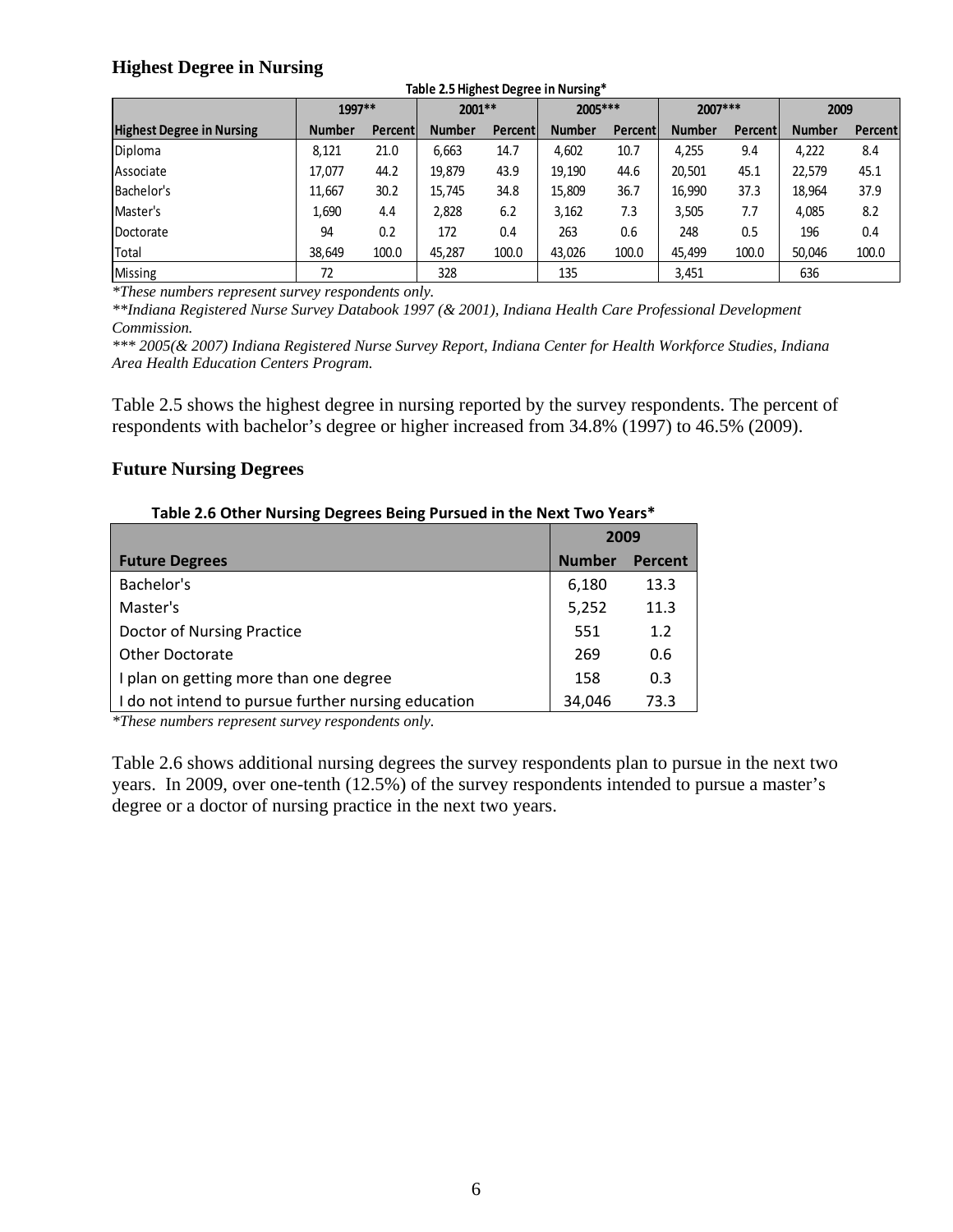#### **Principal Position**

#### **Table 2.7 Principal Position as a Nurse\***

|                                                                              | 2009          |         |
|------------------------------------------------------------------------------|---------------|---------|
| <b>Principal Position</b>                                                    | <b>Number</b> | Percent |
| Administrator of organization/facility/agency or assistant administrator     | 571           | 1.1     |
| Administrator of nursing or assistant                                        | 664           | 1.3     |
| Case manager                                                                 | 1,909         | 3.8     |
| Certified nurse anesthetist                                                  | 195           | 0.4     |
| Charge nurse                                                                 | 3,962         | 7.9     |
| Clinical nurse specialist                                                    | 520           | 1.0     |
| Consultant                                                                   | 349           | 0.7     |
| Dean, director, or assistant/associate director of nursing education program | 161           | 0.3     |
| Float nurse                                                                  | 1,108         | 2.2     |
| Discharge planner/outcomes manager                                           | 60            | 0.1     |
| Head nurse or assistant head nurse                                           | 453           | 0.9     |
| Infection control nurse                                                      | 139           | 0.3     |
| Informatics nurse                                                            | 246           | 0.5     |
| Instructor at a school of nursing                                            | 703           | 1.4     |
| Insurance reviewer                                                           | 189           | 0.4     |
| Nurse clinician                                                              | 1,072         | 2.1     |
| Nurse coordinator                                                            | 837           | 1.7     |
| Nurse manager                                                                | 2,087         | 4.2     |
| Nurse midwife                                                                | 82            | 0.2     |
| Nurse practitioner                                                           | 1,740         | 3.5     |
| Nursing staff development director                                           | 121           | 0.2     |
| Nursing staff development instructor                                         | 317           | 0.6     |
| Patient care coordinator                                                     | 398           | 0.8     |
| Private duty nurse                                                           | 171           | 0.3     |
| Professor or assistant/associate professor                                   | 177           | 0.4     |
| Public health nurse                                                          | 453           | 0.9     |
| Quality improvement nurse                                                    | 428           | 0.9     |
| Researcher                                                                   | 201           | 0.4     |
| School nurse                                                                 | 1,062         | 2.1     |
| Staff nurse                                                                  | 24,643        | 49.3    |
| Supervisor or assistant supervisor                                           | 810           | 1.6     |
| Surveyor/auditor/regulator                                                   | 93            | 0.2     |
| Team leader                                                                  | 221           | 0.4     |
| Traveling nurse                                                              | 57            | 0.1     |
| Visiting nurse/home health nurse                                             | 885           | 1.8     |
| No position title                                                            | 1,879         | 3.8     |
| Other                                                                        | 1,024         | 2.0     |
| Total                                                                        | 49,987        | 100.0   |
| Missing                                                                      | 695           |         |

*\*These numbers represent survey respondents only.*

Table 2.7 shows the principal position of the nursing survey respondents in 2009. Almost onehalf (49.3%) of the respondents indicated their principal position was a staff nurse.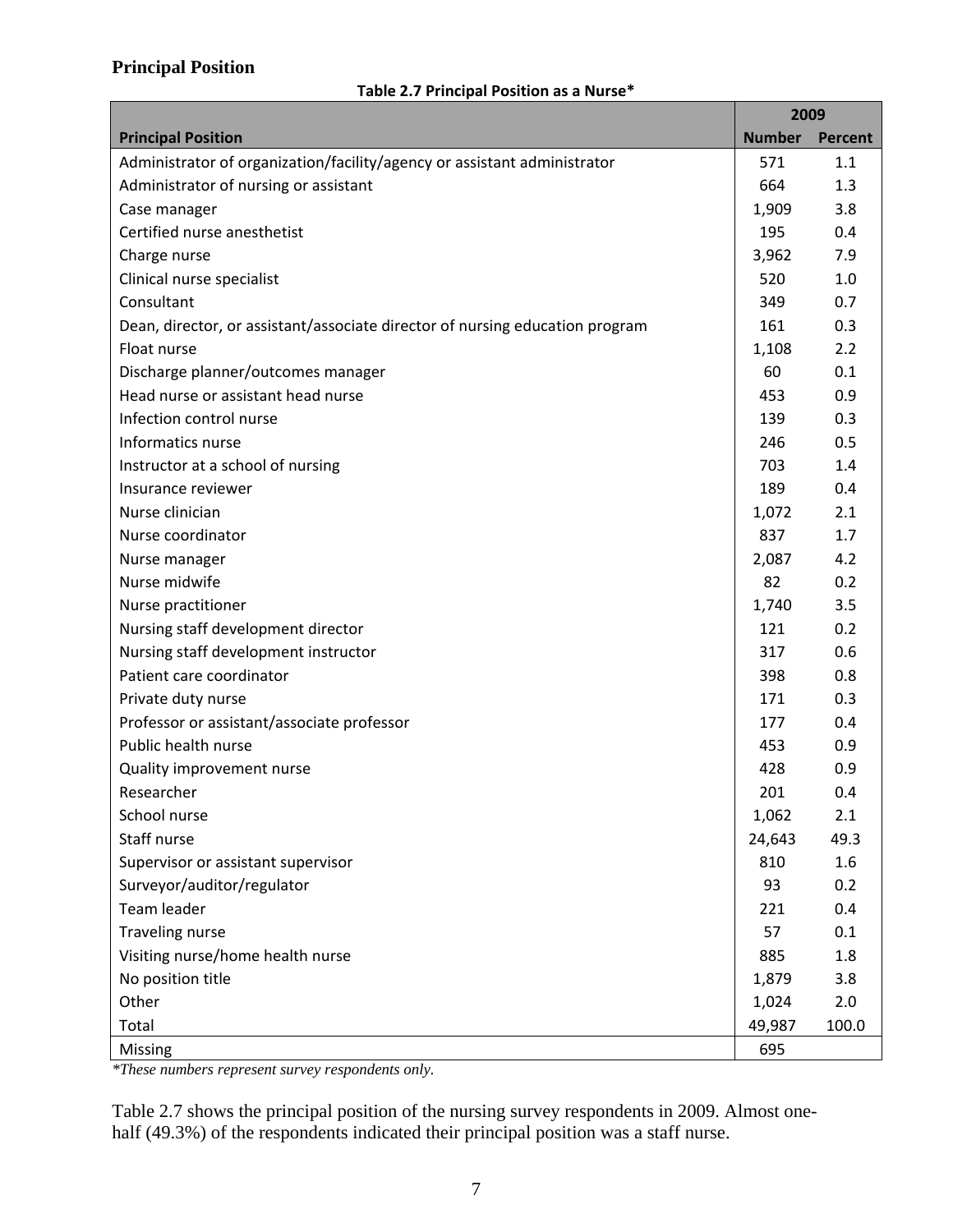#### **Principal Work Settings**

**Table 2.8 Principal Work Setting \***

|                                                      | 2009          |         |
|------------------------------------------------------|---------------|---------|
| <b>Principal Work Settings</b>                       | <b>Number</b> | Percent |
| Non-Federal, short term hospital, except psychiatric | 19,557        | 39.7    |
| Non-Federal, long term hospital, except psychiatric  | 1,951         | 4.0     |
| Non-Federal psychiatric hospital                     | 518           | 1.1     |
| Federal Government hospital                          | 1,160         | 2.4     |
| Other type of hospital                               | 6,322         | 12.8    |
| <b>Hospital Total</b>                                | 29,508        | 60.0    |
| Nursing home unit in hospital                        | 248           | 0.5     |
| Free standing nursing home/extended care facility    | 2,246         | 4.6     |
| Facility for mentally challenged                     | 55            | 0.1     |
| Other types of extended care facility                | 256           | 0.5     |
| <b>Nursing Home/Extended Care Facility Total</b>     | 2,805         | 5.7     |
| LPN/LVN program                                      | 85            | 0.2     |
| Diploma program (RN)                                 | 27            | 0.1     |
| Associate degree program                             | 285           | 0.6     |
| Bachelor's degree                                    | 390           | 0.8     |
| Higher degree nursing program                        | 117           | 0.2     |
| Other program                                        | 73            | 0.1     |
| <b>Nursing Education Program Total</b>               | 977           | 2.0     |
| <b>Official State Health Department</b>              | 97            | 0.2     |
| <b>Official State Mental Health Agency</b>           | 122           | 0.2     |
| Official City or County Health Department            | 257           | 0.5     |
| Combination (official/voluntary) nursing service     | 34            | 0.1     |
| Visiting nurse service (VNS/NA)                      | 251           | 0.5     |
| Home health service unit (hospital based)            | 630           | 1.3     |
| Home health agency (non-hospital based)              | 1,452         | 3.0     |
| Community mental health organization or facility     | 400           | 0.8     |
| Substance abuse center/clinic                        | 51            | 0.1     |
| Community/neighborhood health center                 | 646           | 1.3     |
| Planned Parenthood/family planning center            | 48            | 0.1     |
| Day care center                                      | 28            | 0.1     |
| Rural health care center                             | 314           | 0.6     |
| Retirement community center                          | 123           | 0.2     |
| Hospice                                              | 560           | 1.1     |
| Other                                                | 444           | 0.9     |
| <b>Public or Community Health Setting Total</b>      | 5,457         | 11.1    |
| Public school system                                 | 926           | 1.9     |
| Private or parochial elementary or secondary school  | 55            | 0.1     |
| College or university                                | 376           | 0.8     |
| Other                                                | 41            | 0.1     |
| <b>School Health Service Total</b>                   | 1,398         | 2.8     |
| Private industry                                     | 244           | 0.5     |
| Government                                           | 14            | 0.0     |
| Other                                                | 115           | 0.2     |
| <b>Occupational Health Total</b>                     | 373           | 0.8     |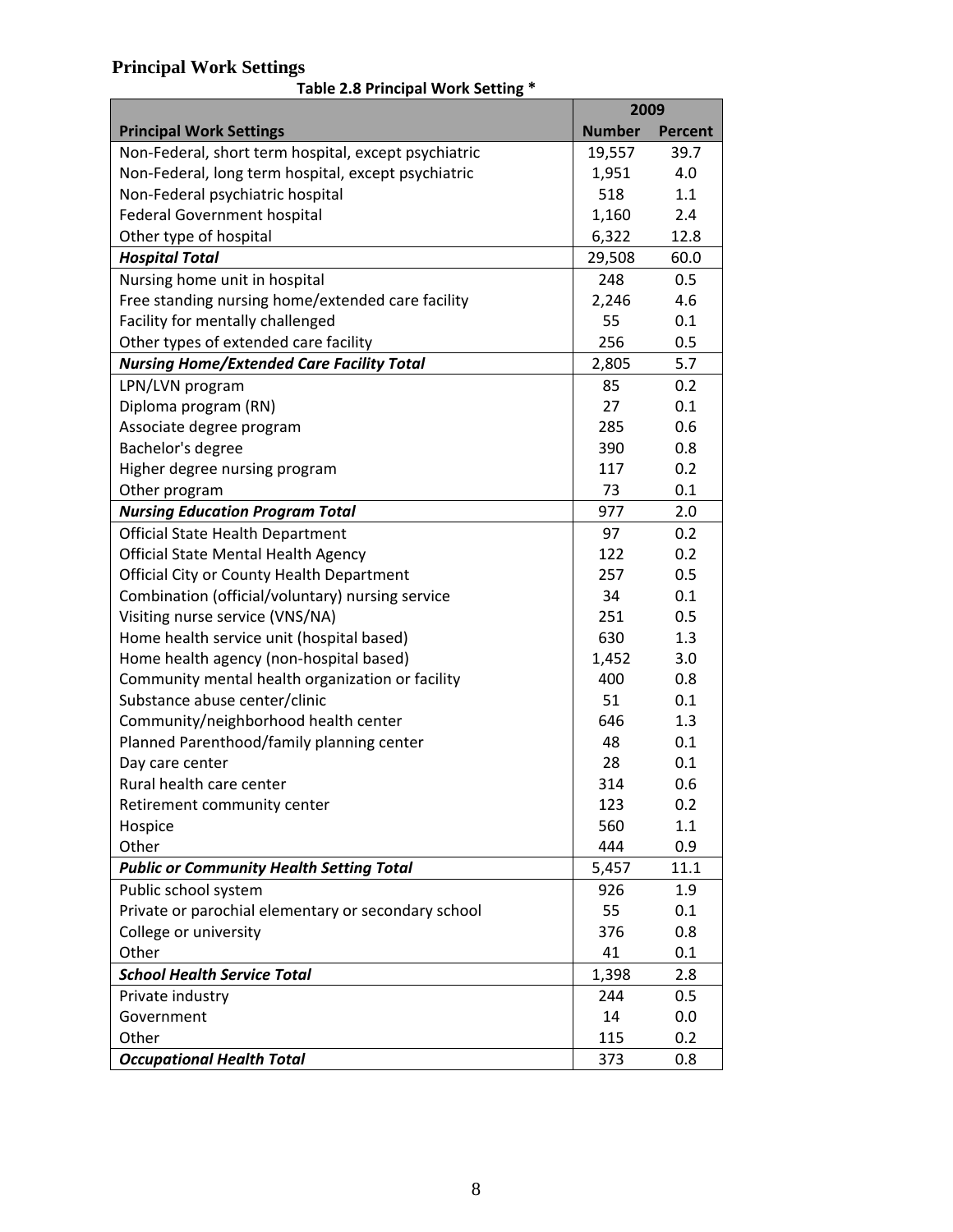|                                        | 2009            |                |  |
|----------------------------------------|-----------------|----------------|--|
| <b>Principal Work Settings</b>         | <b>Number</b>   | <b>Percent</b> |  |
| Solo practice (physician)              | 322             | 0.7            |  |
| Solo practice (nurse)                  | 72              | 0.1            |  |
| Partnerships (physicians)              | 531             | 1.1            |  |
| Partnerships (nurses)                  | 25              | 0.1            |  |
| Group practice (physicians)            | 1,198           | 2.4            |  |
| Group practice (nurses)                | 74              | 0.2            |  |
| Partnership or group practice          | 315             | 0.6            |  |
| Freestanding clinic (physicians)       | 191             | 0.4            |  |
| Freestanding clinic (nurses)           | 96              | 0.2            |  |
| Ambulatory surgical center             | 1,326           | 2.7            |  |
| Dialysis center/clinic                 | 356             | 0.7            |  |
| Dental practice                        | 10 <sup>1</sup> | 0.0            |  |
| Hospital owned off-site clinics        | 522             | 1.1            |  |
| <b>Health Maintenance Organization</b> | 17              | 0.0            |  |
| Other                                  | 500             | 1.0            |  |
| <b>Ambulatory Care Setting Total</b>   | 5,555           | 11.3           |  |
| <b>Correctional facility</b>           | 165             | 0.3            |  |
| Private duty in home setting           | 59              | 0.1            |  |
| Home based self employment             | 93              | 0.2            |  |
| Other                                  | 2,819           | 5.7            |  |
| <b>Other Total</b>                     | 3,136           | 6.4            |  |
| <b>TOTAL</b>                           | 49,209          | 100.0          |  |
| Missing                                | 1,473           |                |  |

#### **Table 2.8 Principal Work Setting \* (Continued)**

*\*These numbers represent survey respondents only.* 

Table 2.8 shows the principal work settings of the nursing survey respondents in 2009. Threefifths (60.0%) of the survey respondents' principal work setting was in a hospital followed by ambulatory care setting (11.3%) and public or community health setting (11.1%).

#### **Number of Paid Positions**

**Table 2.9 Number of Paid Positions as a Nurse\***

|                            | 2009          |                |  |  |  |
|----------------------------|---------------|----------------|--|--|--|
| <b>Number of Positions</b> | <b>Number</b> | <b>Percent</b> |  |  |  |
| 1                          | 43,757        | 87.3           |  |  |  |
| 2                          | 5,771         | 11.5           |  |  |  |
| 3                          | 497           | 1.0            |  |  |  |
| 4                          | 69            | 0.1            |  |  |  |
| Total                      | 50,094        | 100.0          |  |  |  |
| Missing                    | 588           |                |  |  |  |

*\*These numbers represent survey respondents only.* 

Table 2.9 shows the number paid position the survey responds had in 2009. Over one-tenth (12.6%) of the respondents held two or more paid positions as a nurse.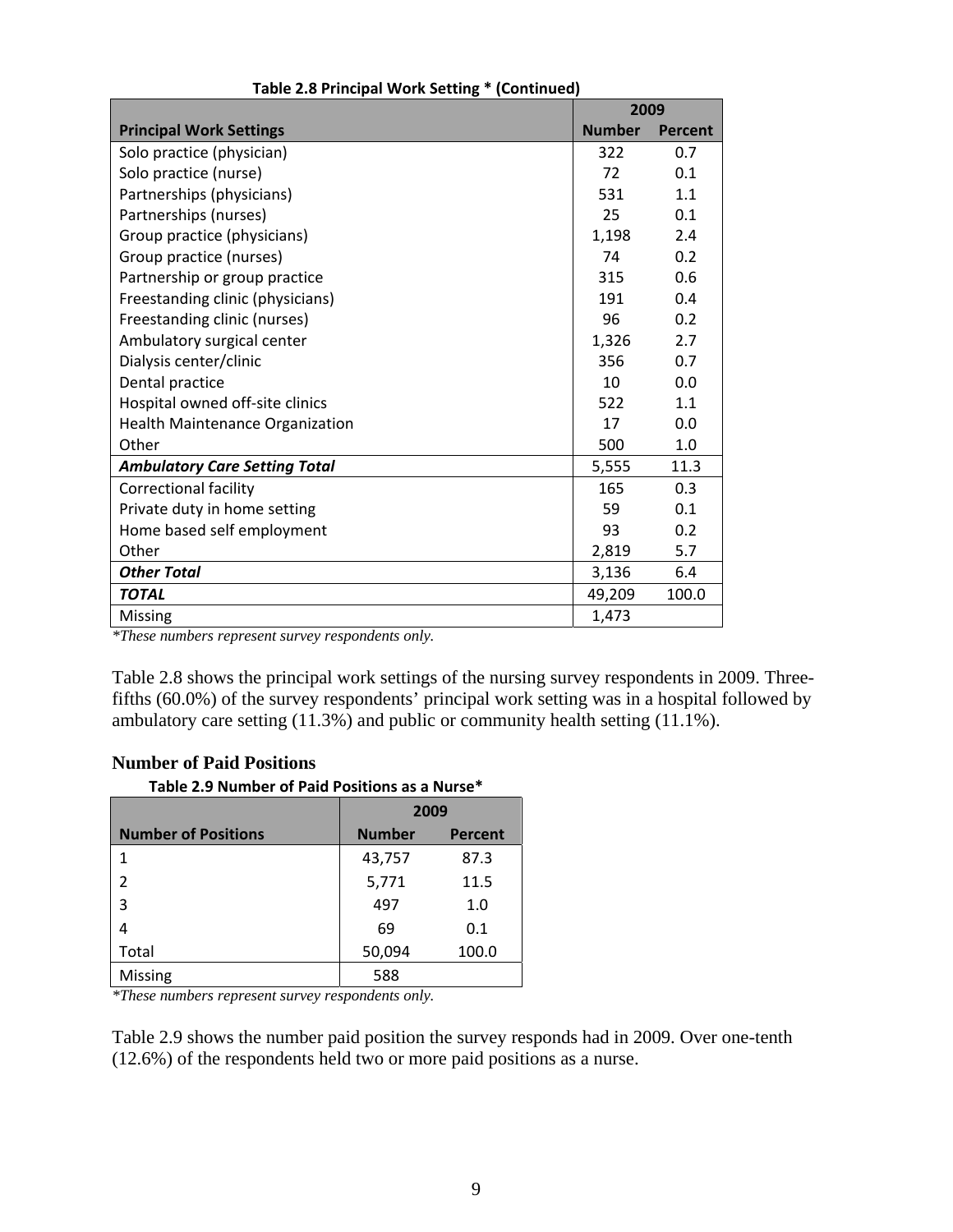|                                                   | 2009          |                |  |  |
|---------------------------------------------------|---------------|----------------|--|--|
| <b>Other Work Setting</b>                         | <b>Number</b> | <b>Percent</b> |  |  |
| Hospital                                          | 6,799         | 56.3           |  |  |
| Nursing Home/Extended Care Facility               | 762           | 6.3            |  |  |
| <b>Nursing Education Program</b>                  | 501           | 4.1            |  |  |
| <b>Public or Community Health Setting</b>         | 554           | 4.6            |  |  |
| <b>School Health Service</b>                      | 274           | 2.3            |  |  |
| <b>Occupational Health</b>                        | 108           | 0.9            |  |  |
| <b>Ambulatory Care Setting</b>                    | 804           | 6.7            |  |  |
| <b>Insurance Claims/Benefits</b>                  | 56            | 0.5            |  |  |
| Policy, Planning, Regulatory, or Licensing Agency | 23            | 0.2            |  |  |
| Other                                             | 2,206         | 18.3           |  |  |
| Total                                             | 12,087        | 100.0          |  |  |
| <b>Missing</b>                                    | 38,595        |                |  |  |

#### **Work Setting for Other Nursing Position(s) Table 2.10 Work Setting for Other Nursing Position(s)\***

*\*These numbers represent survey respondents only.*

Table 2.10 shows the work setting for other nursing positions held by the survey respondents in 2009. Similar to the principal work setting, over one-half (56.3%) of the survey respondents' work setting was in a hospital.

#### **Average Hours Worked**

#### **Table 2.11 Hours Per Week on Average Spent on all Related Nursing Activities\***

|                  | 2009          |                |  |  |
|------------------|---------------|----------------|--|--|
| <b>Hours</b>     | <b>Number</b> | <b>Percent</b> |  |  |
| 1-19 hours       | 2,880         | 5.9            |  |  |
| 20-35 hours      | 10,183        | 20.9           |  |  |
| 36-40 hours      | 22,527        | 46.2           |  |  |
| 41 or more hours | 13,214        | 27.1           |  |  |
| Total            | 48,804        | 100.0          |  |  |
| <b>Missing</b>   | 1.878         |                |  |  |

*\*These numbers represent survey respondents only.* 

Table 2.11 shows the number of hours worked per week by the nursing survey respondents in 2009. Over one-fourth (27.1%) of the respondents worked an average of 41 or more hours per week.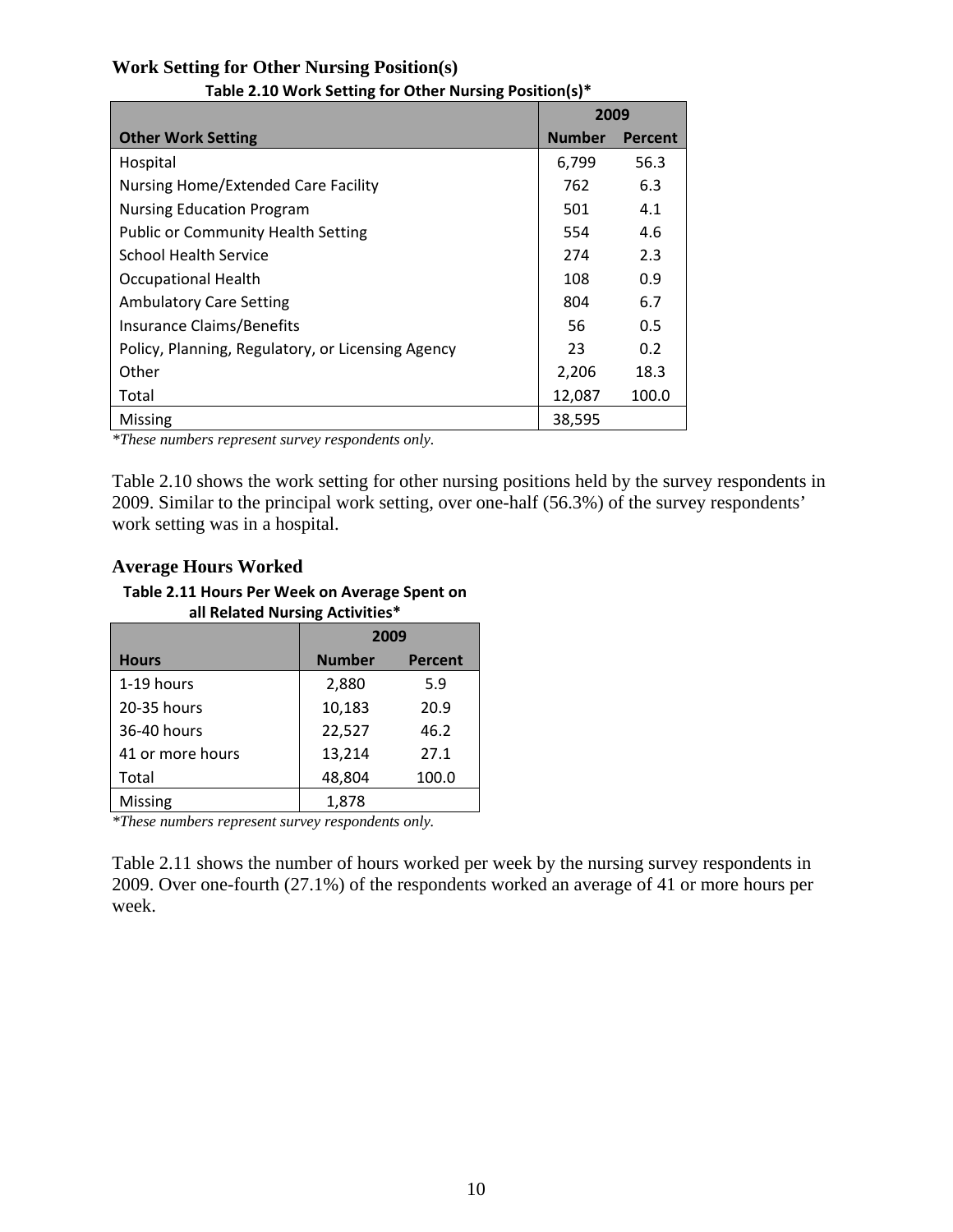#### **Prior Work Experience**

|                                     | 2005 **       |                | 2007 **       |                | 2009          |                |
|-------------------------------------|---------------|----------------|---------------|----------------|---------------|----------------|
| <b>Prior Work Experience</b>        | <b>Number</b> | <b>Percent</b> | <b>Number</b> | <b>Percent</b> | <b>Number</b> | <b>Percent</b> |
| <b>Nursing Assistant</b>            | 12,357        | 28.6           | n/a           | n/a            | 7,354         | 34.2           |
| <b>Certified Nurse Aide</b>         | 7,135         | 16.5           | 8,272         | 16.9           | 4,419         | 20.6           |
| Paramedic                           | 297           | 0.7            | 340           | 0.7            | 56            | 0.3            |
| <b>Emergency Medical Technician</b> | 1,718         | 4.0            | 1,851         | 3.8            | 749           | 3.5            |
| <b>Licensed Practice Nurse</b>      | 6,116         | 14.2           | 7,117         | 14.5           | 4,070         | 19.0           |
| One or more of these                | 21,217        | 49.2           | 20,535        | 42.0           | 4,824         | 22.5           |
| None of these                       | 21,944        | 50.8           | 28,415        | 58.0           | n/a           | n/a            |

**Table 2.12 Registered Nurses with Prior Work Experience\***

*\*These numbers represent survey respondents only.* 

*\*\* 2005(& 2007) Indiana Registered Nurse Survey Report, Indiana Center for Health Workforce Studies, Indiana Area Health Education Centers Program.* 

Table 2.12 presents the nursing survey respondents prior work experience in 2005, 2007 and 2009. This question was not included in the 1997 or 2001 surveys. In 2009, the most common prior work experience was a "nursing assistant." Over one-fifth reported prior work experience in one or more of these health care professions (22.5% in 2009).

#### **Formal Education Programs**

**Table 2.13 Completed a Formal Education Program that is Preparing for Advanced Practice Nursing\***

|                                  | 2009                            |       |  |
|----------------------------------|---------------------------------|-------|--|
| <b>Education Programs</b>        | <b>Number</b><br><b>Percent</b> |       |  |
| <b>Clinical Nurse Specialist</b> | 885                             | 24.7  |  |
| <b>Nurse Practitioner</b>        | 2,379                           | 66.4  |  |
| <b>Nurse Anesthetist</b>         | 200                             | 5.6   |  |
| Nurse-midwife                    | 117                             | 3.3   |  |
| Total                            | 3,581                           | 100.0 |  |
| Missing                          | 491                             |       |  |

*\*These numbers represent survey respondents only.* 

Table 2.13 represents only those nurses ( $n = 4.072$ ; 8.3%) who reported they have completed a formal education program that prepared them for advanced practice nursing. Of those nurses, two-thirds (66.4%) completed the nurse practitioner education program.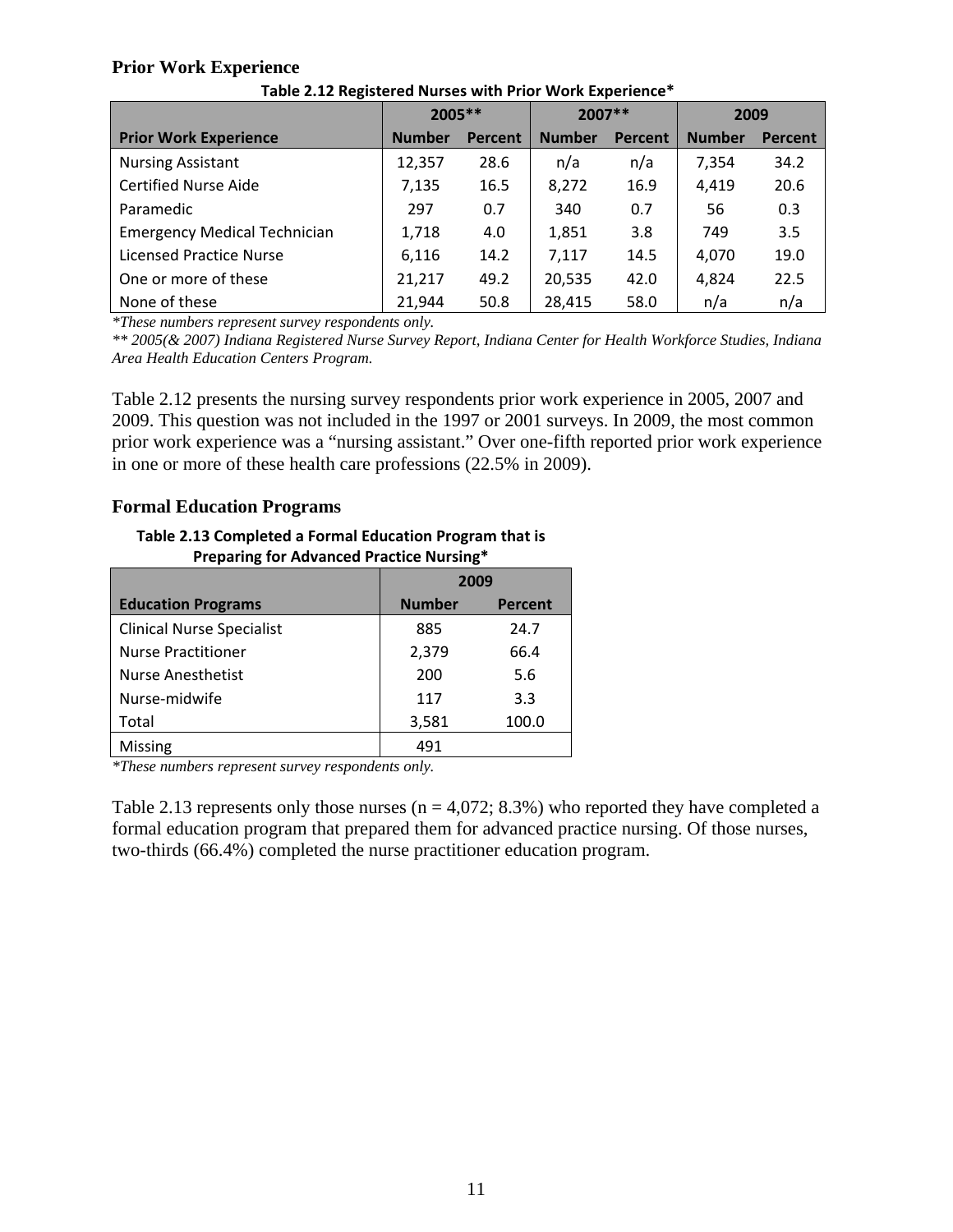#### **Certified Advanced Practice Nurses**

| Table 2.14 Certified Advanced Practice Nurses |                                 |       |  |  |
|-----------------------------------------------|---------------------------------|-------|--|--|
|                                               | 2009                            |       |  |  |
| <b>Nurse Specialties</b>                      | <b>Number</b><br><b>Percent</b> |       |  |  |
| <b>Clinical Nurse Specialist</b>              | 308                             | 16.9  |  |  |
| <b>Nurse Practitioner</b>                     | 1,885                           | 71.2  |  |  |
| Nurse Anesthetist                             | 176                             | 6.8   |  |  |
| Nurse-Midwife                                 | 87                              | 3.3   |  |  |
| More than one                                 | 44                              | 1.8   |  |  |
| Total                                         | 2,500                           | 100.0 |  |  |
| Missing                                       | 680                             |       |  |  |

**Table 2.14 Certified Advanced Practice Nurses\***

*\*These numbers represent survey respondents only.* 

Table 2.14 shows those nurses who have completed a formal education program and are certified in advanced practice nursing. Among these nurses almost three-fourths (71.2%) are certified nurse practitioners.

#### **Working Advanced Practice Nurses**

#### **Table 2.15 APN's Currently Working in the Following Nurse Specialties\***

|                                  | 2009          |                |  |
|----------------------------------|---------------|----------------|--|
| <b>Nurse Specialties</b>         | <b>Number</b> | <b>Percent</b> |  |
| <b>Clinical Nurse Specialist</b> | 368           | 11.0           |  |
| <b>Nurse Anesthetist</b>         | 188           | 5.6            |  |
| Nurse-Midwife                    | 74            | 2.2            |  |
| <b>Nurse Practitioner</b>        | 1,807         | 54.0           |  |
| Work in More than One Specialty  | 34            | 1.0            |  |
| Not Currently Working as an APN  | 874           | 26.1           |  |
| Total                            | 3,345         | 100.0          |  |
| Missing                          | 727           |                |  |

*\*These numbers represent survey respondents only.*

Table 2.15 shows that of those nurses who have completed a formal education program, over one-half (54.0%) were currently working as nurse practitioners and over one-fourth (26.1%) were not currently working as an APN.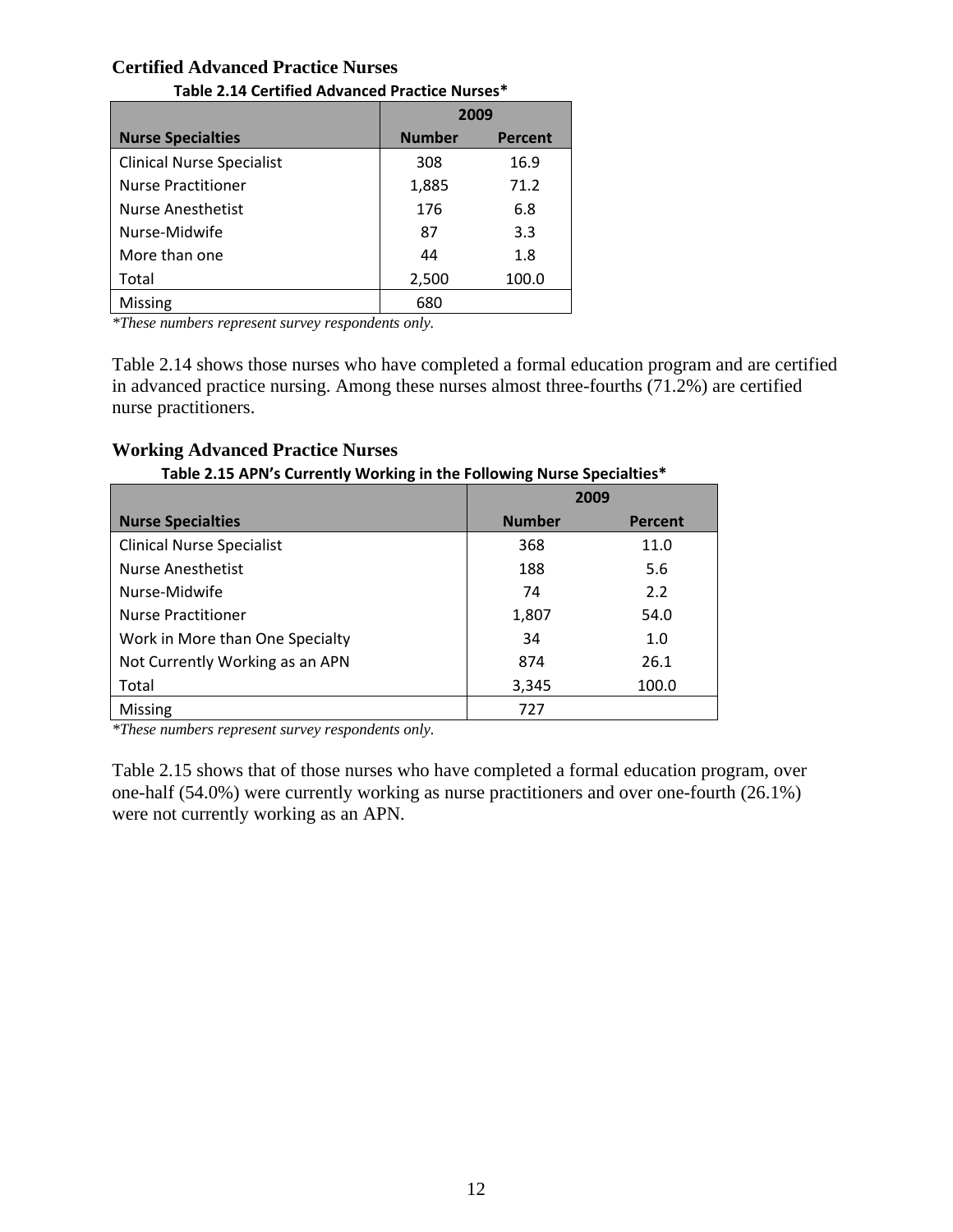#### **Interest in Teaching**

| Table 2.16 Interested in Teaching a Nursing Program by |
|--------------------------------------------------------|
| Respondents' Highest Degree in Nursing*                |

| $1.99$ points $1.18$ and $1.18$ and $1.18$ and $1.18$ |               |                |  |  |  |
|-------------------------------------------------------|---------------|----------------|--|--|--|
|                                                       | 2009          |                |  |  |  |
| <b>Highest Nursing Degree</b>                         | <b>Number</b> | <b>Percent</b> |  |  |  |
| Diploma                                               | 694           | 4.3            |  |  |  |
| Associate                                             | 6,345         | 39.4           |  |  |  |
| Bachelor's                                            | 6,887         | 42.8           |  |  |  |
| Master's                                              | 2,066         | 12.8           |  |  |  |
| Doctorate                                             | 98            | 0.6            |  |  |  |
| Total                                                 | 16,090        | 100.0          |  |  |  |
| <b>Missing</b>                                        | 75            |                |  |  |  |

*\*These numbers represent survey respondents only.* 

Table 2.16 represents only those nurses ( $n = 16,165; 31.9%$ ) who reported they are interested in teaching in a nursing program. Of those who are interested, over two-fifths (42.8%) held a bachelor's degree. Only 0.6% of the respondents who were interested in teaching have a doctorate.

#### **Retirement**

| Table 2.17 Age Categories by Survey Respondents' Anticipated Year of Retirement, 2009* |               |            |       |       |        |           |                                                                                            |       |       |       |             |       |
|----------------------------------------------------------------------------------------|---------------|------------|-------|-------|--------|-----------|--------------------------------------------------------------------------------------------|-------|-------|-------|-------------|-------|
|                                                                                        |               | <b>Age</b> |       |       |        |           |                                                                                            |       |       |       |             |       |
|                                                                                        | 24 or younger |            |       | 25-34 |        | $35 - 44$ |                                                                                            | 45-54 |       | 55-64 | 65 or older |       |
| Years                                                                                  |               |            |       |       |        |           | Number Percent Number Percent Number Percent Number Percent Number Percent Number Percentl |       |       |       |             |       |
| Less than 1 year                                                                       | 0             | 0.0        |       | 0.0   |        | 0.0       | 16                                                                                         | 0.1   | 178   | 1.9   | 235         | 12.4  |
| $2-3$ years                                                                            | 0             | 0.0        | 5.    | 0.1   | 11     | 0.1       | 117                                                                                        | 0.8   | 1,372 | 14.6  | 782         | 41.4  |
| $4-9$ years                                                                            | 3             | 0.2        | 21    | 0.2   | 72     | 0.6       | 1,375                                                                                      | 9.5   | 4,812 | 51.3  | 440         | 23.3  |
| 10 or more years                                                                       | 1,472         | 99.8       | 9,166 | 99.7  | 11,705 | 99.3      | 12,892                                                                                     | 89.5  | 3,021 | 32.2  | 432         | 22.9  |
| Total                                                                                  | 1,475         | 100.0      | 9,193 | 100.0 | 11,789 | 100.0     | 14,400                                                                                     | 100.0 | 9,383 | 100.0 | 1,889       | 100.0 |
| Missing                                                                                | 74            |            | 410   |       | 506    |           | 713                                                                                        |       | 568   |       | 159         |       |

*\*These numbers represent survey respondents only.* 

Table 2.17 displays the age category distribution by the survey respondents' anticipated year of retirement. In 2009, over one-tenth (12.4%) of the respondents who were 65 or older anticipate retirement in less than 1 year. One-half (51.3%) of those respondents who are 55-64 years of age anticipate retirement in the next 4-9 years.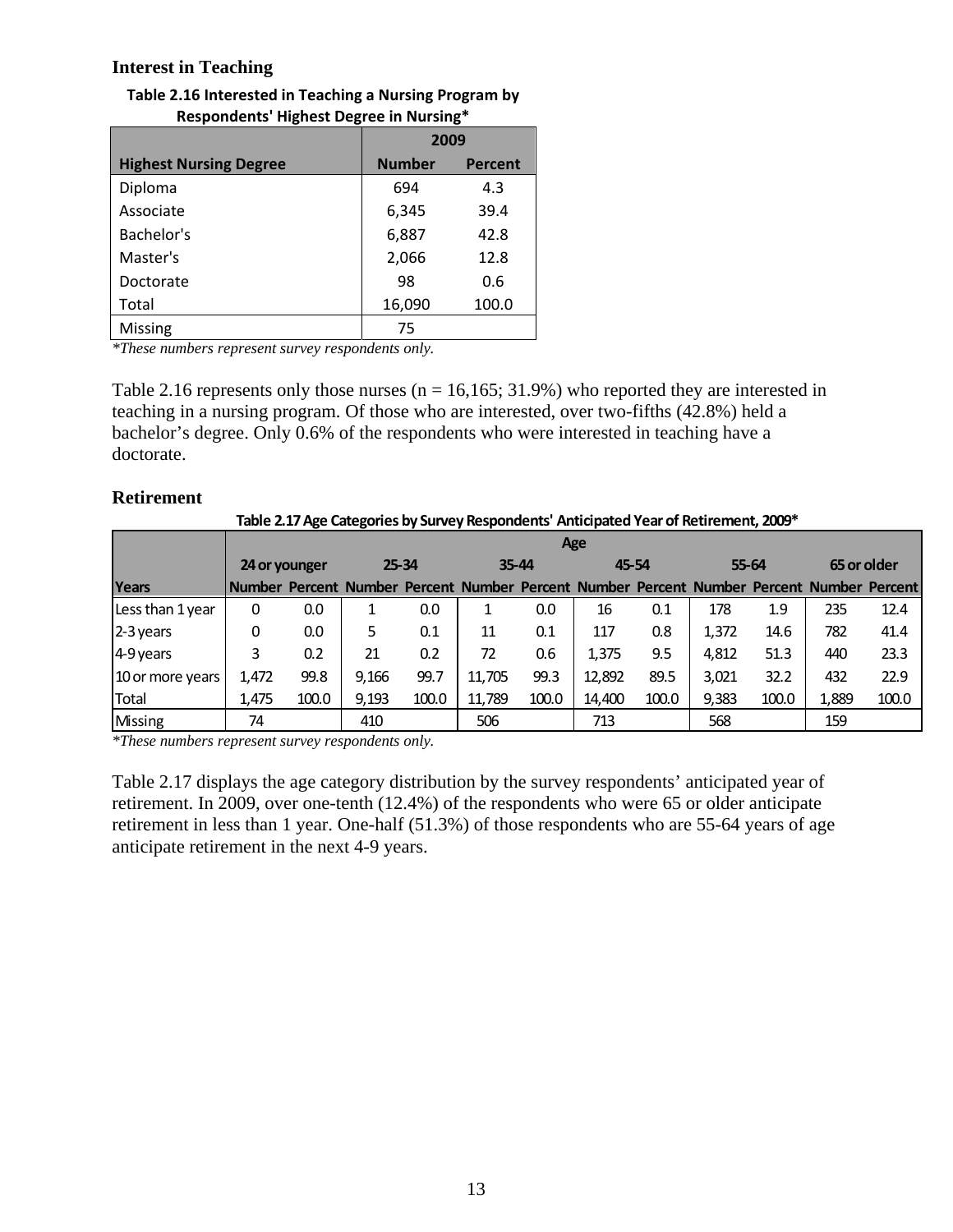## **Chapter 3: Nursing Faculty**

The results presented in this chapter show the demographic and professional characteristics of nursing program faculty who responded to the 2005, 2007 and 2009 Indiana registered nurse relicensure surveys. Respondents were asked to identify their principal position on the surveys. Only those respondents who identified their principal position as faculty in a nursing program were included in the analysis reported in this chapter.

| Table 3.1 Age of Nursing Faculty* |               |                |               |                |               |         |  |  |
|-----------------------------------|---------------|----------------|---------------|----------------|---------------|---------|--|--|
|                                   | 2005 **       |                | 2007 **       |                |               | 2009    |  |  |
| <b>Age Groups</b>                 | <b>Number</b> | <b>Percent</b> | <b>Number</b> | <b>Percent</b> | <b>Number</b> | Percent |  |  |
| Under 25                          | 1             | 0.1            | 0             | 0.0            | 1             | 0.1     |  |  |
| 25-34                             | 51            | 7.0            | 43            | 5.1            | 62            | 6.0     |  |  |
| 35-44                             | 120           | 16.4           | 157           | 18.7           | 165           | 15.9    |  |  |
| 45-54                             | 325           | 44.5           | 326           | 38.8           | 369           | 35.5    |  |  |
| 55-64                             | 211           | 28.9           | 270           | 32.1           | 365           | 35.1    |  |  |
| 65 or older                       | 23            | 3.1            | 44            | 5.2            | 78            | 7.5     |  |  |
| Total                             | 731           | 100.0          | 840           | 100.0          | 1.040         | 100.0   |  |  |
| <b>Missing</b>                    | 2             |                | O             |                |               |         |  |  |

#### **Age**

*\* These numbers represent survey respondents only. \*\* 2005(& 2007) Indiana Registered Nurse Survey Report, Indiana Center for Health Workforce Studies, Indiana Area Health Education Centers Program.* 

Table 3.1 shows the age of the nursing faculty. In 2009, over two-fifths (42.6%) of the respondents were 55 years or older. Less than one-tenth of the respondents (6.1%) were under 35 years of age.

#### **Gender**

| Table 3.2 Genuer of Nursing Faculty |               |                |               |                |               |                |  |  |
|-------------------------------------|---------------|----------------|---------------|----------------|---------------|----------------|--|--|
|                                     | 2005 **       |                | 2007          |                | 2009          |                |  |  |
| Gender                              | <b>Number</b> | <b>Percent</b> | <b>Number</b> | <b>Percent</b> | <b>Number</b> | <b>Percent</b> |  |  |
| Female                              | 712           | 97.1           | n/a           | n/a            | 1,000         | 97.4           |  |  |
| Male                                | 21            | 2.9            | n/a           | n/a            | 27            | 2.6            |  |  |
| Total                               | 733           | 100.0          | n/a           | n/a            | 1,027         | 100.0          |  |  |
| Missing                             |               |                |               |                | 14            |                |  |  |

**Table 3.2 Gender of Nursing Faculty\***

*\* These numbers represent survey respondents only. \*\* 2005(& 2007) Indiana Registered Nurse Survey Report, Indiana Center for Health Workforce Studies, Indiana Area Health Education Centers Program.* 

Table 3.2 presents the gender distribution for the nursing faculty survey respondents. Gender was not asked in the 2007 Indiana registered nurse survey. In 2009, almost all the respondents (97.4%) were female.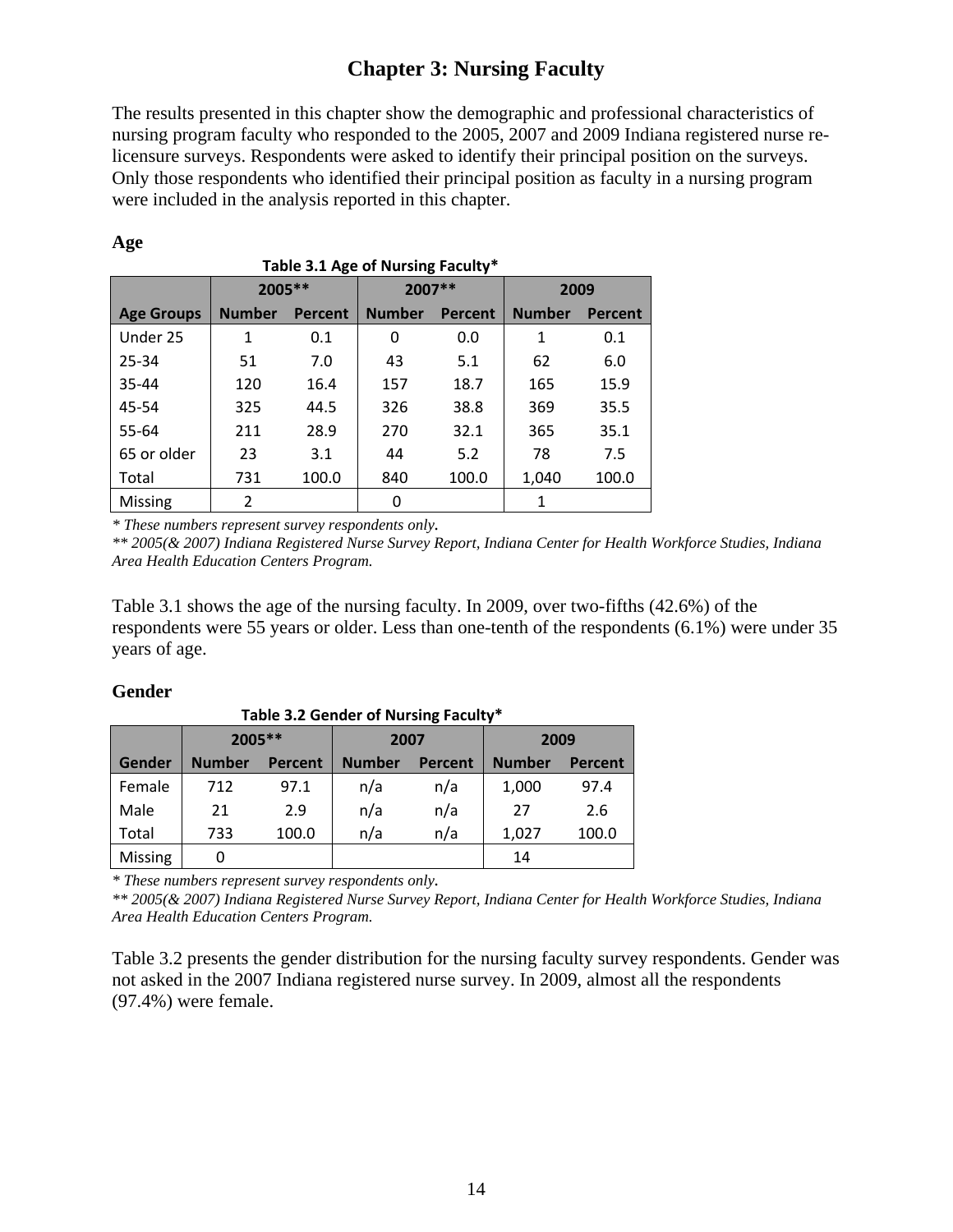#### **Race**

|                                | 2005 **       |         | 2007 **       |                | 2009          |         |  |  |  |
|--------------------------------|---------------|---------|---------------|----------------|---------------|---------|--|--|--|
| Race                           | <b>Number</b> | Percent | <b>Number</b> | <b>Percent</b> | <b>Number</b> | Percent |  |  |  |
| White                          | 690           | 94.2    | n/a           | n/a            | 940           | 92.1    |  |  |  |
| Black/African American         | 27            | 3.7     | n/a           | n/a            | 47            | 4.6     |  |  |  |
| Asian/Pacific Islander         | 6             | 0.8     | n/a           | n/a            | 13            | 1.3     |  |  |  |
| American Indian/Native Alaskan | 2             | 0.3     | n/a           | n/a            | 2             | 0.2     |  |  |  |
| Multi-Racial                   | 0             | 0.0     | n/a           | n/a            | n/a           | n/a     |  |  |  |
| Other                          | 7             | 1.0     | n/a           | n/a            | 19            | 1.9     |  |  |  |
| Total                          | 732           | 100.0   | n/a           | n/a            | 1,021         | 100.0   |  |  |  |
| <b>Missing</b>                 |               |         |               |                | 20            |         |  |  |  |

#### **Table 3.3 Race of Nursing Faculty\***

*\* These numbers represent survey respondents only. \*\* 2005(& 2007) Indiana Registered Nurse Survey Report, Indiana Center for Health Workforce Studies, Indiana Area Health Education Centers Program.* 

Table 3.3 displays the racial distribution of the nursing faculty survey respondents. Race was not asked in the 2007 Indiana registered nurse survey. In 2009, a majority (92.1%) of the respondents were white.

#### **Ethnicity**

| Table 3.4 Ethnicity of Nursing Faculty* |               |                |               |                |               |                |  |  |  |  |
|-----------------------------------------|---------------|----------------|---------------|----------------|---------------|----------------|--|--|--|--|
|                                         | 2005 **       |                | 2007 **       |                | 2009          |                |  |  |  |  |
| <b>Hispanic Origin</b>                  | <b>Number</b> | <b>Percent</b> | <b>Number</b> | <b>Percent</b> | <b>Number</b> | <b>Percent</b> |  |  |  |  |
| Yes                                     | 8             | 1.1            | n/a           | n/a            | 13            | 1.4            |  |  |  |  |
| No                                      | 719           | 98.9           | n/a           | n/a            | 936           | 98.6           |  |  |  |  |
| Total                                   | 727           | 100.0          | n/a           | n/a            | 949           | 100.0          |  |  |  |  |
| Missing                                 | 6             |                |               |                | 92            |                |  |  |  |  |

*\* These numbers represent survey respondents only. \*\* 2005(& 2007) Indiana Registered Nurse Survey Report, Indiana Center for Health Workforce Studies, Indiana Area Health Education Centers Program.* 

Table 3.4 presents the ethnicity of the nursing faculty survey respondents. Ethnicity was not asked in the 2007 Indiana registered nurse survey. In 2009, a majority (98.6%) of the respondents were non-Hispanic.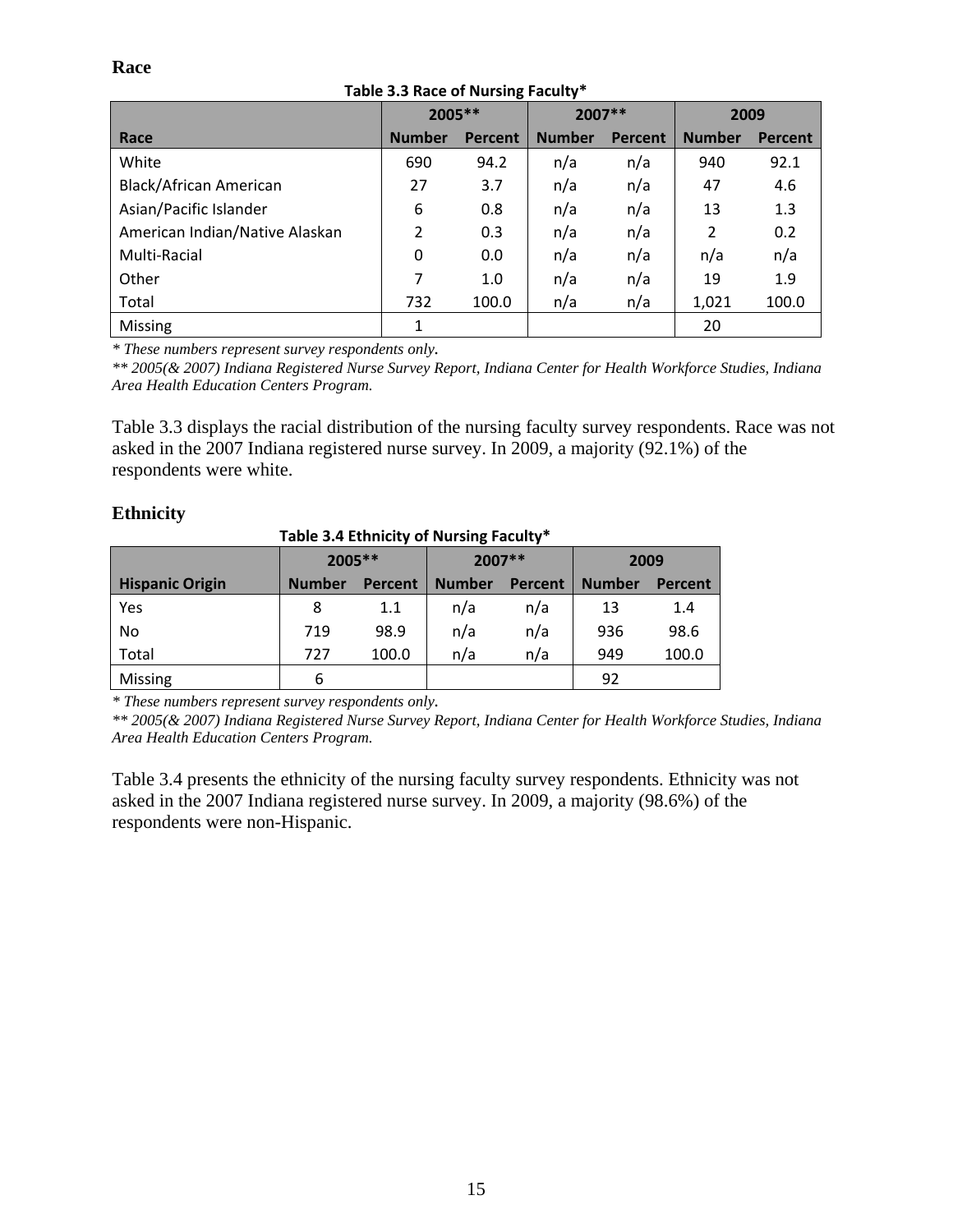#### **Highest Degree in Nursing**

|               | 2005 **       |         | ັ<br>2007 **  |         | 2009          |         |  |
|---------------|---------------|---------|---------------|---------|---------------|---------|--|
| <b>Degree</b> | <b>Number</b> | Percent | <b>Number</b> | Percent | <b>Number</b> | Percent |  |
| Diploma       | 8             | 1.1     | 9             | 1.1     | 15            | 1.5     |  |
| Associate     | 14            | 1.9     | 25            | 3.1     | 66            | 6.4     |  |
| Bachelor's    | 147           | 20.4    | 184           | 22.8    | 200           | 19.3    |  |
| Master's      | 447           | 61.9    | 487           | 60.4    | 631           | 61.0    |  |
| Doctorate     | 106           | 14.7    | 101           | 12.5    | 122           | 11.8    |  |
| Total         | 722           | 100.0   | 806           | 100.0   | 1,034         | 100.0   |  |
| Missing       | 11            |         | 34            |         |               |         |  |

**Table 3.5 Highest Degree in Nursing Among Nursing Faculty\***

*\* These numbers represent survey respondents only. \*\* 2005(& 2007) Indiana Registered Nurse Survey Report, Indiana Center for Health Workforce Studies, Indiana Area Health Education Centers Program.* 

Table 3.5 shows the distribution of nursing faculty by "highest degree in nursing." In 2009, about three-fourths of the respondents (72.8%) indicated having a master's degree or higher.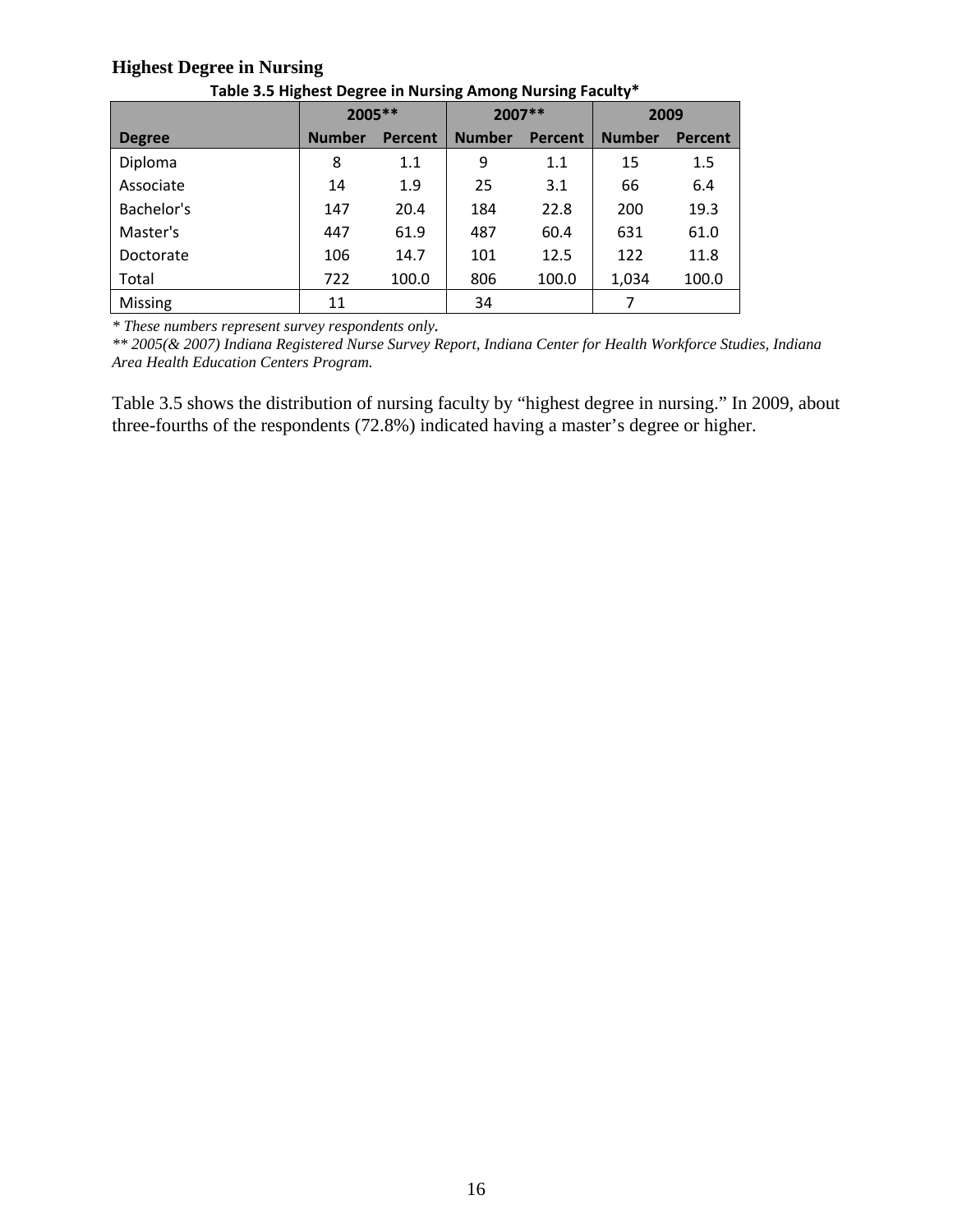## **Chapter 4: Advanced Practice Nurses**

The chapter presents the demographic and professional characteristics of the advanced practice nurses (APNs). Advanced practice nurses include the following specialties: nurse practitioners, clinical nurse specialists, nurse-midwives, nurse anesthetists, and those who are currently working in more than one specialty. Only those respondents who indicated they have completed a formal education program that prepared them for advanced practice nursing and are currently working as an advanced practice nurse were included in the analysis reported in this chapter.

|                   | TURIC TILING CHOURS OF MUTULE IT HOLLICE HUISES, 2003 |         |                                            |         |               |         |                          |         |                      |         |
|-------------------|-------------------------------------------------------|---------|--------------------------------------------|---------|---------------|---------|--------------------------|---------|----------------------|---------|
|                   | <b>Nurse Practitioner</b>                             |         | <b>Clinical Nurse</b><br><b>Specialist</b> |         | Nurse-midwife |         | <b>Nurse Anesthetist</b> |         | <b>More Than One</b> |         |
| <b>Age Groups</b> | <b>Number</b>                                         | Percent | <b>Number</b>                              | Percent | <b>Number</b> | Percent | <b>Number</b>            | Percent | <b>Number</b>        | Percent |
| Under 25          | 2                                                     | 0.1     |                                            | 0.3     | 0             | 0.0     | $\Omega$                 | 0.0     | 0                    | 0.0     |
| $25 - 34$         | 240                                                   | 13.3    | 16                                         | 4.4     | 14            | 18.9    | 16                       | 8.6     | 1                    | 2.9     |
| 35-44             | 458                                                   | 25.4    | 68                                         | 18.5    | 20            | 27.0    | 66                       | 35.3    | 10                   | 29.4    |
| 45-54             | 672                                                   | 37.2    | 128                                        | 34.9    | 24            | 32.4    | 54                       | 28.9    | 15                   | 44.1    |
| 55-64             | 377                                                   | 20.9    | 133                                        | 36.2    | 14            | 18.9    | 37                       | 19.8    | 5                    | 14.7    |
| 65 or older       | 56                                                    | 3.1     | 21                                         | 5.7     | 2             | 2.7     | 14                       | 7.5     | 3                    | 8.8     |
| Total             | 1,805                                                 | 100.0   | 367                                        | 100.0   | 74            | 100.0   | 187                      | 100.0   | 34                   | 100.0   |
| <b>Missing</b>    | 2                                                     |         |                                            |         | 0             |         |                          |         | 0                    |         |

#### **Table 4.1 Age Groups of Advanced Practice Nurses, 2009\***

*\*These numbers represent survey respondents only.* 

Table 4.1 shows the age distribution of advanced practice nurses. Around one-third of the nurse practitioners (37.2%), clinical nurse specialist (34.9%), nurse-midwives (32.4%), nurse anesthetist (28.9%), and those who work in more than one specialty (44.1%) are within the 45-54 age group.

#### **Gender**

**Age** 

#### Gender | Number Percent | Number Percent | Number Percent | Number Percent | Number Percent Female 1,699 95.3 352 96.4 73 100.0 94 50.8 34 100.0 Male | 84 4.7 | 13 3.6 | 0 0.0 | 91 49.2 | 0 0.0 Total 1,783 100.0 365 100.0 73 100.0 185 100.0 34 100.0 Missing 24 3 1 3 3 0 **Nurse Anesthetist | More Than One Table 4.2Gender of Advanced Practice Nurses, 2009\* Nurse Practitioner Clinical Nurse Specialist Nurse‐midwife**

*\*These numbers represent survey respondents only.* 

Table 4.2 presents the gender of advanced practice nurses. Almost all the advanced practice nurses were female (nurse practitioner, 95.3%; clinical nurse specialist, 96.4%; nurse-midwife, 100.0%; more than one position, 100.0%). However, nurse anesthetists are equally male (50.8%) and female (49.2%) nurses.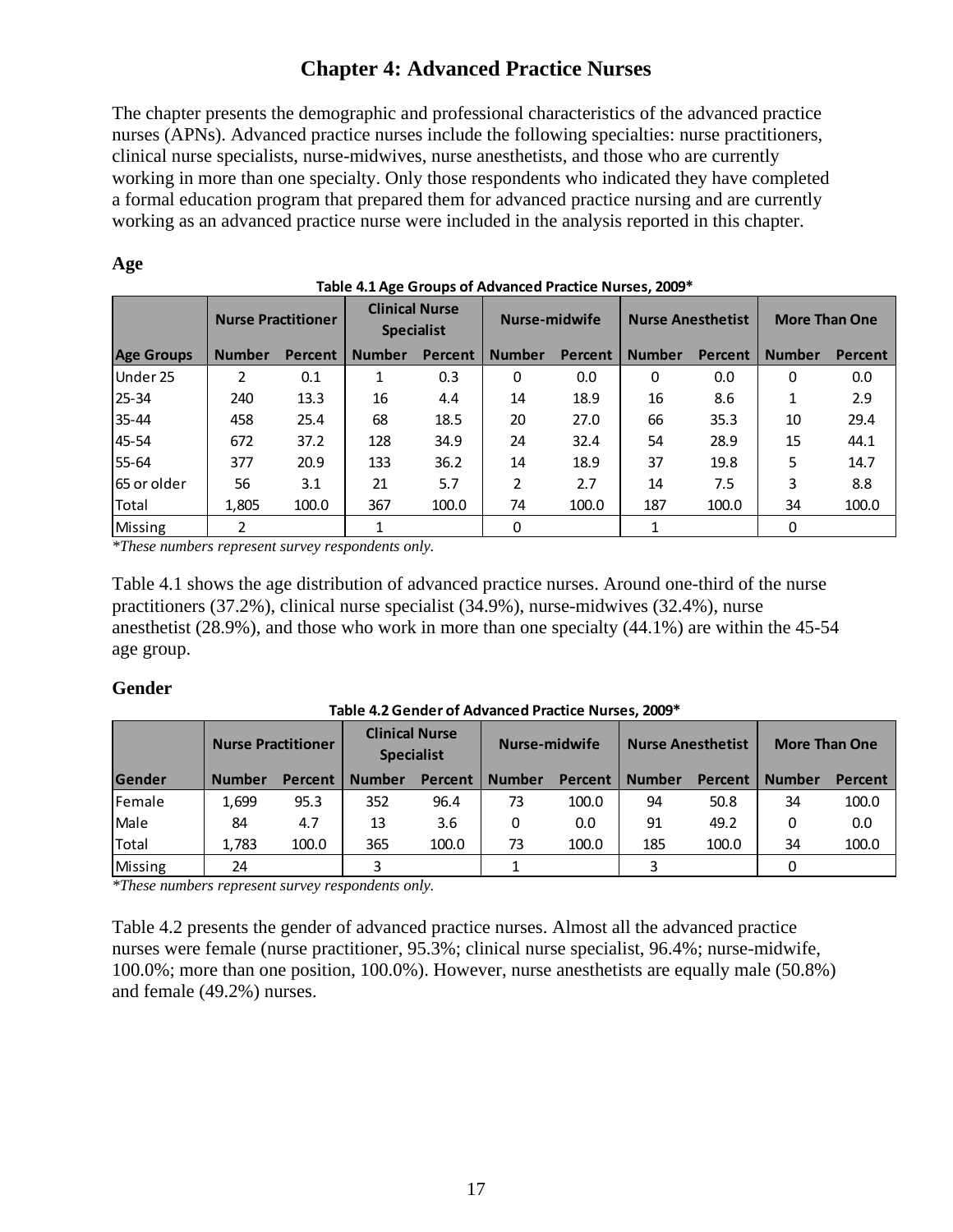#### **Race**

|                                | <b>Nurse Practitioner</b> |                | <b>Clinical Nurse</b><br><b>Specialist</b> |         | Nurse-midwife |         | <b>Nurse Anesthetist</b> |         | <b>More Than One</b> |         |
|--------------------------------|---------------------------|----------------|--------------------------------------------|---------|---------------|---------|--------------------------|---------|----------------------|---------|
| Race                           | <b>Number</b>             | <b>Percent</b> | <b>Number</b>                              | Percent | <b>Number</b> | Percent | <b>Number</b>            | Percent | <b>Number</b>        | Percent |
| <b>White</b>                   | 1,664                     | 94.9           | 341                                        | 95.3    | 70            | 94.6    | 158                      | 87.8    | 32                   | 94.1    |
| Black/African American         | 51                        | 2.9            | 11                                         | 3.1     |               | 1.4     | 8                        | 4.4     |                      | 5.9     |
| Asian/Pacific Islander         | 20                        | 1.1            | 2                                          | 0.6     | 2             | 2.7     | 8                        | 4.4     | 0                    | 0.0     |
| American Indian/Native Alaskan | 4                         | 0.2            |                                            | 0.6     | 0             | 0.0     |                          | 1.1     | 0                    | 0.0     |
| <b>l</b> Other                 | 14                        | 0.8            | 2                                          | 0.6     |               | 1.4     | 4                        | 2.2     | 0                    | 0.0     |
| <b>Total</b>                   | 1,753                     | 100.0          | 358                                        | 100.0   | 74            | 100.0   | 180                      | 100.0   | 34                   | 100.0   |
| Missing                        | 54                        |                | 10                                         |         |               |         |                          |         |                      |         |

#### **Table 4.3 Race of Advanced Practice Nurses, 2009\***

*\*These numbers represent survey respondents only.* 

Table 4.3 shows the race distribution of advanced practice nurses. A majority of the nurse practitioners (94.9%), clinical nurse specialists (95.3%), nurse-midwives (94.6%), nurse anesthetists (87.8%) and those who work in more than one specialty (94.1%) were white.

#### **Ethnicity**

|                        | <b>Nurse Practitioner</b> |         | <b>Clinical Nurse</b><br><b>Specialist</b> |                | Nurse-midwife |         | <b>Nurse Anesthetist</b> |         | <b>More Than One</b> |         |
|------------------------|---------------------------|---------|--------------------------------------------|----------------|---------------|---------|--------------------------|---------|----------------------|---------|
| <b>Hispanic Origin</b> | <b>Number</b>             | Percent | <b>Number</b>                              | <b>Percent</b> | <b>Number</b> | Percent | <b>Number</b>            | Percent | <b>Number</b>        | Percent |
| Yes                    | 28                        | 1.7     | 10                                         | 2.9            |               | 2.7     | 8                        | 4.8     |                      | 3.4     |
| <b>No</b>              | 1.654                     | 98.3    | 332                                        | 97.1           | 72            | 97.3    | 159                      | 95.2    | 28                   | 96.6    |
| Total                  | 1,682                     | 100.0   | 342                                        | 100.0          | 74            | 100.0   | 167                      | 100.0   | 29                   | 100.0   |
| <b>Missing</b>         | 125                       |         | 26                                         |                |               |         | 21                       |         |                      |         |

#### **Table 4.4 Ethnicity of Advanced Practice Nurses, 2009\***

*\*These numbers represent survey respondents only.* 

Table 4.4 presents the ethnicity of the advanced practice nurses. A majority of the nurse practitioners (98.3%), clinical nurse specialists (97.1%), nurse-midwives (97.3%), nurse anesthetists (95.2%) and those who work in more than one specialty (96.6%) were non-Hispanic.

#### **Highest Degree**

**Table 4.5 Highest Degree in Nursing Among Advanced Practice Nurses, 2009\***

|                  | <b>Nurse Practitioner</b> |         | <b>Clinical Nurse</b><br><b>Specialist</b> |                | Nurse-midwife |         | <b>Nurse Anesthetist</b> |         | <b>More Than One</b> |         |
|------------------|---------------------------|---------|--------------------------------------------|----------------|---------------|---------|--------------------------|---------|----------------------|---------|
| <b>Degree</b>    | <b>Number</b>             | Percent | <b>Number</b>                              | <b>Percent</b> | <b>Number</b> | Percent | <b>Number</b>            | Percent | <b>Number</b>        | Percent |
| Diploma          | 11                        | 0.6     | 9                                          | 2.5            |               | 1.4     | 24                       | 12.9    |                      | 2.9     |
| <b>Associate</b> | 16                        | 0.9     | 21                                         | 5.8            |               | 1.4     | 20                       | 10.8    | 0                    | 0.0     |
| Bachelor's       | 86                        | 4.8     | 24                                         | 6.6            | 6             | 8.1     | 26                       | 14.0    | 0                    | 0.0     |
| lMaster's        | 1,650                     | 91.8    | 282                                        | 77.5           | 64            | 86.5    | 115                      | 61.8    | 31                   | 91.2    |
| Doctorate        | 34                        | 1.9     | 28                                         | 7.7            | 2             | 2.7     | 1                        | 0.5     |                      | 5.9     |
| Total            | 1,797                     | 100.0   | 364                                        | 100.0          | 74            | 100.0   | 186                      | 100.0   | 34                   | 100.0   |
| Missing          | 10                        |         | 4                                          |                | 0             |         |                          |         |                      |         |

*\*These numbers represent survey respondents only.* 

Table 4.5 shows the highest degree in nursing earned by advanced practice nurses. The most frequently reported degree was a master's degree (nurse practitioners, 91.8%; clinical nurse specialists, 77.5%; nurse-midwives, 86.5%; nurse anesthetists, 61.8%; and those who work in more than one specialty, 91.2%).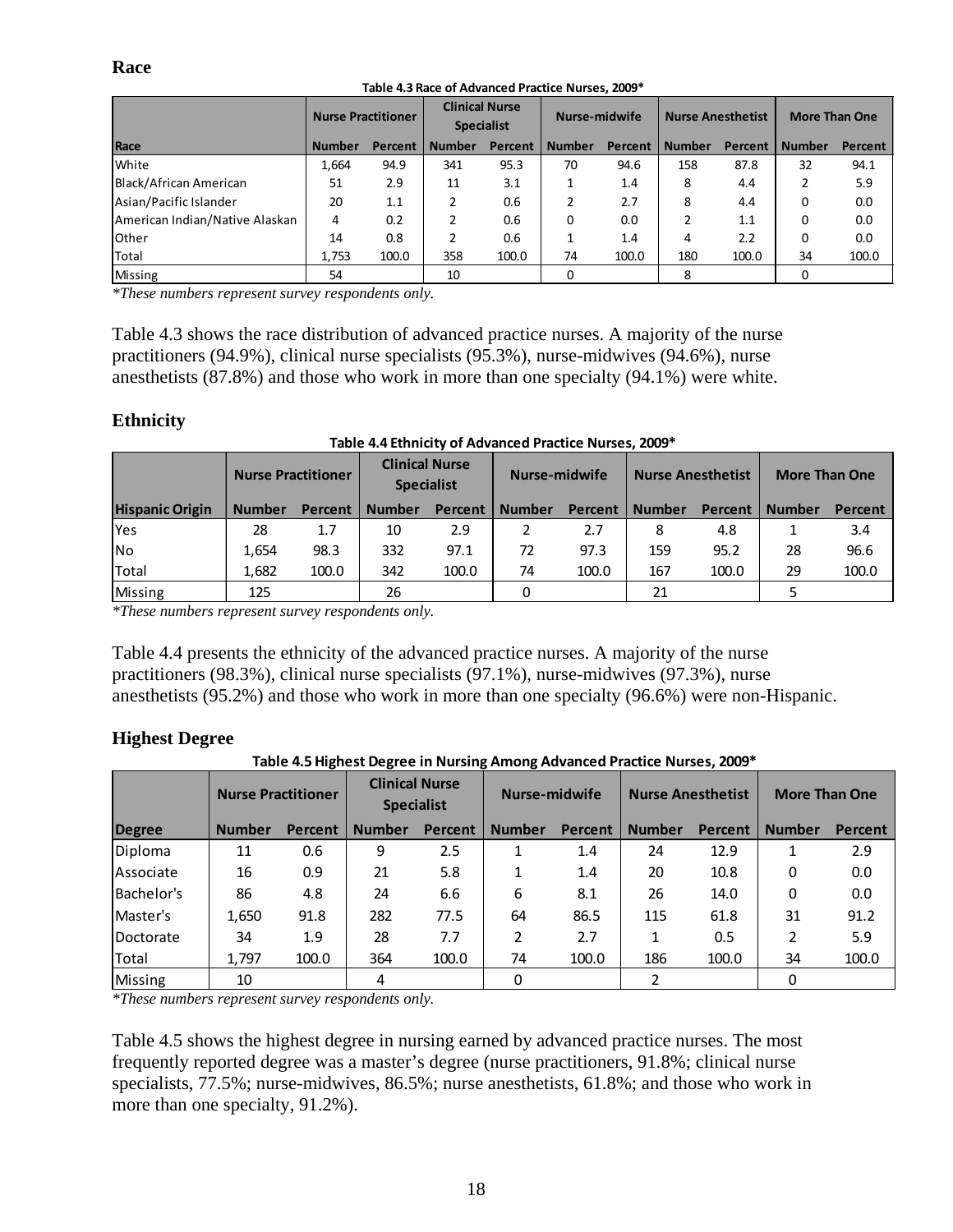#### **Principal Work Setting**

|                              | <b>Nurse Practitioner</b> |         | <b>Clinical Nurse</b><br><b>Specialist</b> |         | Nurse-midwife |         | <b>Nurse Anesthetist</b> |         | <b>More Than One</b> |         |
|------------------------------|---------------------------|---------|--------------------------------------------|---------|---------------|---------|--------------------------|---------|----------------------|---------|
| <b>Principal Setting</b>     | <b>Number</b>             | Percent | <b>Number</b>                              | Percent | <b>Number</b> | Percent | <b>Number</b>            | Percent | <b>Number</b>        | Percent |
| Non-Hospital Patient Care    | 1,028                     | 56.9    | 110                                        | 29.9    | 44            | 59.5    | 34                       | 18.1    | 16                   | 47.1    |
| <b>Hospital Patient Care</b> | 355                       | 19.6    | 167                                        | 45.4    | 17            | 23.0    | 146                      | 77.7    | 13                   | 38.2    |
| <b>Government Agency</b>     | 105                       | 5.8     | 24                                         | 6.5     | 3             | 4.1     | 2                        | 1.1     |                      | 2.9     |
| Education                    | 129                       | 7.1     | 50                                         | 13.6    | 4             | 5.4     |                          | 0.5     |                      | 2.9     |
| <b>Private Business</b>      | 31                        | 1.7     | 2                                          | 0.5     | 1             | 1.4     | 0                        | 0.0     | 0                    | 0.0     |
| <b>Other</b>                 | 159                       | 8.8     | 15                                         | 4.1     | 5             | 6.8     | 5.                       | 2.7     | 3                    | 8.8     |
| Total                        | 1.807                     | 100.0   | 368                                        | 100.0   | 74            | 100.0   | 188                      | 100.0   | 34                   | 100.0   |
| <b>Missing</b>               | 0                         |         | 0                                          |         | 0             |         | 0                        |         | 0                    |         |

**Table 4.6 Principal Work Setting of Advanced Practice Nurses, 2009\***

*\*These numbers represent survey respondents only.* 

Table 4.6 presents the principal work setting for advanced practice nurses. Around one-half of nurse practitioners (56.9%), nurse-midwives (59.5%), and nurses in more than one specialty (47.1%) work in a non-hospital patient care setting. One-half of clinical nurse specialists (45.4%) and three-fourths of nurse anesthetists (77.7%) work in a hospital patient care setting.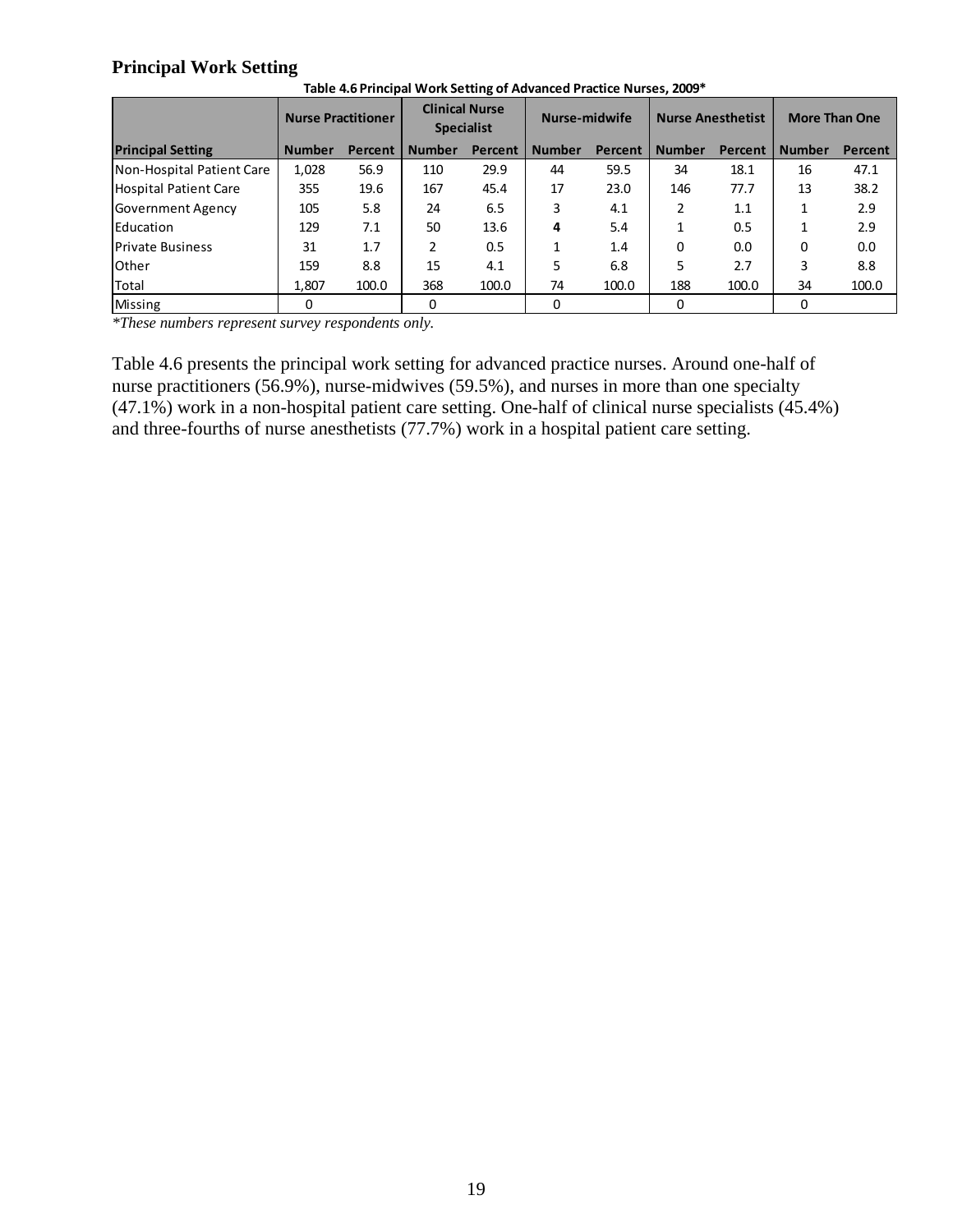## **Chapter 5: Principal Practice Location**

The following two maps display the *estimated* number of registered nurses by county within the state of Indiana in 2009. The number of registered nurses in each county is based on the respondents' principal practice location and it was adjusted (weighted) for the response rate of the 2009 survey (92.3%). Thus, the counts of registered nurses used in these maps are *estimates* of the actual number of registered nurses in each county, and not the *actual* number of survey respondents in each county.





Map 5.1 shows the estimated number of registered nurses in Indiana counties. The most populous counties tended to have the most registered nurses. These counties include Allen, Bartholomew, Delaware, Elkhart, Floyd, Hamilton, Hendricks, Howard, Lake, La Porte, Madison, Marion, Monroe, Porter, St. Joseph, Tippecanoe, Vanderburgh and Vigo counties.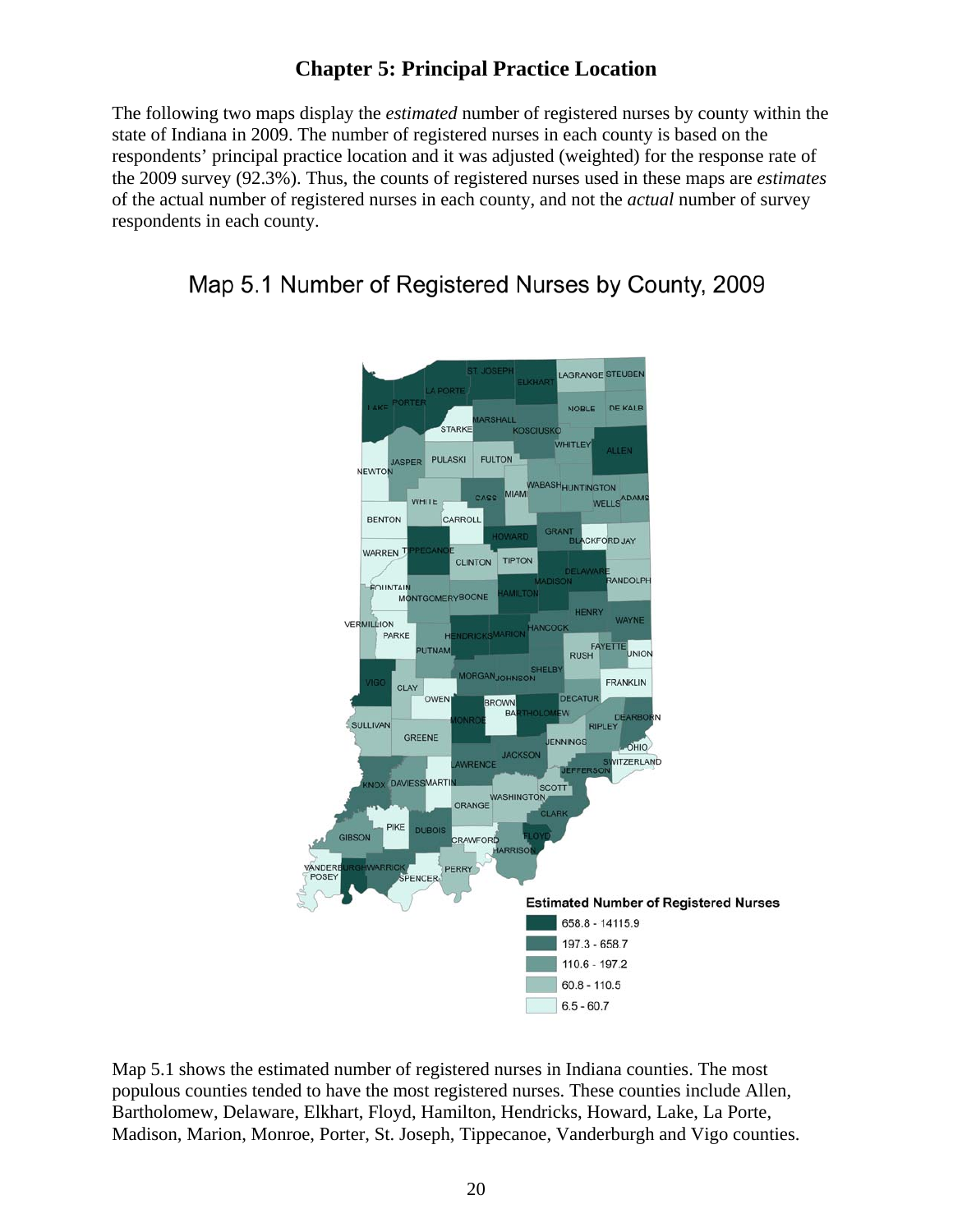

Map 5.2 shows the estimated number of registered nurses per 100,000 by county. Counties with the highest ratios per 100,000 included Allen, Bartholomew, Delaware, Dubois, Elkhart, Floyd, Grant, Howard, Lake, Knox, Marion, Monroe, St. Joseph, Tippecanoe, Vanderburgh, Vigo, Warrick and Wayne counties.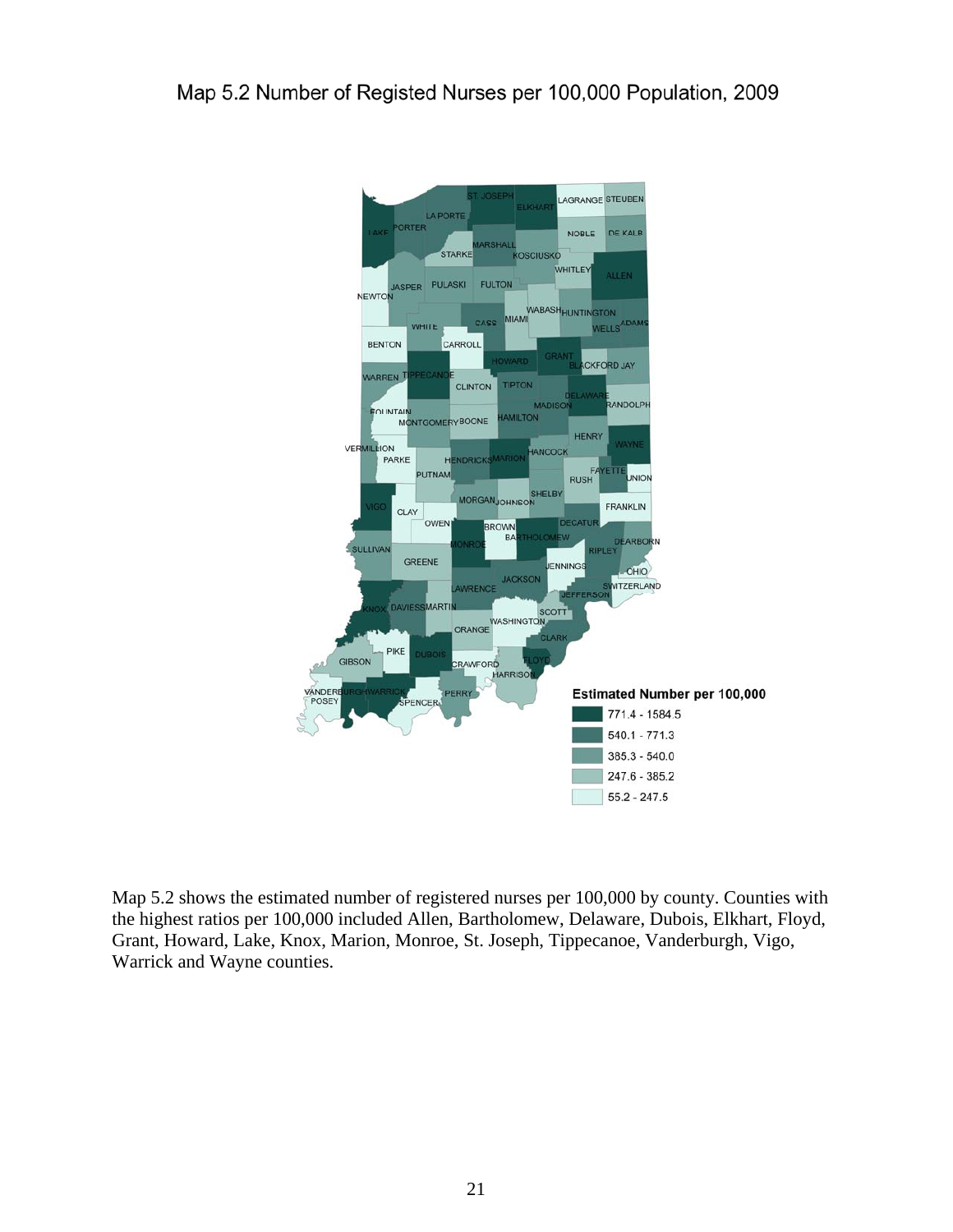| County      | <b>Frequency</b> | Weighted | Population | Ratio/100,000 |
|-------------|------------------|----------|------------|---------------|
| Adams       | 182              | 197      | 34,256     | 575.6         |
| Allen       | 4,035            | 4,372    | 353,888    | 1,235.3       |
| Bartholomew | 637              | 690      | 76,063     | 907.3         |
| Benton      | 12               | 13       | 8,613      | 150.9         |
| Blackford   | 42               | 46       | 13,051     | 348.7         |
| Boone       | 172              | 186      | 56,287     | 331.1         |
| Brown       | 23               | 25       | 14,548     | 171.3         |
| Carroll     | 20               | 22       | 19,752     | 109.7         |
| Cass        | 234              | 254      | 39,065     | 649.0         |
| Clark       | 608              | 659      | 108,634    | 606.4         |
| Clay        | 57               | 62       | 26,533     | 232.7         |
| Clinton     | 101              | 109      | 34,367     | 318.4         |
| Crawford    | 13               | 14       | 10,540     | 133.6         |
| Daviess     | 180              | 195      | 30,620     | 636.9         |
| De Kalb     | 174              | 189      | 42,060     | 448.2         |
| Dearborn    | 229              | 248      | 50,502     | 491.3         |
| Decatur     | 131              | 142      | 25,079     | 565.9         |
| Delaware    | 985              | 1,067    | 115,192    | 926.4         |
| Dubois      | 462              | 501      | 41,419     | 1,208.5       |
| Elkhart     | 1,459            | 1,581    | 200,502    | 788.4         |
| Fayette     | 125              | 135      | 24,101     | 561.9         |
| Floyd       | 725              | 785      | 74,426     | 1,055.4       |
| Fountain    | 20               | 22       | 16,852     | 128.6         |
| Franklin    | 15               | 16       | 23,148     | 70.2          |
| Fulton      | 101              | 109      | 20,265     | 540.0         |
| Gibson      | 115              | 125      | 32,750     | 380.4         |
| Grant       | 527              | 571      | 68,796     | 829.9         |
| Greene      | 102              | 111      | 32,463     | 340.4         |
| Hamilton    | 1,572            | 1,703    | 279,287    | 609.8         |
| Hancock     | 265              | 287      | 68,334     | 420.2         |
| Harrison    | 120              | 130      | 37,562     | 346.1         |
| Hendricks   | 757              | 820      | 140,606    | 583.3         |
| Henry       | 215              | 233      | 47,827     | 487.0         |
| Howard      | 719              | 779      | 82,895     | 939.7         |
| Huntington  | 156              | 169      | 37,777     | 447.4         |
| Jackson     | 272              | 295      | 42,362     | 695.6         |
| Jasper      | 125              | 135      | 32,816     | 412.7         |
| Jay         | $77 \,$          | 83       | 21,117     | 395.1         |
| Jefferson   | 235              | 255      | 33,010     | 771.3         |
| Jennings    | 58               | 63       | 28,043     | 224.1         |
| Johnson     | 446              | 483      | 141,501    | 341.5         |
| Knox        | 483              | 523      | 37,907     | 1,380.5       |
| Kosciusko   | 293              | 317      | 76,499     | 415.0         |
| La Porte    | 756              | 819      | 111,063    | 737.5         |
| Lagrange    | 81               | 88       | 37,204     | 235.9         |
| Lake        | 4,198            | 4,548    | 494,211    | 920.3         |
| Lawrence    | 236              | 256      | 45,842     | 557.8         |
| Madison     | 811              | 879      | 131,417    | 668.6         |
| Marion      | 13,029           | 14,116   | 890,879    | 1,584.5       |
| Marshall    | 283              | 307      | 46,903     | 653.7         |
| Martin      | 23               | 25       | 9,946      | 250.5         |
| Miami       | 102              | 111      | 36,001     | 307.0         |
| Monroe      | 1,023            | 1,108    | 130,738    | 847.8         |
| Montgomery  | 140              | 152      | 37,862     | 400.6         |
| Morgan      | 282              | 306      | 70,876     | 431.1         |

**Table 5.1 Estimated Number of Registered Nurses by County and per 100,000 Population, 2009\***

*\*These numbers are adjusted for the response rate.*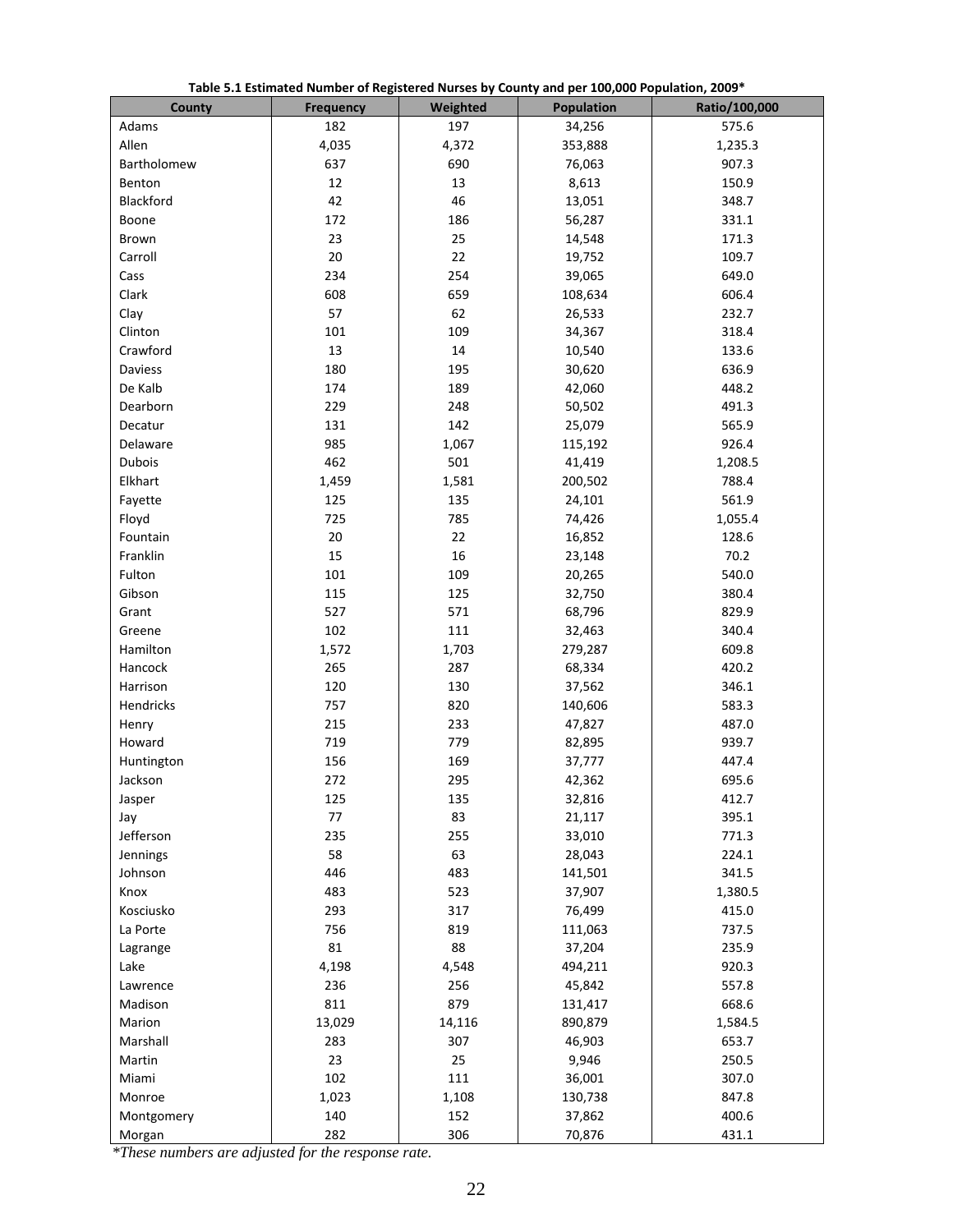|                |                  |                |            | *Table 5.1 Estimated Number of Registered Nurses by County and per 100,000 Population, 2009 (Continued) |
|----------------|------------------|----------------|------------|---------------------------------------------------------------------------------------------------------|
| County         | <b>Frequency</b> | Weighted       | Population | Ratio/100,000                                                                                           |
| Newton         | $\overline{7}$   | 8              | 13,736     | 55.2                                                                                                    |
| Noble          | 140              | 152            | 48,028     | 315.8                                                                                                   |
| Ohio           | 6                | $\overline{7}$ | 5,909      | 110.0                                                                                                   |
| Orange         | 68               | 74<br>19,559   |            | 376.7                                                                                                   |
| Owen           | 21               | 23             | 22,397     | 101.6                                                                                                   |
| Parke          | 22               | 24             | 16,896     | 141.1                                                                                                   |
| Perry          | 88               | 95             | 18,812     | 506.8                                                                                                   |
| Pike           | 28               | 30             | 12,259     | 247.5                                                                                                   |
| Porter         | 913              | 989            | 163,598    | 604.6                                                                                                   |
| Posey          | $27\,$           | 29             | 26,004     | 112.5                                                                                                   |
| Pulaski        | 62               | 67             | 13,614     | 493.4                                                                                                   |
| Putnam         | 107              | 116            | 36,837     | 314.7                                                                                                   |
| Randolph       | 77               | 83             | 25,696     | 324.7                                                                                                   |
| Ripley         | 171              | 185            | 27,421     | 675.6                                                                                                   |
| Rush           | 60               | 65             | 17,175     | 378.5                                                                                                   |
| Scott          | 84               | 91             | 23,624     | 385.2                                                                                                   |
| Shelby         | 184              | 199            | 44,503     | 447.9                                                                                                   |
| Spencer        | 34               | 37             | 20,039     | 183.8                                                                                                   |
| St. Joseph     | 2,132            | 2,310          | 267,613    | 863.1                                                                                                   |
| <b>Starke</b>  | 56               | 61             | 23,530     | 257.8                                                                                                   |
| Steuben        | 112              | 121            | 33,579     | 361.4                                                                                                   |
| Sullivan       | 95               | 103            | 21,153     | 486.6                                                                                                   |
| Switzerland    | 9                | 10             | 9,675      | 100.8                                                                                                   |
| Tippecanoe     | 1,348            | 1,460          | 167,964    | 869.5                                                                                                   |
| Tipton         | 92               | 100            | 15,892     | 627.2                                                                                                   |
| Union          | $\overline{7}$   | 8              | 7,040      | 107.7                                                                                                   |
| Vanderburgh    | 2,555            | 2,768          | 175,434    | 1,577.9                                                                                                 |
| Vermillion     | 76               | 82             | 16,172     | 509.2                                                                                                   |
| Vigo           | 1,208            | 1,309          | 105,967    | 1,235.1                                                                                                 |
| Wabash         | 108              | 117            | 32,558     | 359.4                                                                                                   |
| Warren         | 35               | 38             | 8,491      | 446.6                                                                                                   |
| Warrick        | 579              | 627            | 58,521     | 1,071.9                                                                                                 |
| Washington     | 57               | 62             | 27,729     | 222.7                                                                                                   |
| Wayne          | 602              | 652            | 67,552     | 965.5                                                                                                   |
| Wells          | 138              | 150            | 27,566     | 542.4                                                                                                   |
| White          | 99               | 107            | 23,452     | 457.4                                                                                                   |
| Whitley        | 107              | 116            | 32,861     | 352.8                                                                                                   |
| Total          | 49,757           | 53,908         | 6,423,113  | 839.3                                                                                                   |
| <b>Missing</b> | 925              |                |            |                                                                                                         |

**Table 5.1 Estimated Number of Registered Nurses by County and per 100,000 Population, 2009 (Continued)\***

*\*These numbers are adjusted for the response rate.* 

Table 5.1 presents the *estimated* number of registered nurses by county and per 100,000 populations from the 2009 survey respondents. The number of registered nurses in each county was adjusted (weighted) for the response rate of the 2009 survey (92.3%).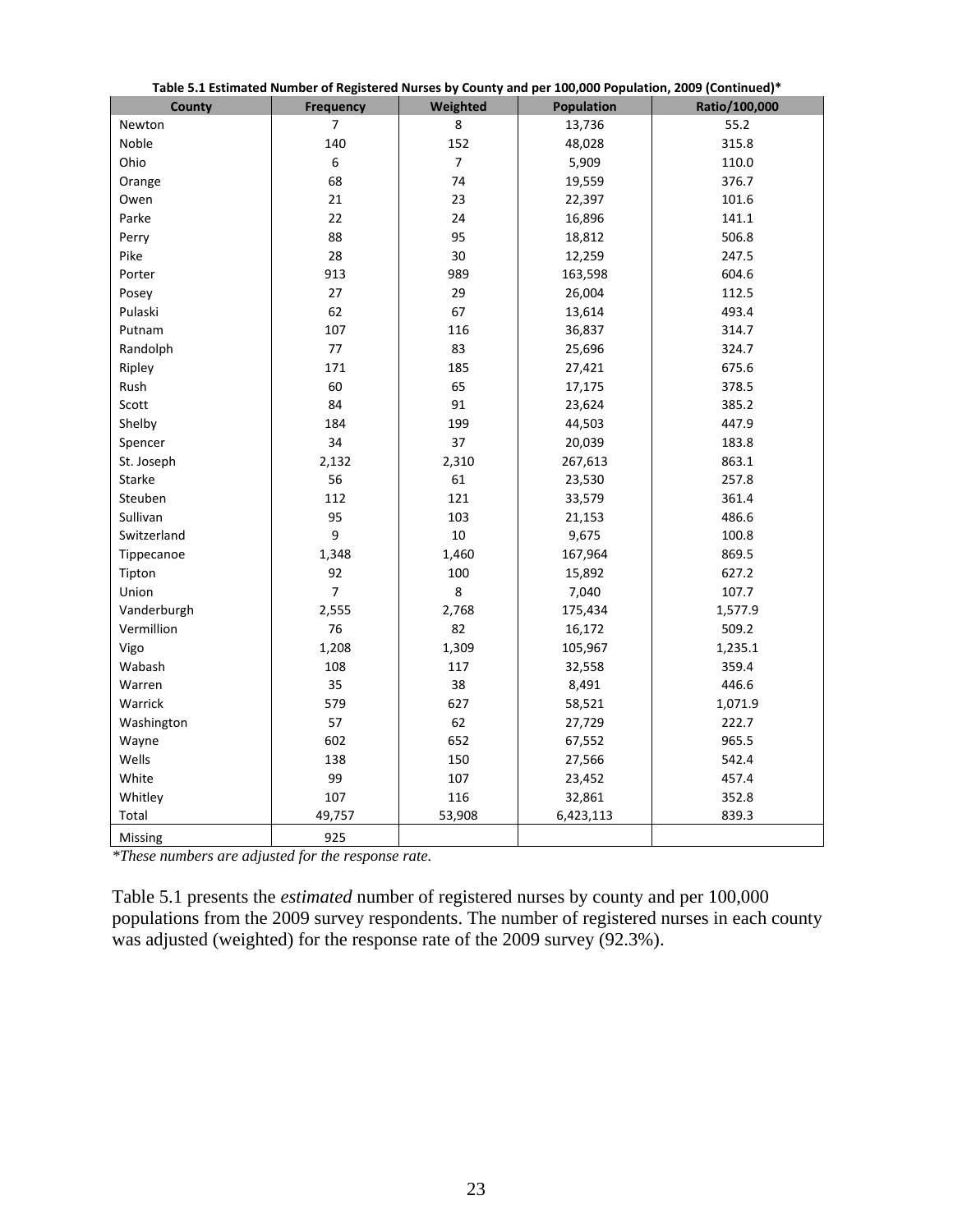## **Chapter 6: Trends in the Nurse Workforce**

Trends based on the six Indiana registered nurses surveys during the 1997, 2001, 2003, 2005, 2007 and 2009 re-licensure periods are shown in this chapter. Trend lines have been shown in each figure to provide an understanding of the changing supply of nurses. To make the data comparable among surveys, the numbers were adjusted (weighted) to account for the specific response rates of each survey. The weighting also shows *estimates* of the actual number of nurses practicing in Indiana each year, and not just the number of survey respondents.



*Sources: Indiana Registered Nurse Survey Databook 1997(& 2001), Indiana Health Care Professional Development Commission;2005(& 2007) Indiana Registered Nurse Survey Report, Indiana Center for Health Workforce Studies, Indiana Area Health Education Centers Program.* 

Figure 6.1 shows the total number of Indiana nursing license renewals. There has been an increasing trend from 1997 to 2009 in both number of license renewals and number of nurses active in Indiana.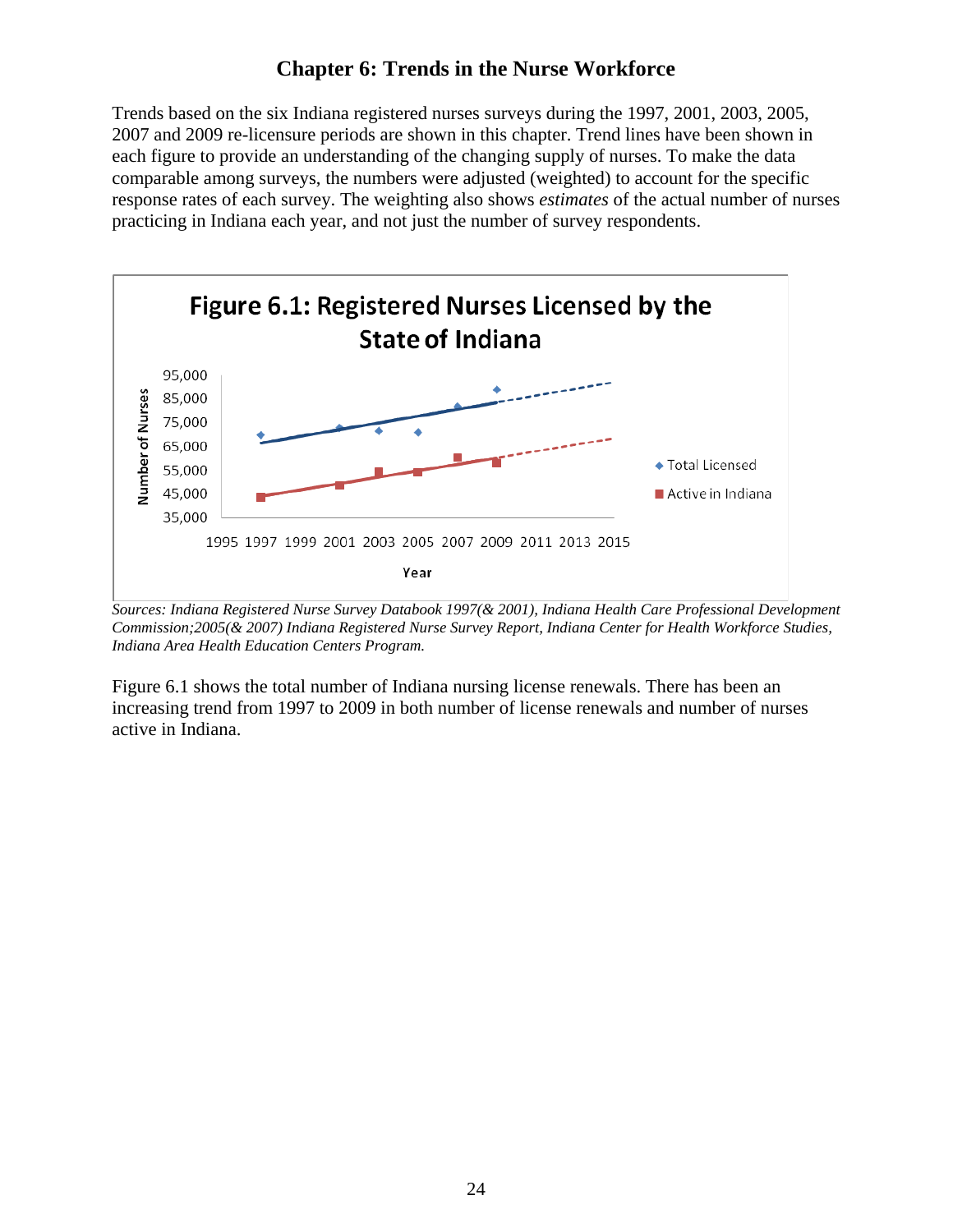

*Sources: Indiana Registered Nurse Survey Databook 1997(& 2001), Indiana Health Care Professional Development Commission;2005(& 2007) Indiana Registered Nurse Survey Report, Indiana Center for Health Workforce Studies, Indiana Area Health Education Centers Program.* 

Figure 6.2 shows the number of nurses active in Indiana by age group. There has been an increasing trend in all age groups except the 31-44 age group.



*Sources: Indiana Registered Nurse Survey Databook 1997(& 2001), Indiana Health Care Professional Development Commission;2005(& 2007) Indiana Registered Nurse Survey Report, Indiana Center for Health Workforce Studies, Indiana Area Health Education Centers Program.* 

Figure 6.3 presents the number of nurses active in Indiana by highest degree in nursing. There is a trend showing that the number of nurses has grown in all levels of education, except diplomas and doctorates. The number of nurses with a master's degree has doubled since 1997, from 1,899 to 4,426.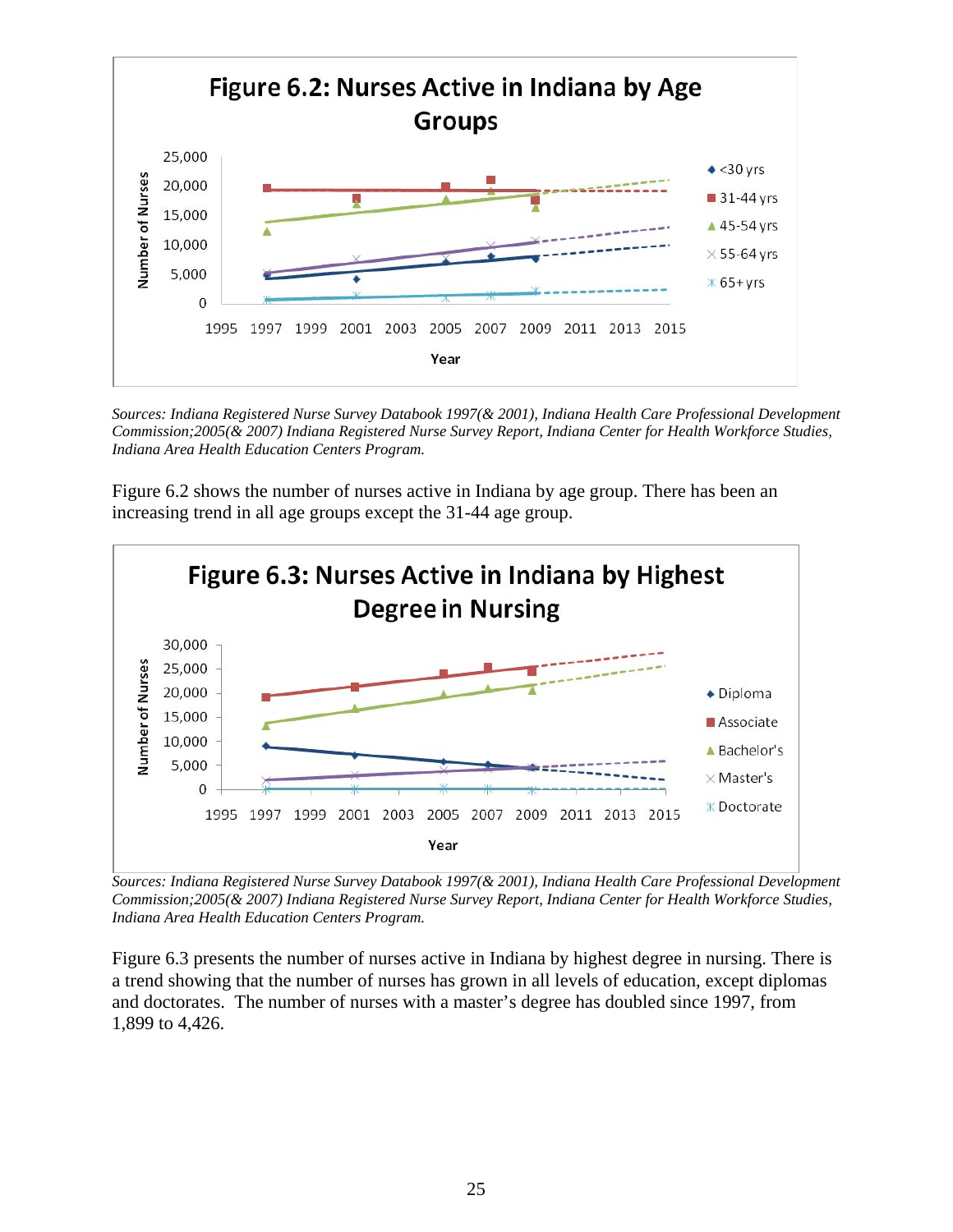## **Chapter 7: Conclusions**

There has been an increase in the number of registered nurses renewing their Indiana licenses. In 2009, a total of 88,852 registered nurses renewed their Indiana licenses. A majority (95.3%) of the survey respondents indicated that they were actively working in a paid position related to nursing. Of those registered nurses who were actively working in Indiana, most were female, white and non-Hispanic. The percentage of registered nurses aged 45 and older has grown from 42.7% in 1997 to 53.7% in 2009.

The percent of respondents with master's degrees in nursing almost doubled from 1997 (4.4%) to 2009 (8.2%). Over one-tenth (12.5%) of the respondents intend to pursue a master's degree or a doctor of nursing practice sometime in the future. According to the 2009 data, almost one-half (49.3%) of the respondents' principal position was staff nurse, and three-fifths (60.0%) of the respondents indicated their principal work setting was in a hospital. One-tenth (12.6%) of the respondents held two or more paid positions as a nurse, and one-fourth (27.1%) worked an average of 41 or more hours per week. In 2009, the most common prior work experience was that of a "nursing assistant."

Of those respondents who completed a formal education program that would prepare them for advanced practice nursing, 66.4% completed the nurse practitioner education program. Of those nurses who have completed a formal education program, two-thirds are also certified in advanced practice nursing specialties and over one-half (54.0%) were currently working as nurse practitioner. Over one-fourth (26.1%) are not currently working as an advance practice nurse.

Of those nurses who reported they are interested in teaching in a nursing program, over twofifths (42.8%) have a bachelor's degree. In 2009, one-half of those respondents who are 55-64 years of age anticipate retirement in the next 4 to 9 years.

Of the survey respondents in 2009, only 2.1% identified their principal position as faculty in a nursing program. Two-fifths (42.6%) of those nursing faculty were 55 years or older. Most were female, white and non-Hispanic. Three-fourths indicated having a master's degree or higher in nursing.

In 2009, around one-third of the advanced practice nurse respondents are within the 45-54 age group. Almost all were female; however, nurse anesthetists are equally male and female. Most of the advanced practice nurses were white and non-Hispanic. The majority of advance practice nurse respondents held a master's degree and worked primarily in a non-hospital patient care setting.

Counties with the largest population tended to have the most registered nurses and the highest ratios per 100,000 population.

Trends show that the total number of nursing licenses renewed in the state of Indiana is increasing, and the estimated number of these nurses actively practicing in Indiana is increasing. In addition, the number of registered nurses active in Indiana and age 55 or older has tripled between 1997 and 2009. The number of registered nurses 30 years or younger decreased slightly between 2007 and 2009. The number of nurses is growing in all levels of education except diplomas and doctorates. The number of nurses with a master's degree has doubled since 1997.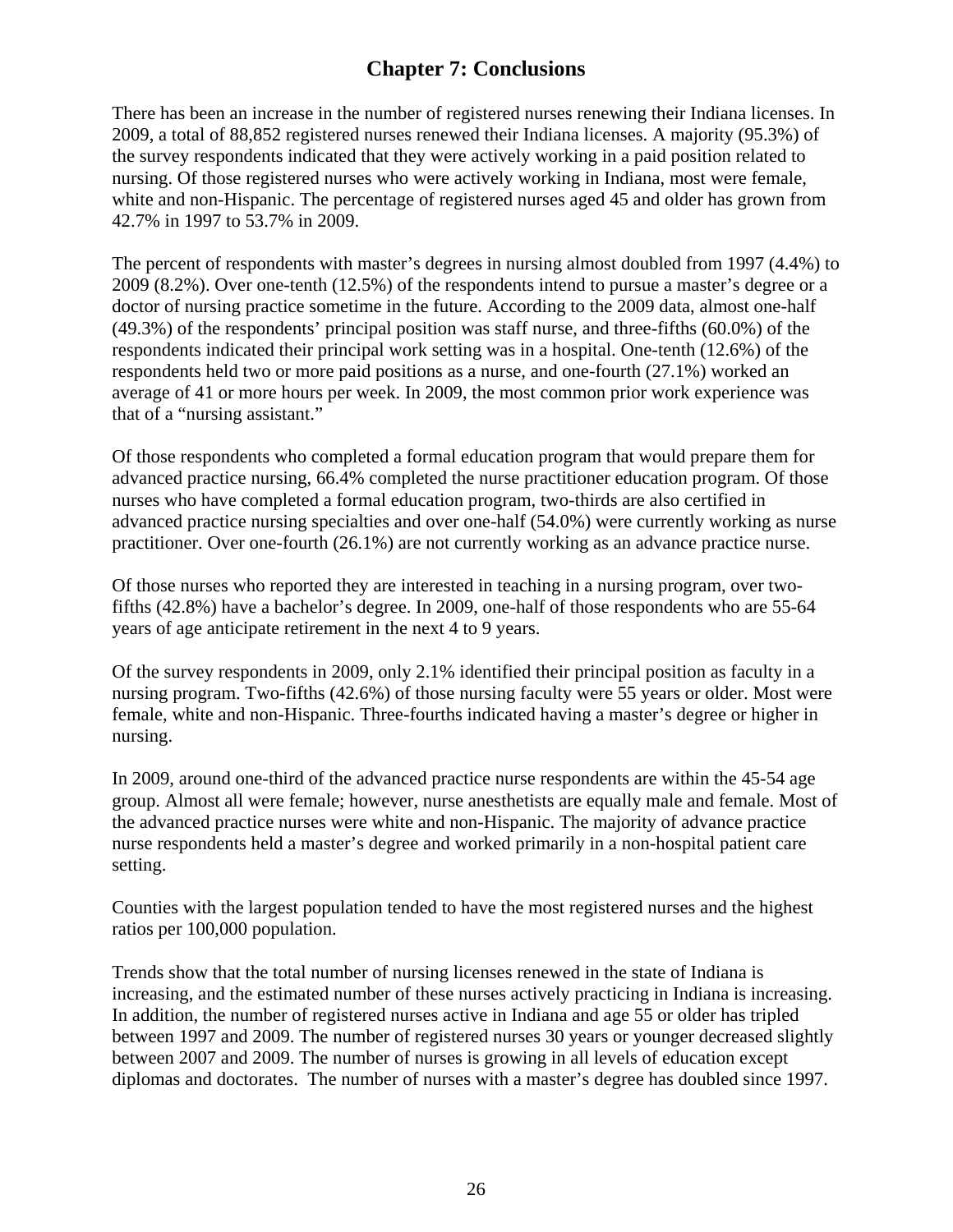#### **APPENDIX 1: Indiana Registered Nurse E-Survey, 2009**

Your answers to these questions are vital to help the Indiana State Department of Health respond to emergencies and identify health professional shortage areas. The survey is voluntary and will not affect the status of your license. Please complete the survey whether you are currently working as a nurse or not.

Thank you very much for your help.

1. What is your current work status in nursing? **Please select only one response**. DROP-DOWN LIST

a. Actively working in a paid position related to nursing (Consider yourself actively working in nursing if you are involved in a position where RN licensure is required) b. Actively working in a paid position in health care but not in nursing

- 
- c. Actively working, but not as a nurse or in health care
- d. Working in nursing, but ONLY on a non-paid basis (volunteer or religious order)
- e. Unemployed and seeking work as a nurse in Indiana
- f. Temporarily inactive as a nurse
- g. Retired or permanently inactive as a nurse

If you checked responses b through g in Question 1, please SKIP to Q8.

2. Please type the street address of your principal practice location. "Principal practice location" is the location in which you work for the most hours as a nurse.

TEXT BOX.

3. Do you hold more than one paid position as a nurse (more than one employer)? DROP-DOWN LIST Yes, 2 paid positions Yes, 3 paid positions Yes, 4 or more paid positions No

4. Please choose the term that best describes your principal position as a nurse (the position in which you work the most hours). **Please select only one response.** DROP-DOWN LIST Administrator of organization/facility/agency or assistant administrator Administrator of nursing or assistant (e.g., vice president for nursing, director or assistant director of nursing services) Case manager Certified nurse anesthetist (CRNA) Charge nurse Clinical nurse specialist Consultant Dean, director, or assistant/associate director of nursing education program Float nurse Discharge planner/outcomes manager Head nurse or assistant head nurse Infection control nurse Informatics nurse Instructor at a school of nursing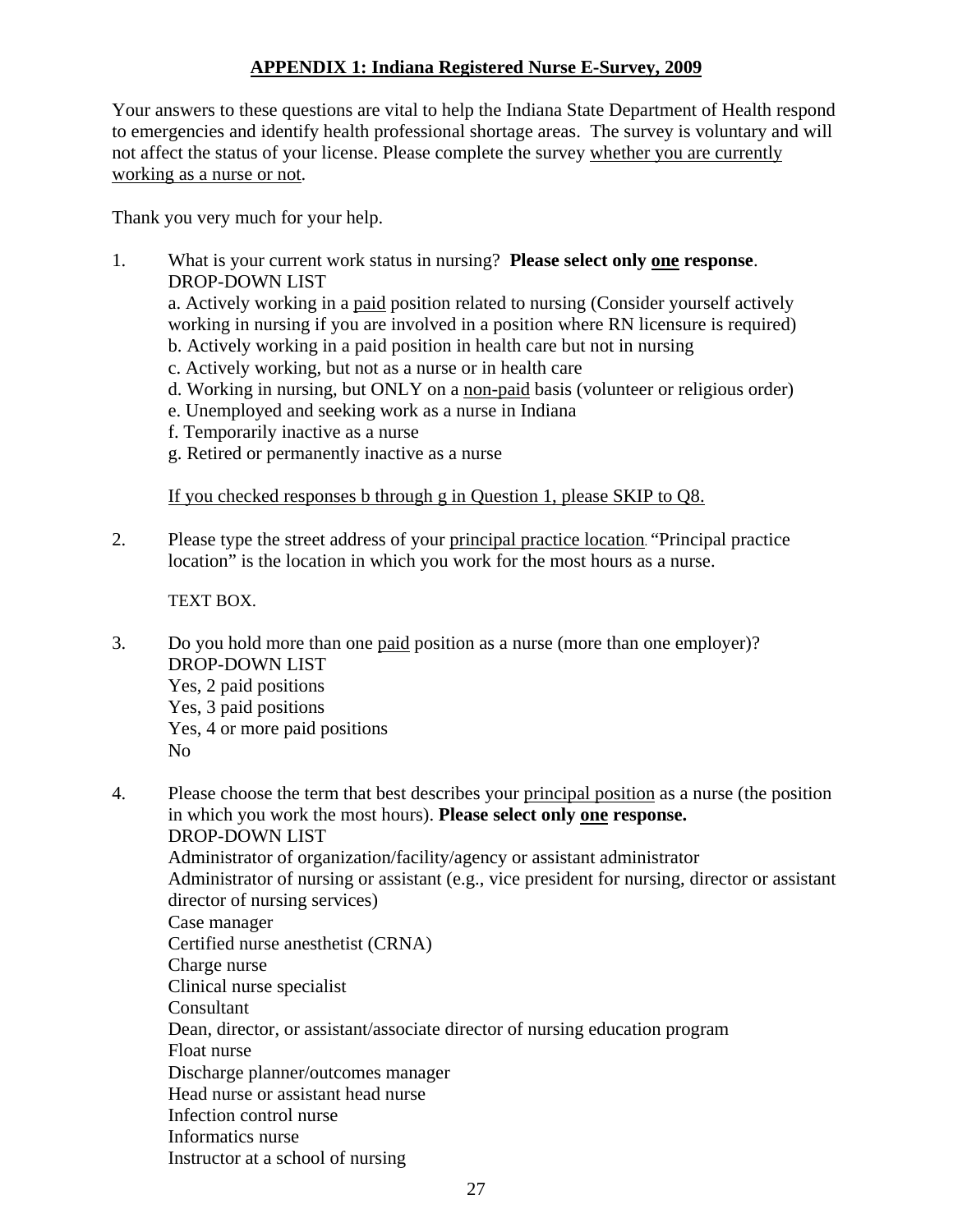Insurance reviewer Nurse clinician Nurse coordinator Nurse manager Nurse-midwife Nurse practitioner Nursing staff development director Nursing staff development instructor Patient care coordinator Private duty nurse Professor or assistant/associate professor Public health nurse Quality improvement nurse Researcher School nurse Staff nurse Supervisor or assistant supervisor Surveyor/auditor/regulator Team leader Traveling nurse Visiting nurse/home health nurse No position title Other (Specify)

5. Which of the following best describes the setting where you work at your principal position? **Please select only one response.** DROP-DOWN LIST **Hospital** (Exclude nursing home units and all off-site units of hospitals, but include all on-site clinics and other services of the hospitals.) Non- Federal, short-term hospital, except psychiatric (for example, acute care hospital) Non-Federal long-term hospital, except psychiatric Non-Federal psychiatric hospital Federal Government hospital Other type of hospital

#### **Nursing Home/Extended Care Facility**

Nursing home unit in hospital Free standing nursing home/extended care facility Facility for mentally challenged Other types of extended care facility

#### **Nursing Education Program**

LPN/LVN program Diploma program (RN) Associate degree program Bachelor's degree Higher degree nursing program Other program

#### **Public or Community Health Setting**

Official State Health Department Official State Mental Health Agency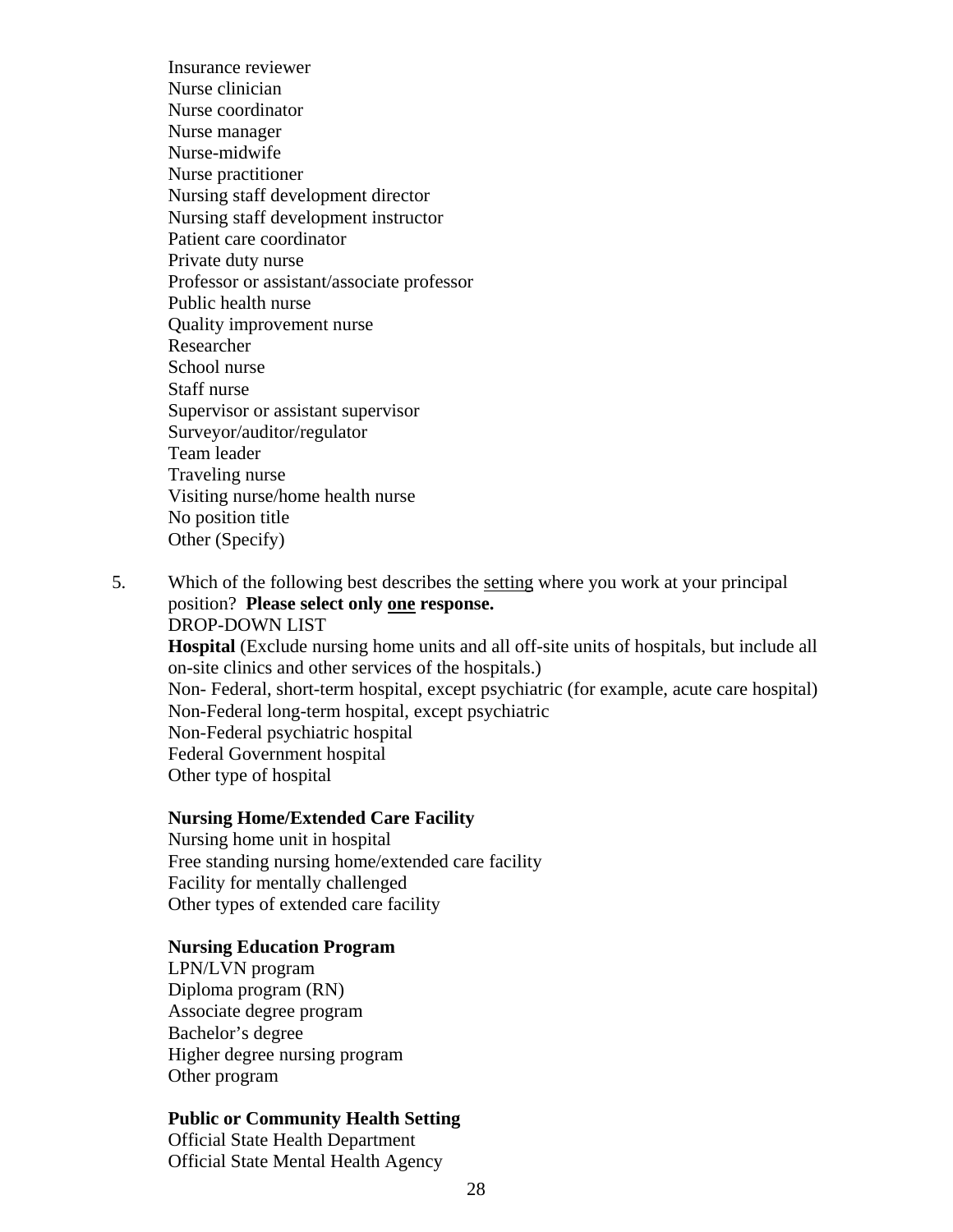Official City or County Health Department Combination (official/voluntary) nursing service Visiting nurse service (VNS/NA) Home health service unit (hospital-based) Home health agency (non-hospital based) Community mental-health organization or facility (including freestanding psychiatric outpatient clinics) Substance abuse center/clinic Community/neighborhood health center Planned Parenthood/family planning center Day care center Rural health care center Retirement community center Hospice **Other** 

#### **School Health Service**

Public school system Private or parochial elementary or secondary school College or university **Other** 

#### **Occupational Health (Employee Health Service)**

Private industry Government Other (please specify)

#### **Ambulatory Care Setting**

Solo practice (physician) Solo practice (nurse) Partnerships (physicians) Partnerships (nurses) Group practice (physicians) Group practice (nurses) Partnership or group practice (mixed group of professionals) Freestanding clinic (physicians) Freestanding clinic (nurses) Ambulatory surgical center Dialysis center/clinic Dental practice Hospital owned off-site clinics Health Maintenance Organization (HMO) **Other** 

#### **Other**

Correctional facility Private duty in a home setting Home-based self-employment **Other**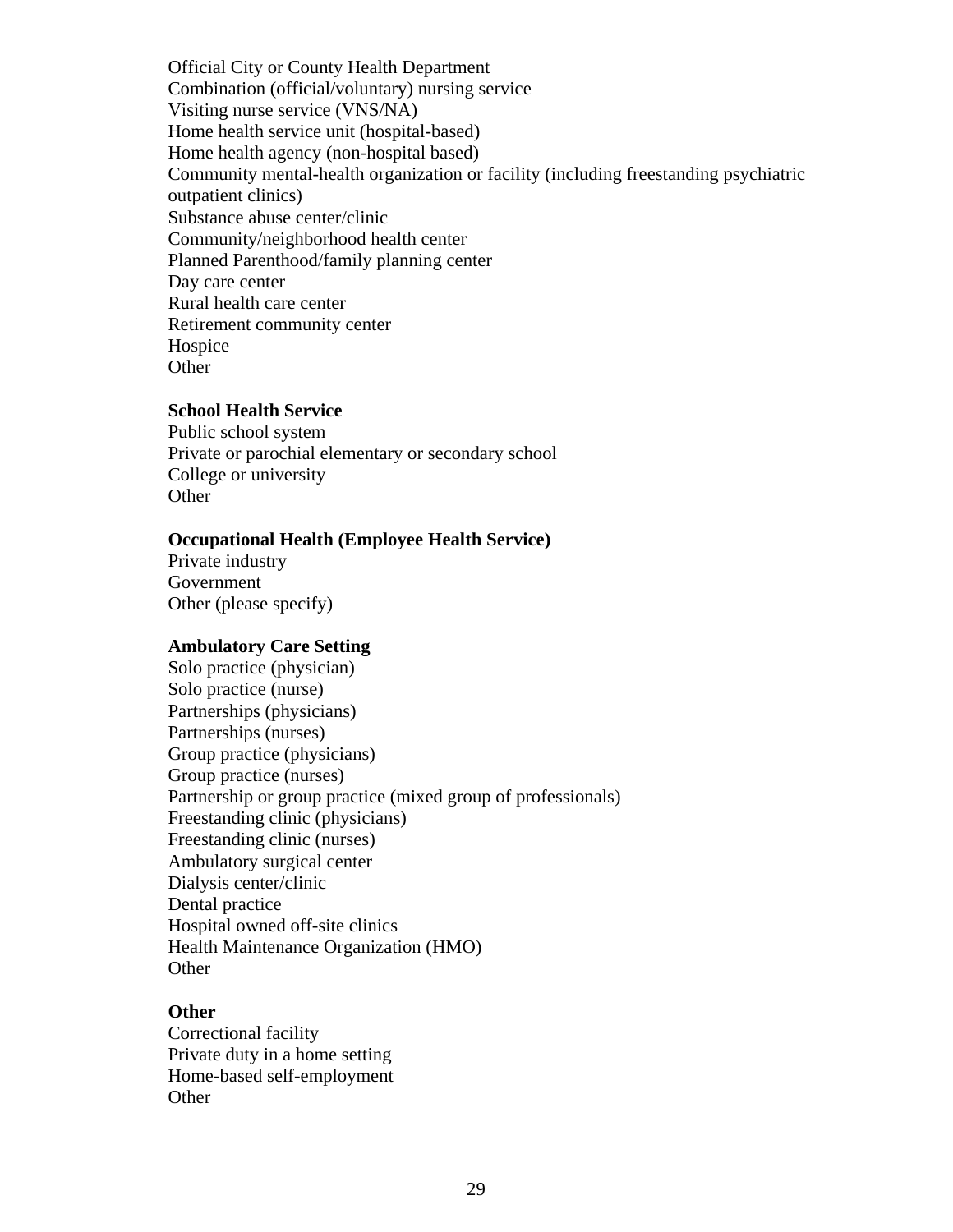6. What type of work setting best describes where you work for your other nursing position(s)? **Please select only one response.** (Refer to categories in Question 5 for further clarification.) DROP-DOWN LIST Hospital Nursing Home/Extended Care Facility Nursing Education Program Public or Community Health Setting School Health Service Occupational Health (Employee Health Service) Ambulatory Care Setting Insurance Claims/Benefits Policy, Planning, Regulatory, or Licensing Agency **Other** 

7. How many hours per week on average do you spend in ALL related nursing activities? **Please select only one response.** DROP-DOWN LIST

1- 19 20-35 36-40 41 or more

- 8. Have you ever worked as any of the following? **Please select all that apply.**  DROP-DOWN LIST Licensed Practice Nurse (LPN/LVN) CNA (Certified Nurse Aide) Nursing assistant Paramedic Emergency Medical Technician (EMT)
- 9. What is your highest degree in nursing? **Please select only one response.**  DROP-DOWN LIST Diploma Associate Bachelor's Master's Doctor of Nursing Practice (DNP) Other Doctorate
- 10. What is your highest degree in any field? **Please select only one response.**  DROP-DOWN LIST Diploma Associate Bachelor's Master's Doctor of Nursing Practice (DNP) Other Doctorate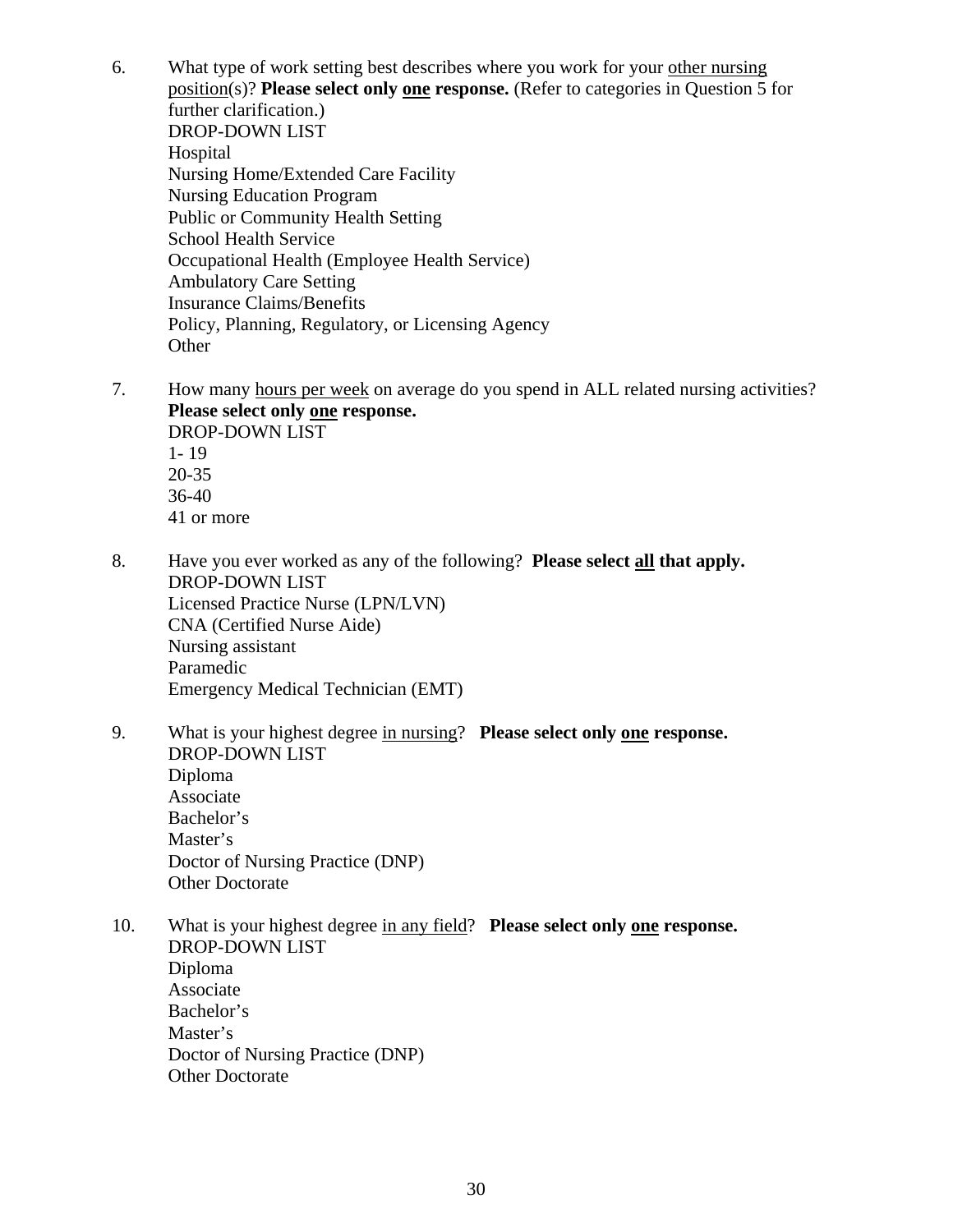11. Since graduating from your initial nursing program, have you completed one of the following formal education programs preparing you for advanced practice nursing? Yes

No

**If you answered "yes," please select any one response.**  DROP-DOWN LIST Clinical Nurse Specialist Nurse Practitioner Nurse Anesthetist Nurse-midwife

11a. Are you currently certified in any of the following nurse specialties? Yes No

**If you answered "yes," please select all that apply.**  DROP-DOWN LIST Clinical nurse specialist Nurse anesthetist Nurse-midwife Nurse practitioner

- 11b. Are you currently working in any of the following nurse specialties? **Please select all that apply.**  DROP-DOWN LIST Clinical nurse specialist Nurse anesthetist Nurse-midwife Nurse practitioner Not currently working as an Advanced Practice Nurse
- 12. What other nursing degrees do you plan to pursue in the next 2 years? **Please select all that apply.**  DROP-DOWN LIST Bachelor's Master's Doctor of Nursing Practice (DNP) Other Doctorate
- 13. What other nursing degrees do you plan to pursue sometime in the future, but not in the next 2 years? **Please select all that apply.**  DROP-DOWN LIST Bachelor's Master's Doctor of Nursing Practice (DNP) Other Doctorate I do not intend to pursue further nursing education

I do not intend to pursue further nursing education in the next 2 years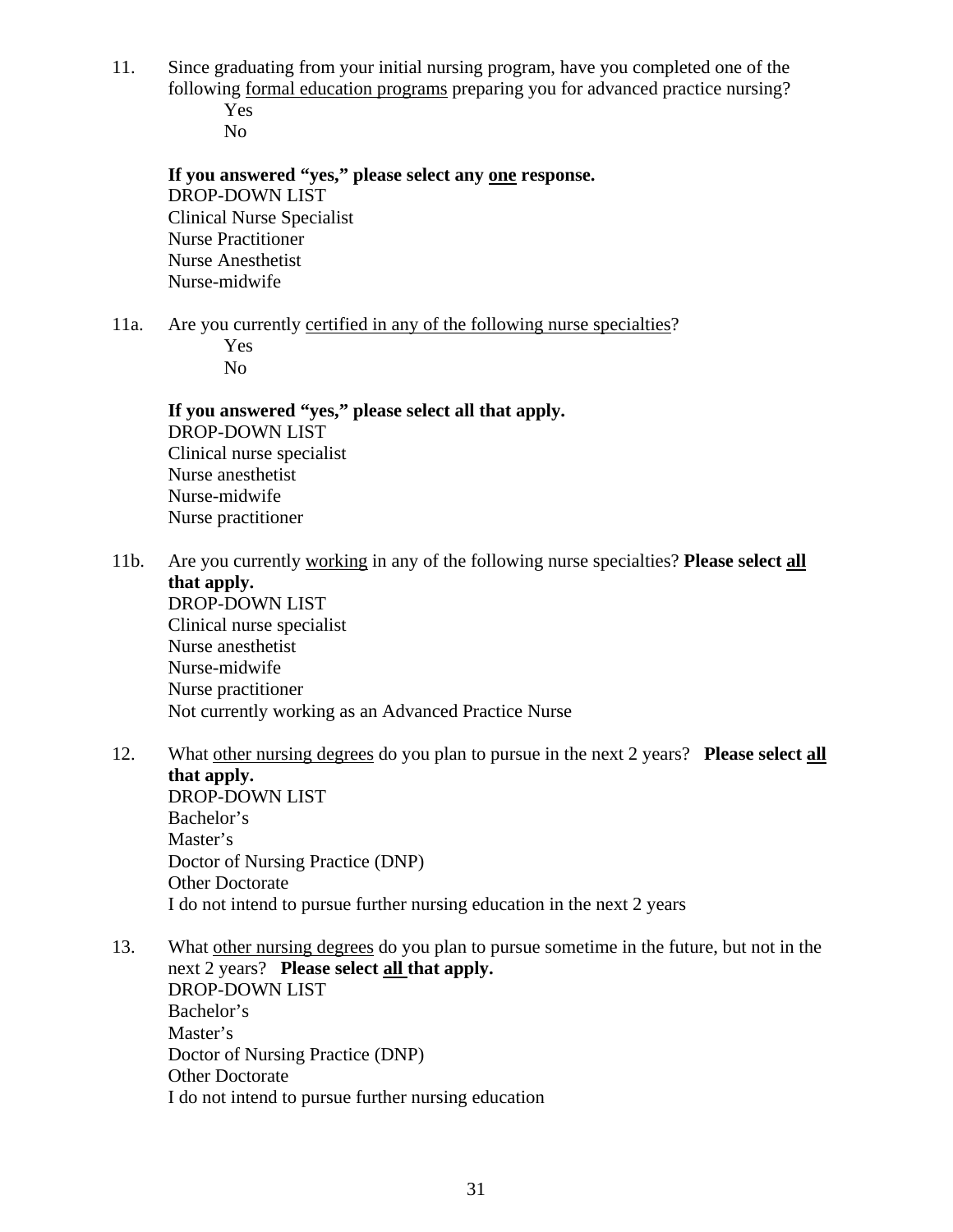- 14. Would you be willing to provide services in case of a bio-terrorism event or other public health emergency? If you answer "Yes," we may use your PLA contact information to contact you. DROP-DOWN LIST Yes No
- 15. Would you be interested in teaching in a nursing program? If you answer "Yes," we may share your name with Indiana Nursing Workforce Development Coalition? DROP-DOWN LIST Yes No
- 16. What is your gender? Male Female
- 17. What is your racial background? DROP-DOWN LIST American Indian or Alaska Native Asian Black or African American Native Hawaiian or Other Pacific Islander White Other (Specify)
- 18. What is your ethnic background? DROP-DOWN LIST Hispanic or Latino Not Hispanic or Latino
- 19. How soon do you anticipate retirement? DROP-DOWN LIST Less than 1 year 2-3 years 4-9 years 10 or more years
- 20. If you are currently not working for pay in nursing, HOW LONG has it been since you stopped working in a paid position as a registered nurse? **Please select only one response.** DROP-DOWN LIST Never worked in a paid RN position Less than 1 year 2-3 years 4-9 years 10 or more years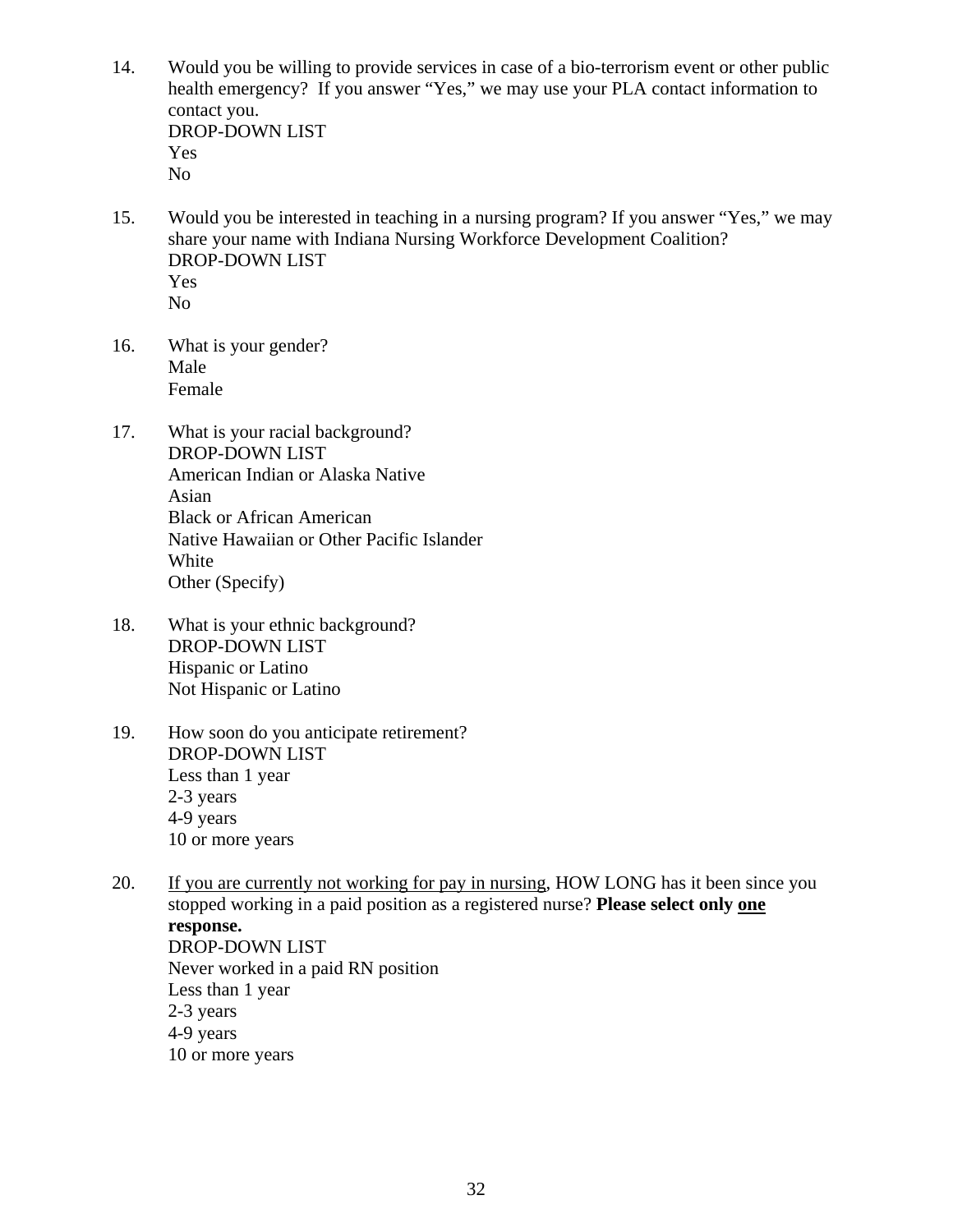21. If you are currently not working for pay in nursing, what is the PRIMARY REASON(s) you do not actively working as a nurse? **Please select all that apply.**  DROP-DOWN LIST I have never worked in a paid position as a registered nurse. Burnout/stressful environment Career advancement/promotion to a non-nursing position Disability/illness Family obligations Pursuing a career in a different field Laid off/downsizing of staff Inadequate pay/benefits Relocated Retired Other